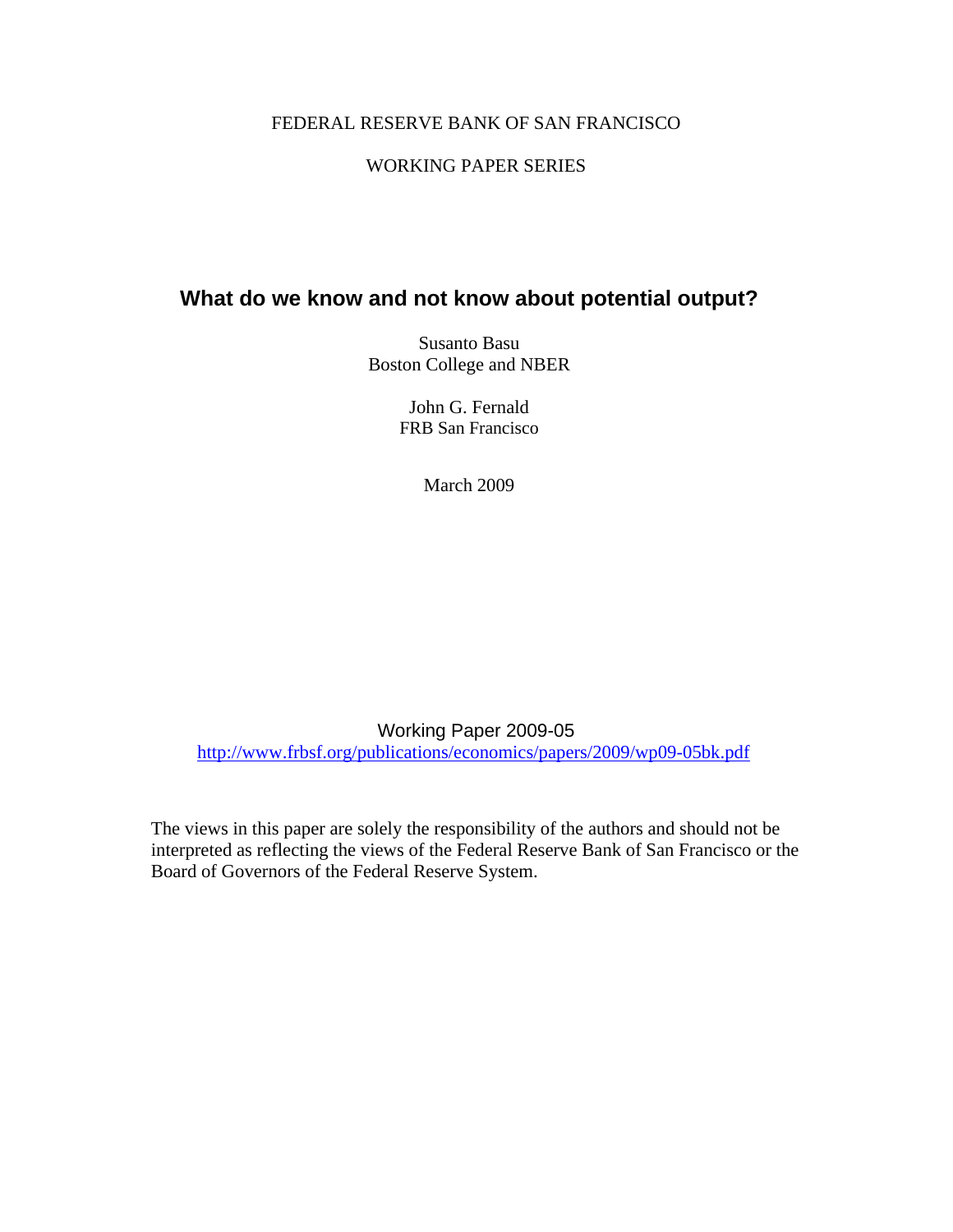# **What do we know and not know about potential output?**

by

Susanto Basu and John G. Fernald\*

First draft: October 11, 2008 This draft: March 9, 2009

Abstract: Potential output is an important concept in economics. Policymakers often use a one-sector neoclassical model to think about long-run growth, and often assume that potential output is a smooth series in the short-run—approximated by a medium- or long-run estimate. But in both the short- and long-run, the one-sector model falls short empirically, reflecting the importance of rapid technical change in producing investment goods; and few, if any, modern macroeconomic models would imply that, at business cycle frequencies, potential output is a smooth series. Discussing these points allows us to discuss a range of other issues that are less well understood, and where further research could be valuable.

\*Boston College and NBER, susanto.basu@bc.edu; and Federal Reserve Bank of San Francisco, John.Fernald@sf.frb.org. We thank Alessandro Barattieri and Kyle Matoba for outstanding research assistance, and Jonas Fisher and Miles Kimball for helpful discussions and collaboration on related research. We also thank Bart Hobijn, Chad Jones, John Williams, Rody Manuelli, and conference participants for helpful discussions and comments. The views expressed are those of the authors, and do not necessarily reflect the views of anyone else affiliated with the Federal Reserve System.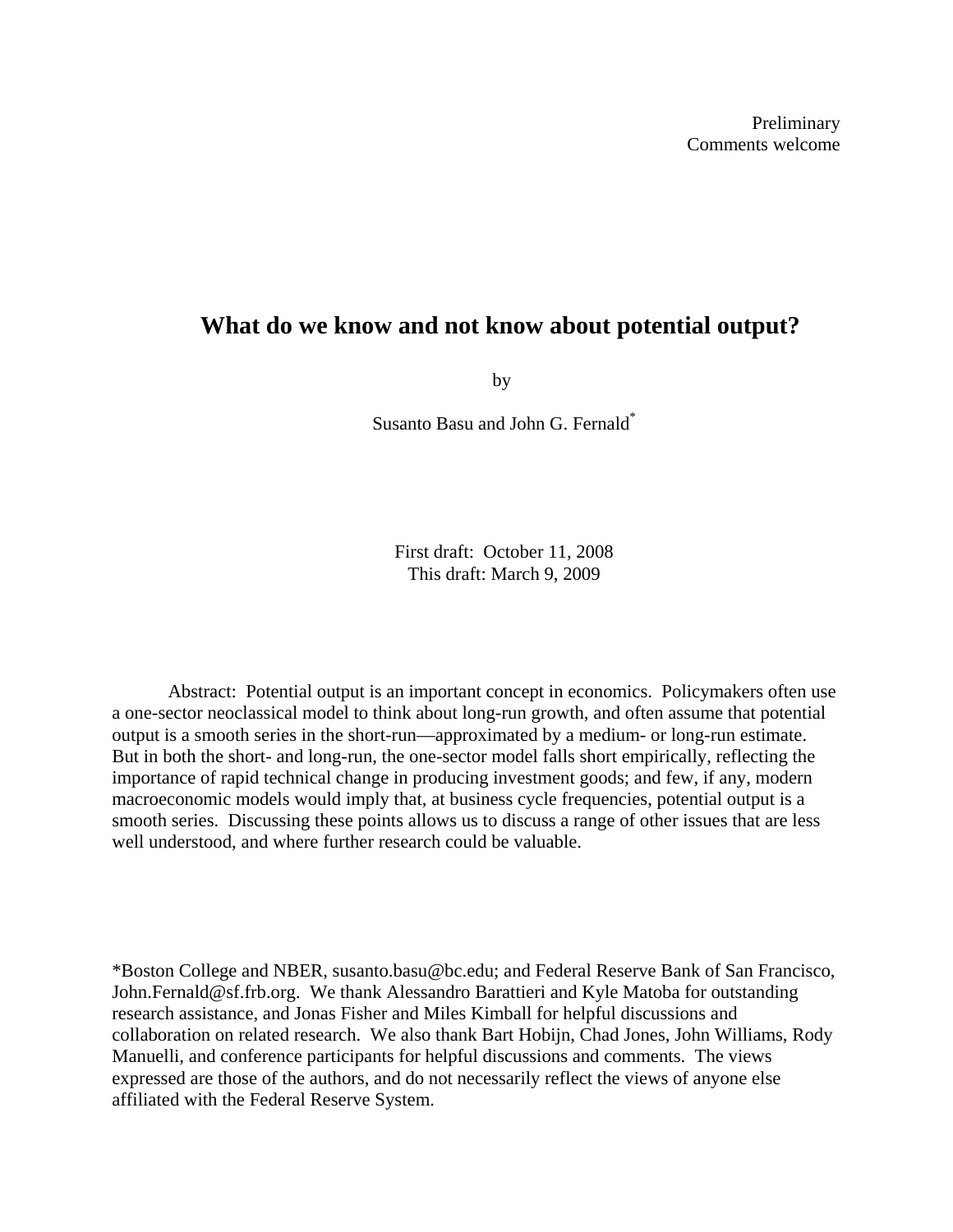### **Introduction**

The concept of potential output plays a central role in policy discussions. In the long run, faster growth in potential output leads to faster growth in actual output and, for given trends in population and workforce, faster growth in incomes per capita. In the short run, policymakers need to assess the degree to which fluctuations in observed output reflect the optimal response to shocks that hit the economy, versus undesirable fluctuations.

To keep the discussion manageable, we confine our discussion of potential output to neoclassical growth models with exogenous technical progress, in the short and the long run; we also focus exclusively on the United States. We make two main points. First, in both the short and the long run, the rapid pace of technological change in producing equipment investment goods is important. This rapid technical change in investment goods implies that the two-sector neoclassical model—where one sector produces investment goods and the other produces consumption goods—provides a better benchmark for thinking about potential output than the one-sector growth model. Second, in the short run, the measure of potential output that matters for policymakers is likely to fluctuate substantially over time. Neither macroeconomic theory nor existing empirical evidence suggest that potential output is a smooth series. Policymakers, however, often appear to assume that, even in the short run, potential output is well approximated by a smooth trend.<sup>1</sup> Our model and empirical work corroborate these two points and provide a framework to discuss other aspects of what we know, and do not know, about potential output.

To begin, though, it's important to be clear on definitions: "Potential output" is often used to describe related, but logically distinct, concepts. First, people often mean something akin to a forecast for output and its growth rate in the longer run (say, 10 years out). We will often

<sup>&</sup>lt;sup>1</sup> See, for example, CBO (2001, 2004) and OECD (2008).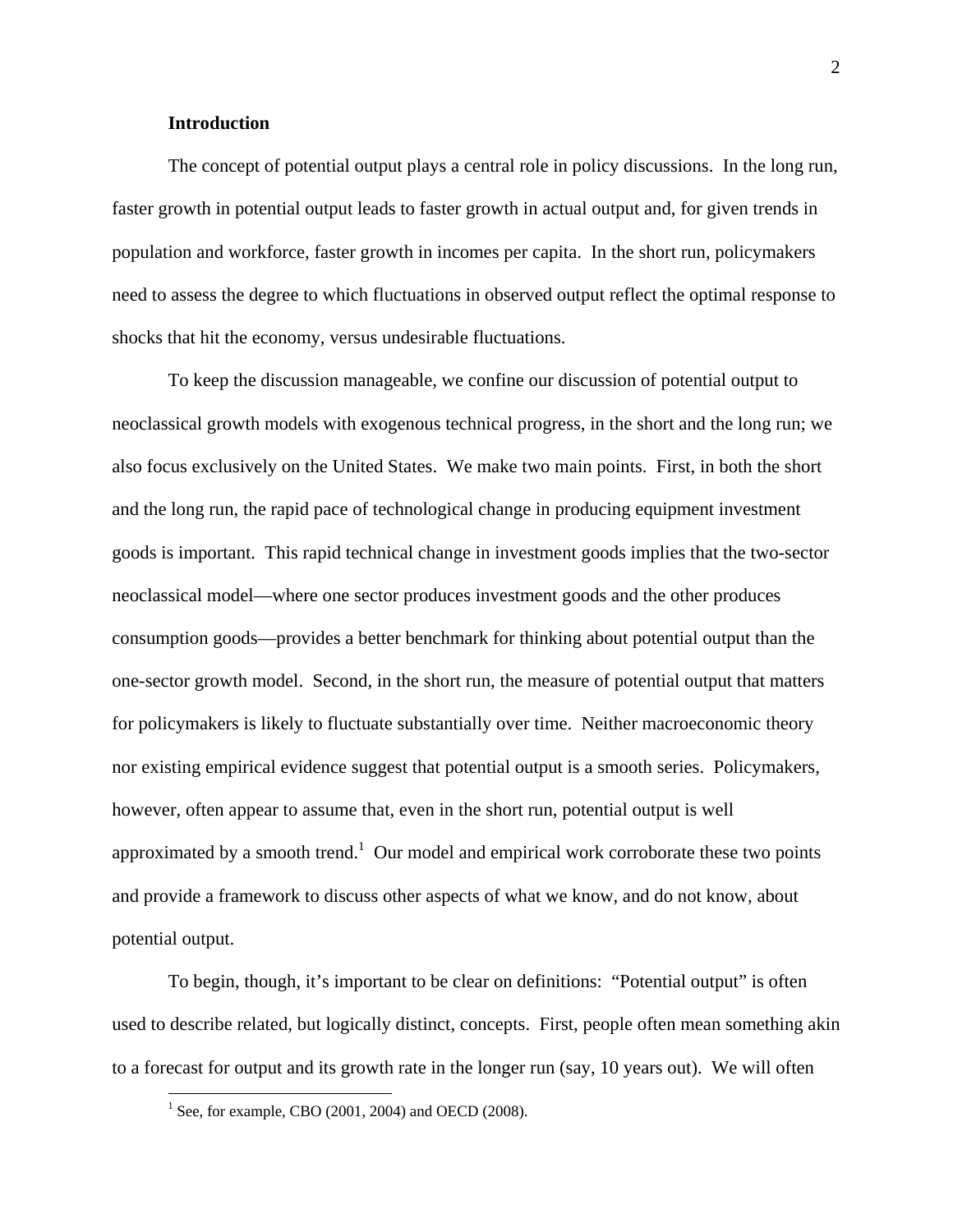refer to this first concept as a steady-state measure, although it might differ in models such as Jones (2002), who interprets the past century as a time when growth in output per capita was relatively constant at a rate above steady state; a decade-long forecast can also incorporate transition dynamics towards steady state.

But in the short run, a steady-state notion is less relevant for policymakers who are thinking about stabilizing output or inflation at high frequencies. This leads to a second concept, explicit in New Keynesian models dynamic stochastic general equilibrium (DSGE) models: potential output is the rate of output the economy would have if there were no nominal rigidities, but all other (real) frictions and shocks were unchanged.<sup>2</sup> In a flexible-price real-business-cycle model, where prices adjust instantaneously, potential output is equivalent to actual, equilibrium output. In contrast to the first long-term definition of potential output, the second, short-term meaning is likely to fluctuate in the short run because shocks push the economy temporarily away from steady state.

 In New Keynesian models, where prices and/or wages might adjust slowly towards their long-run equilibrium values, actual output might well deviate from this short-term measure of potential output. In many of these models, the "output gap"—the difference between actual and potential output—is the key variable in determining the evolution of inflation. Thus, this second definition also corresponds to the older Keynesian notion that potential output is "the maximum production without inflationary pressure" (Okun, 1970, pp132-22), i.e., the level of output at which there is no pressure for inflation to either increase or decrease. In most if not all macroeconomic models, the second (flexible price) definition converges in the long run to the first, steady-state definition.

<sup>&</sup>lt;sup>2</sup> See Woodford (2003) for the theory. Neiss and Nelson (2005) construct an output gap from a small, onesector DSGE model.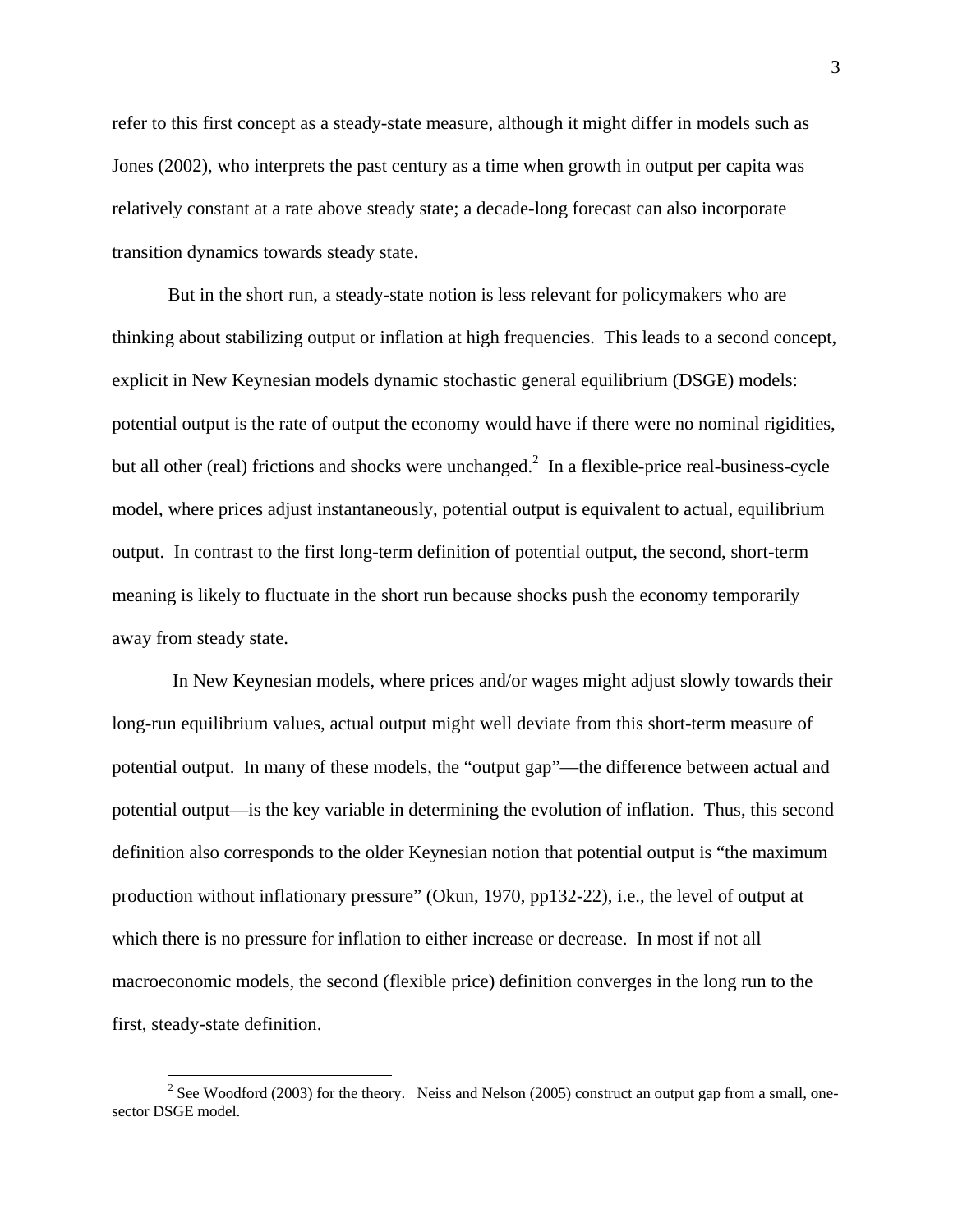Third, in an economy with frictions such as monopolistic competition, potential output could be taken to be the current *optimal* rate of output. With market imperfections, neither steady-state output, nor the flexible-price equilibrium level of output, needs to be optimal or efficient. Like the first two concepts, this third meaning is of interest to policymakers who might seek to improve the efficiency of the economy. (However, decades of research on timeinconsistency suggests that such policies should be implemented by fiscal or regulatory authorities, who can target the imperfections directly, but not by the central bank, which typically must take these imperfections as given. See, for example, the seminal paper by Kydland and Prescott,  $1977.$ )<sup>3</sup>

The first part of our paper focuses on long-term growth, which is clearly of first-order importance for the economy, especially in discussions of fiscal policy. For example, whether promised entitlement spending is feasible depends almost entirely on long-run growth. We show that the predictions of two-sector models lead us to be more optimistic about the economy's long-run growth potential. This part of our paper will thus be of interest to fiscal policy makers.

The second part of our paper focuses primarily on potential output for monetary policy makers, where it is most natural to think about the current, flexible-price equilibrium level of output—the second usage above. Potential output plays a central, if often implicit, role in monetary policy decisions. The Federal Reserve has a dual mandate to pursue low and stable inflation and maximum sustainable employment. Maximum sustainable employment is usually interpreted to imply that the Federal Reserve should strive, subject to its other mandate, to stabilize the real economy around its flexible-price equilibrium level, in order to avoid inefficient

 $3$  Justiniano and Primiceri (2008) define "potential output" as this third measure, with no market imperfections; they use the term "natural output" to mean our second, flexible wage/price measure.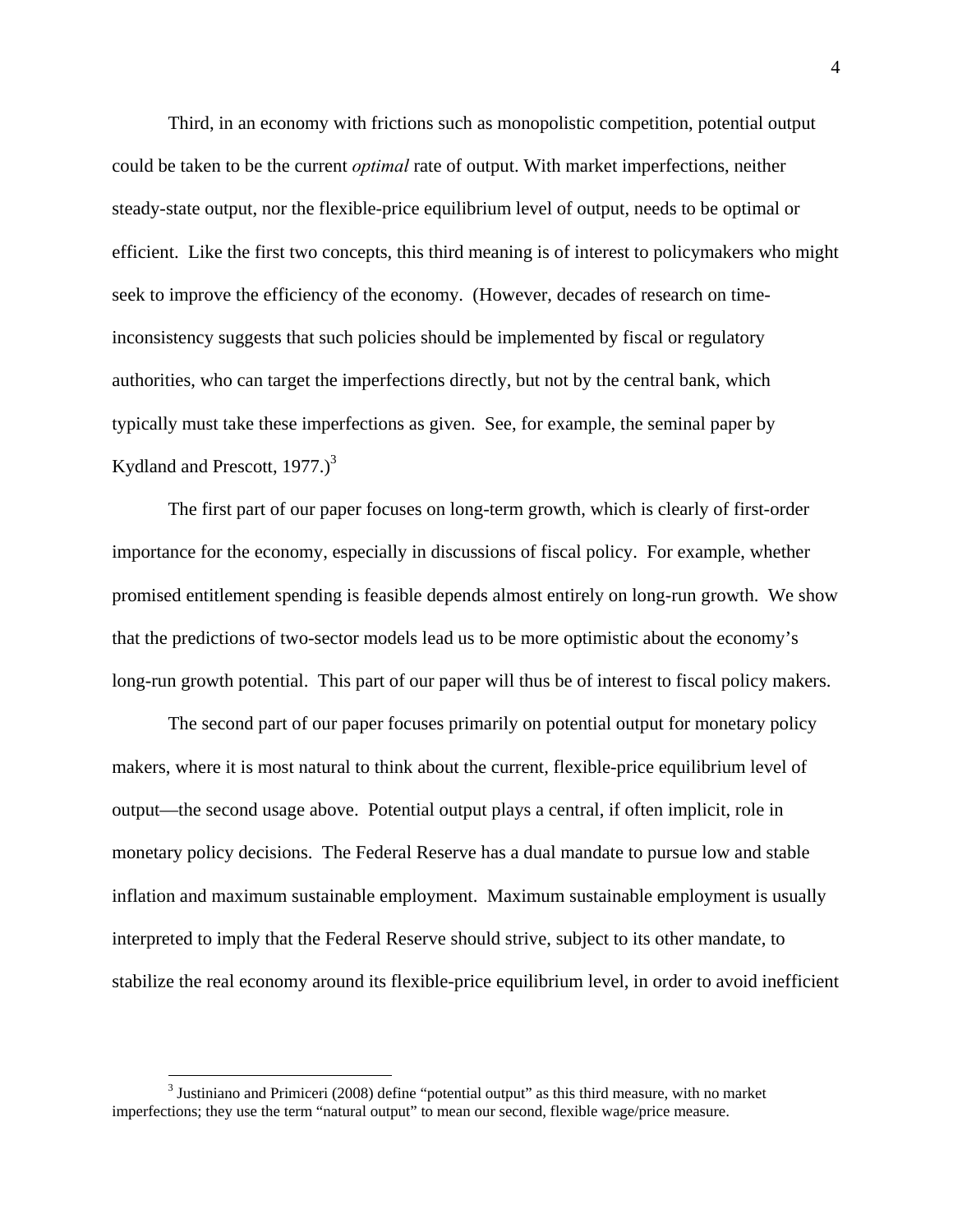and undesirable fluctuations in employment. In New Keynesian models, deviations of actual from potential output put pressure on inflation.

Section I of this paper compares the steady-state implications of one- and two-sector neoclassical models with exogenous technological progress. That is, we focus on for the longrun effects of given trends in technology, rather than trying to understand the sources of this technological progress.<sup>4</sup> Understanding where technology comes from is central for policymakers thinking about policies to promote long-run growth, but it is beyond the scope of our paper. In Section II, we use the two-sector model to present a range of possible scenarios for long-term productivity growth, and discuss some of the questions that arise in contemplating the likelihood of the different scenarios.

In Section III, we turn to short-term implications, asking whether it is plausible to think of potential output as being a smooth process, and comparing implications of a simple one-sector versus two-sector model. Section IV turns to the current situation, as of late 2008: How does short-run potential output growth compare with its steady-state level? This discussion suggests a number of additional issues that are unknown, or difficult to quantify. Section V concludes.

### **I. The long run: What simple model matches the data?**

 $\overline{a}$ 

A common, and fairly sensible, approach for estimating steady-state output growth is to estimate growth in full-employment labor productivity and then allow for demographics to determine the evolution of the labor force. This approach motivates a focus in this section on assessing steady-state labor productivity growth.

<sup>&</sup>lt;sup>4</sup> Of course, TFP can change for reasons broader than technological change alone: improved institutions, deregulation, and less distortionary taxes are only some of the reasons. We believe, however, that long-run trends in TFP in developed countries like the United States are driven primarily by technological change.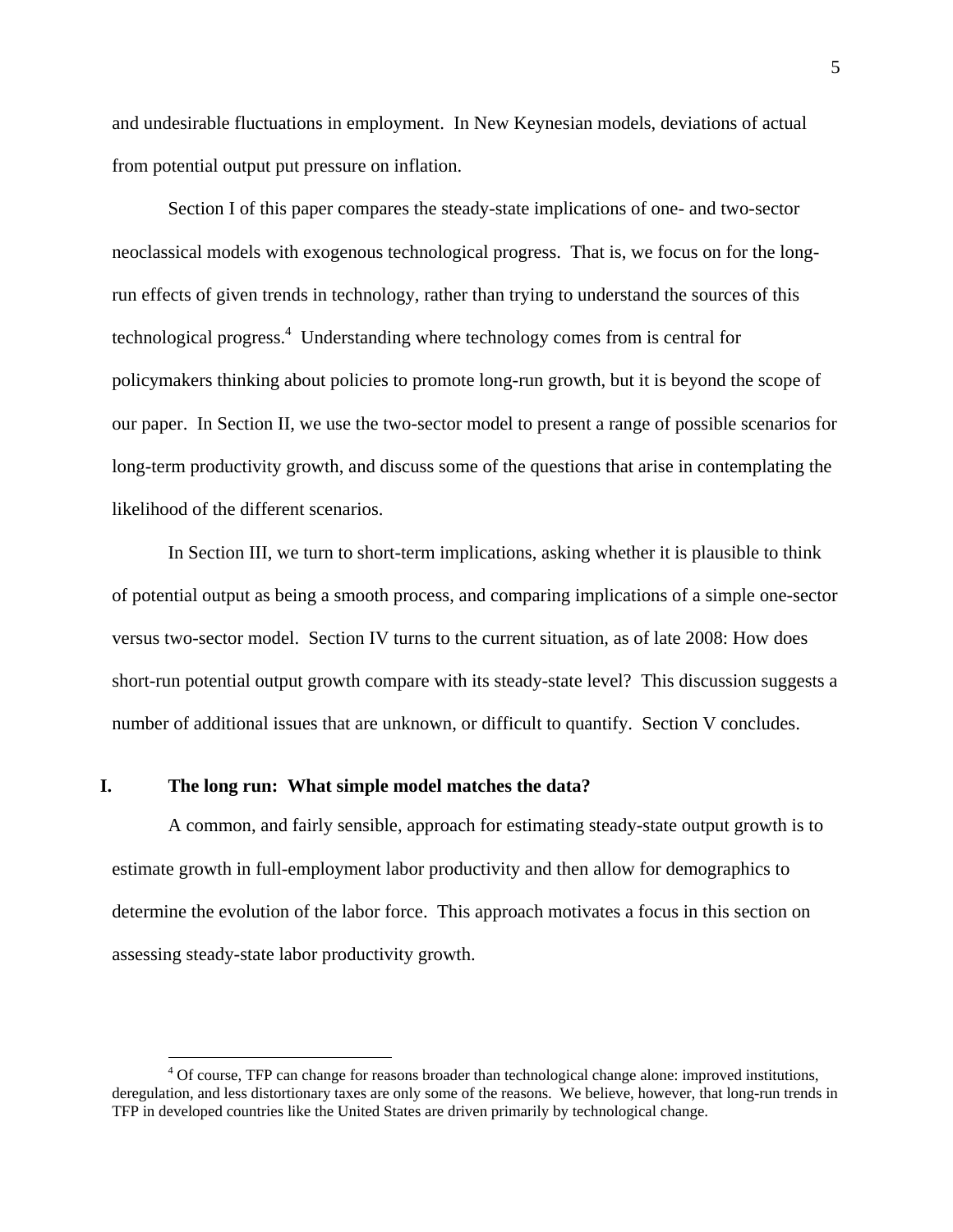We generally think that, in the long run, different forces explain labor productivity and total hours worked—technology along with induced capital deepening explains the former and demographics explains the latter. The assumption that labor productivity evolves separately from hours worked is motivated by the observation that labor productivity has risen dramatically over the past two centuries, whereas household labor supply has changed by much less.<sup>5</sup> Noting the common U-shaped pattern in hours worked and labor productivity growth in the post-World-War period in the United States, Elsby and Shapiro (2008) question this separation between labor productivity and hours worked, on the grounds that incentives to invest in a career likely depends on trend productivity. Jones (1995), in addition suggests an endogenous-growth mechanism for linking technology and demographics. Despite these counterexamples to separability between technology and demographics, the analysis that follows should capture key properties of the endogenous response of capital deepening to technology change.

A reasonable way to arrive at an estimate of steady-state labor productivity growth is to estimate underlying technology growth, and then use a model to calculate the implications for capital deepening. Let hats over a variable represent log changes. As a matter of identities, we can write output growth,  $\hat{y}$ , as labor-productivity growth plus growth in hours worked,  $\hat{h}$ :

$$
\hat{y} = (\hat{y} - \hat{h}) + \hat{h}.
$$

We focus here on full-employment labor productivity.

 $\overline{a}$ 

Suppose we define growth in total factor productivity, or the Solow residual, as  $\hat{tfp} = \hat{y} - \alpha \hat{k} - (1 - \alpha)\hat{l}$ , where alpha is capital's share of income and  $(1 - \alpha)$  is labor's share of

 $<sup>5</sup>$  King, Plosser and Rebelo (1988) suggest that to a first approximation one should model hours per capita</sup> as independent of the level of technology, and provide necessary and sufficient conditions on the utility function for this result to hold. Basu and Kimball (2002) show that the particular non-separability between consumption and work hours that is generally implied by the King-Plosser-Rebelo utility function helps explain the evolution of consumption in postwar U.S. data, and resolves several consumption puzzles.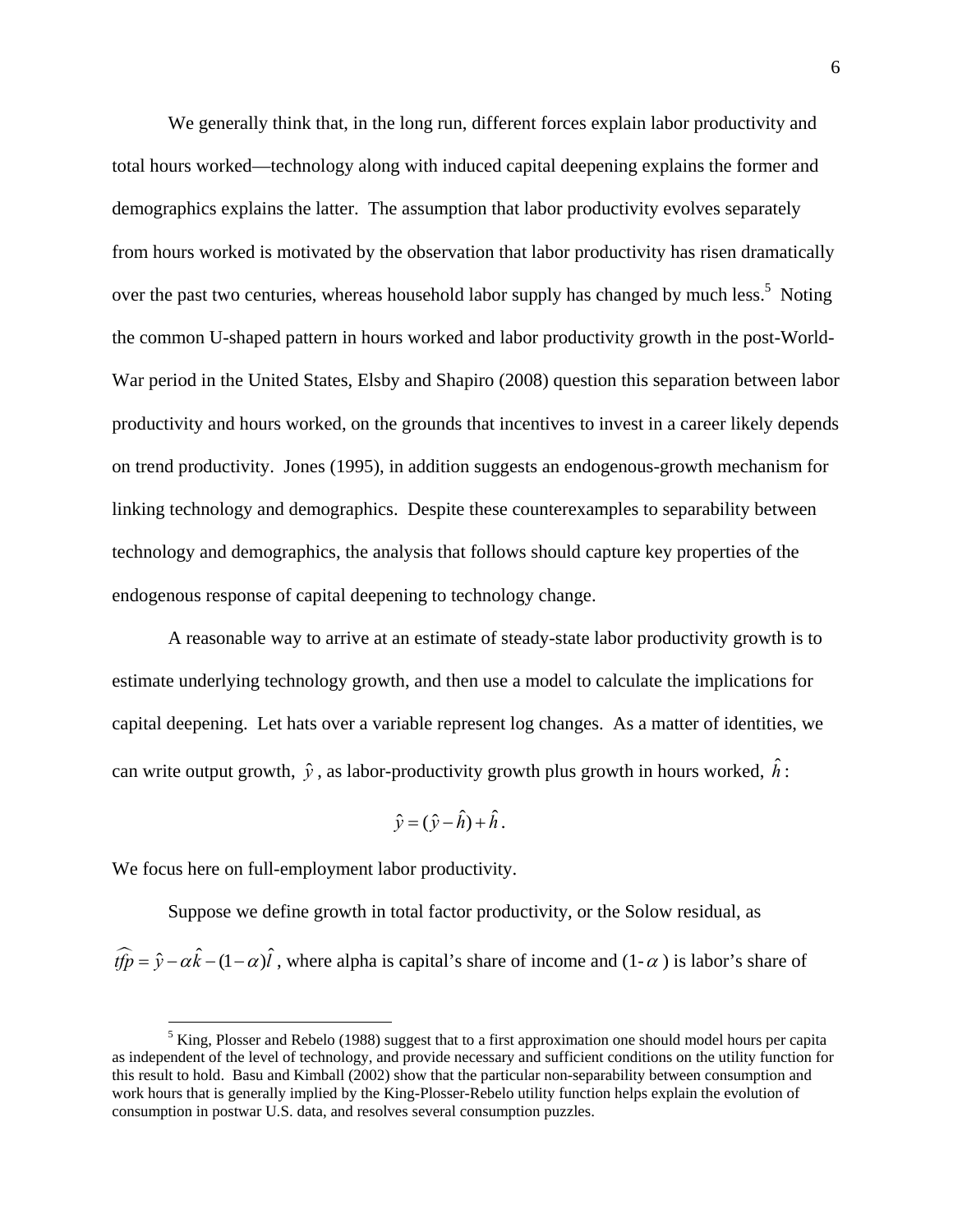income. Defining  $\hat{l} = \hat{h} + \hat{l}q$ , where  $\hat{l}q$  is labor "quality" (composition) growth<sup>6</sup>, we can rewrite output per hour growth as:

$$
(\hat{y} - \hat{h}) = \widehat{tfp} + \alpha(\hat{k} - \hat{l}) + \widehat{lg}.
$$
 (1)

As an identity, growth in output per hour worked reflects TFP growth; the contribution of capital deepening, defined as  $\alpha(\hat{k} - \hat{l})$ ; and increases in labor quality. Economic models suggest mappings between fundamentals and the terms in this identity which are sometimes trivial, and sometimes not.

#### *A. The one-sector model*

Perhaps the simplest model that could reasonably be applied to the long-run data is the one-sector neoclassical growth model. Technological progress and labor force growth are exogenous and capital deepening is endogenous.

We can derive the key implications from the textbook Solow version of the model. Consider an aggregate production function  $Y = K^{\alpha} (AL)^{1-\alpha}$ , where technology *A* grows at rate *g*, and labor input *L* (which captures both raw hours *H* and labor quality *LQ*—henceforth, we do not generally differentiate between the two) grows at rate *n*. Expressing all variables in terms of "effective labor" *AL* yields:

$$
y = k^{\alpha}
$$
, where  $y = Y / AL$  and  $k = K / AL$ . (2)

Capital accumulation takes place according to the perpetual-inventory formula. If *s* is the saving rate, so that *sy* is investment per effective worker then, in steady-state:

 $\overline{a}$  $6$  Labor quality/composition reflects the mix of hours across workers with different levels of education, experience, and so forth. For the purposes of this discussion, where we're so far focused on definitions, suppose there were *J* types of workers with factor shares of income  $\beta$  *j*, where  $\sum_{i} \beta$  =  $(1-\alpha)$ . Then a reasonable definition of TFP would be  $\widehat{tfp} = \hat{y} - \alpha \hat{k} - \sum_{i} \beta_{i} \hat{h}_{i}$ . Growth accounting as done by the Bureau of Labor Statistics or Jorgenson defines  $\hat{l} = \sum_j \beta_j \hat{h}_j \left/ (1 - \alpha) \right., \ \hat{h} = d \ln \sum_j H_j$  , and  $\hat{q} = \hat{l} - \hat{h}$ .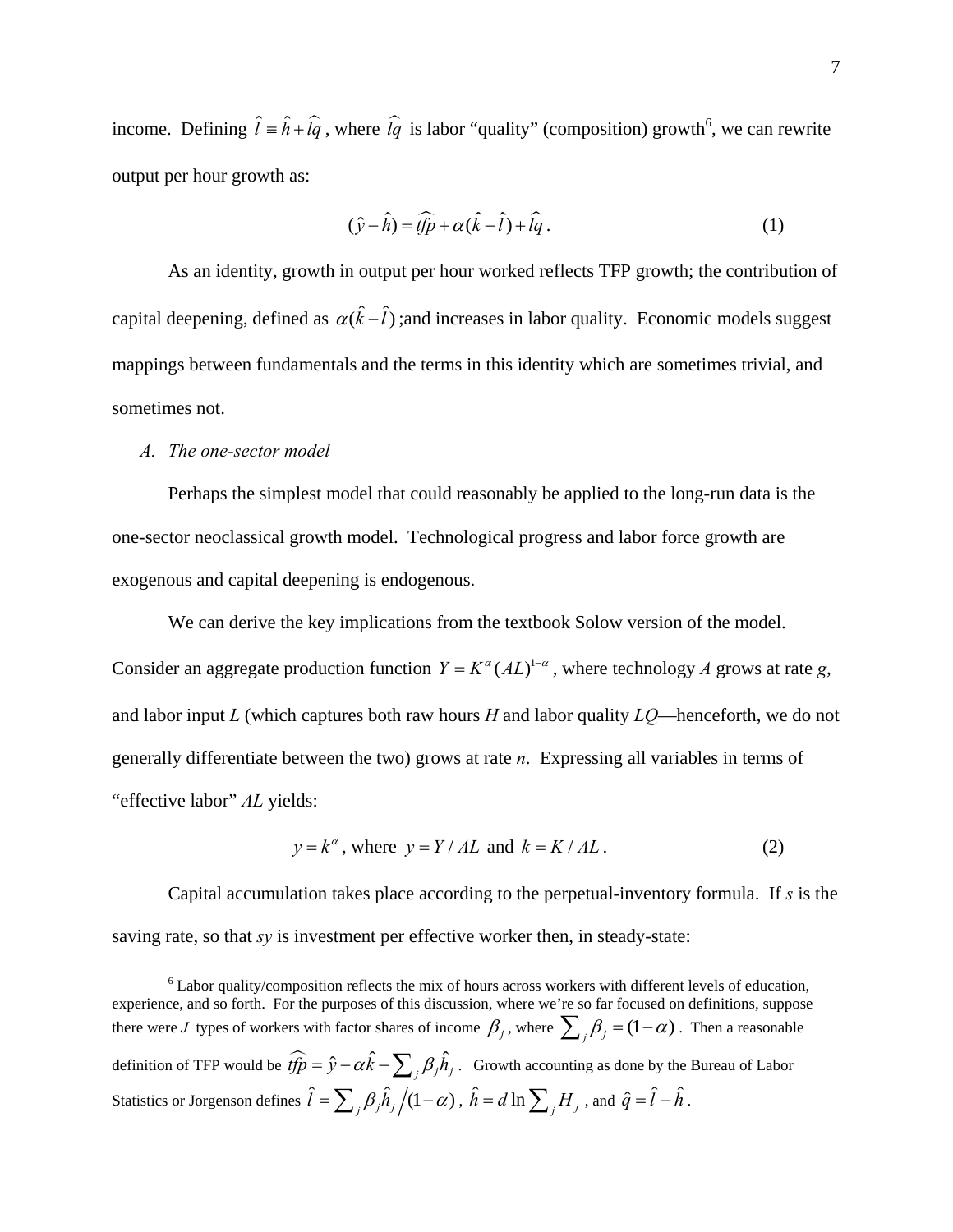$$
sy = (n + \delta + g)k
$$
 (3)

Because of diminishing returns to capital, the economy converges to a steady state where *y* and *k* are constant. At that point, investment per effective worker is just enough to offset the effects of depreciation, population growth, and technological change on capital per effective worker. In steady state, the unscaled levels of *Y* and *K* grow at rate *g+n*; capital-deepening, *K/L,*  grows at rate *g.* Labor productivity *Y/L*, i.e., output per unit of labor input, also grows at rate *g.* 

From the production function, measured TFP growth is related to labor-augmenting technology growth by:

$$
\widehat{tfp} = \widehat{Y} - \alpha \widehat{K} - (1 - \alpha) \widehat{L} = (1 - \alpha)g.
$$

The model maps directly to equation (1) above. In particular, the endogenous contribution of capital deepening to labor-productivity growth is  $\alpha g = \alpha \cdot f\hat{f}p/(1-\alpha)$ . Output per unit of labor input grows at rate *g*, which equals the sum of standard TFP growth  $(1 - \alpha)g$  and induced capital deepening  $\alpha$ *g*.

Table 1, below, shows how this model performs relative to the data. It uses the multifactor productivity release from the Bureau of Labor Statistics, which provides data for TFP growth as well as capital deepening for the U.S. business economy. These are shown in the first two columns. Note that, in the model above, standard TFP growth reflects technology alone. In practice, a large literature suggests reasons why non-technological factors might affect measured TFP growth. For example, there are hard-to-measure short-run movements in labor effort and capital's workweek, which move labor and total factor productivity around in the short-run. Non-constant returns to scale and markups also interfere with the mapping from technology change to measured aggregate total factor productivity. But the deviations between technology and measured TFP are likely to be more important in the short run than in the long run,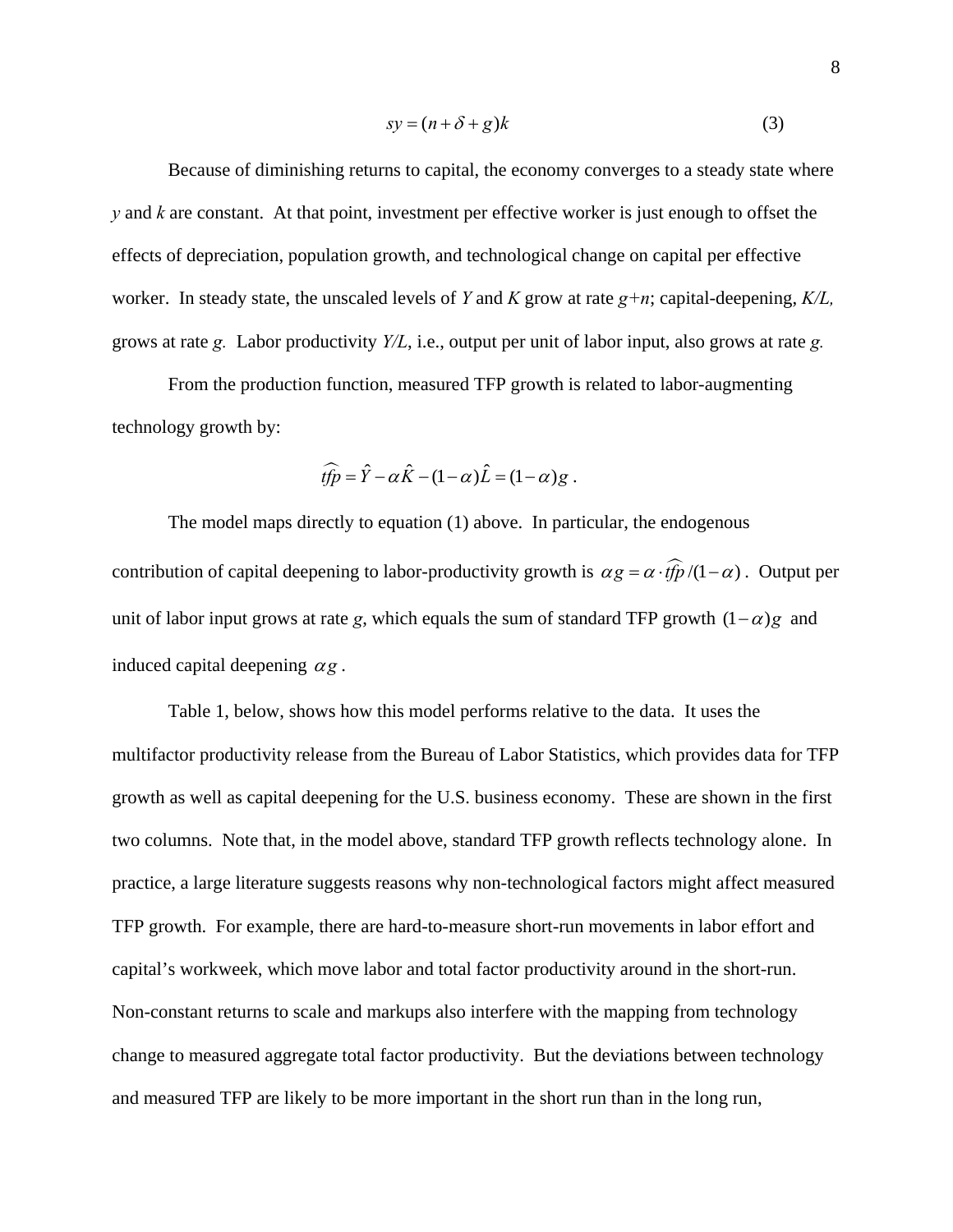consistent with the findings of Basu, Fernald, and Kimball (2006) and Basu, Fernald, Fisher, and

Kimball (2008). Hence, for these longer-term comparisons, we assume average TFP growth

reflects average technology growth.

Column 3 shows the predictions of the one-sector neoclassical model, for  $\alpha = 0.32$  (the average value in the BLS multifactor dataset):

|           | <b>Total TFP</b><br>(1) | <b>Actual</b><br>capital-<br>deepening<br>contribution<br>(2) | <b>Predicted</b><br>capital-deepening<br>contribution in one-<br>sector model<br>(3) |
|-----------|-------------------------|---------------------------------------------------------------|--------------------------------------------------------------------------------------|
| 1948-2007 | 1.39                    | 0.76                                                          | 0.65                                                                                 |
| 1948-1973 | 2.17                    | 0.85                                                          | 1.02                                                                                 |
| 1973-1995 | 0.52                    | 0.62                                                          | 0.25                                                                                 |
| 1995-2007 | 1.34                    | 0.84                                                          | 0.63                                                                                 |
| 1995-2000 | 1.29                    | 1.01                                                          | 0.61                                                                                 |
| 2000-2007 | 1.37                    | 0.72                                                          | 0.65                                                                                 |

Table 1 One-sector growth model predictions for the U.S. Business Sector

Note: Data for columns (1) and (2) are business-sector estimates from the BLS multifactor productivity database (downloaded via Haver on August 19, 2008). Capital and labor are adjusted for changes in composition.Actual capital deepening is  $\alpha(\hat{k} - \hat{l})$ , and predicted capital deepening is  $\alpha \cdot \hat{tfp}/(1 - \alpha)$ .

Comparing columns (2) and (3), the model does not perform particularly well. It slightly underestimates the contribution of capital deepening over the entire 1948-2007 period. But it does a particularly poor job at matching the low-frequency variation in that contribution. In particular, it somewhat overpredicts capital deepening for the pre-1973 period, but substantially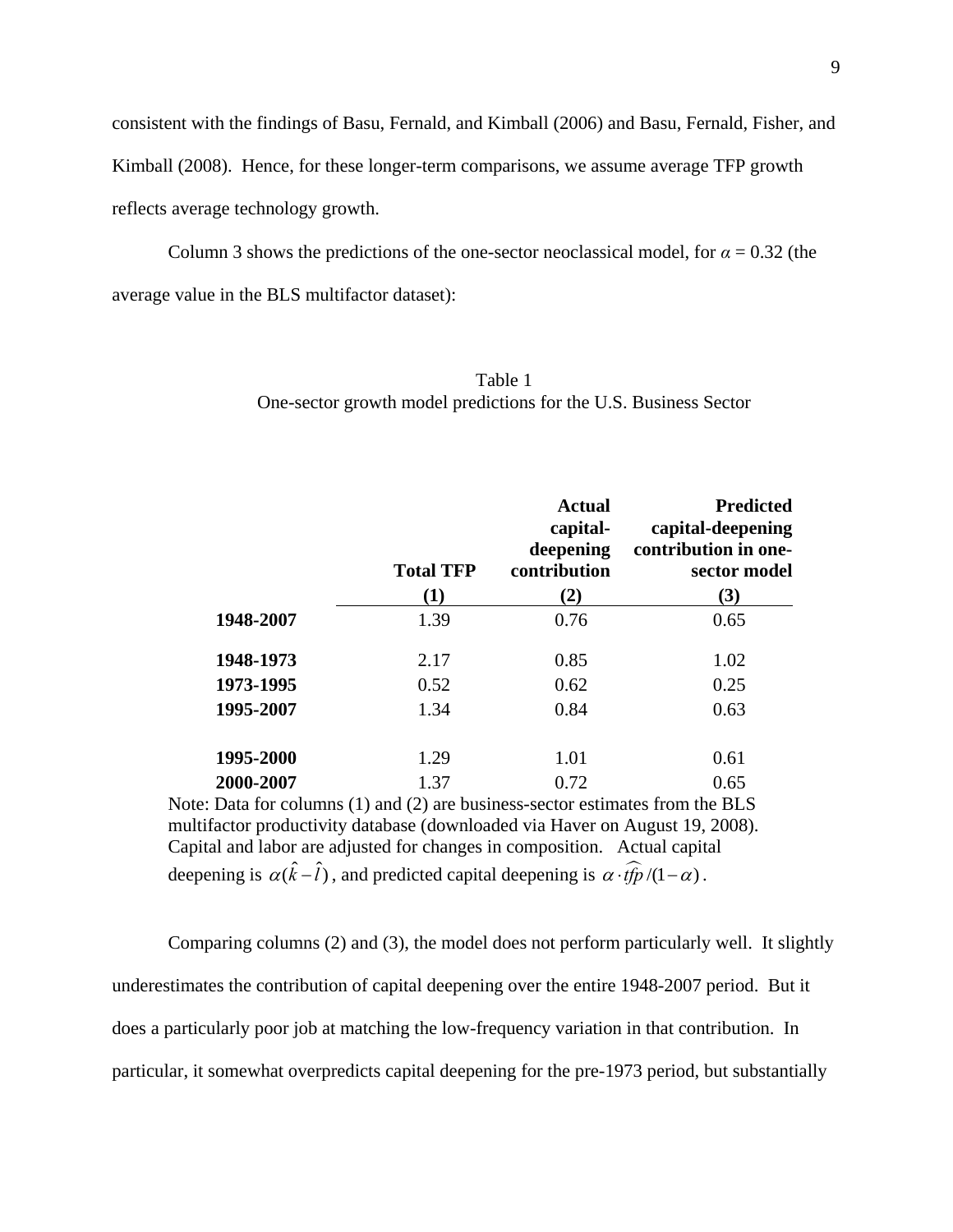underpredicts for the 1973-95 period. That is, given the slowdown in TFP growth, the model predicts a much larger slowdown in the contribution of capital deepening.<sup>7</sup>

 One way to see the problem with the one-sector model graphically is to observe that the model predicts a constant capital-output ratio in steady state—in contrast to the data. Figure 1 shows the sharp rise, since the mid-1960s, in the business-sector capital-output ratio:





Source: BLS multisector productivity database. Equipment and structures (i.e., fixed reproducible tangible capital capital) is calculated as a Tornquist index of the two categories. SIC data (from http://www.bls.gov/mfp/historicalsic.htm) is spliced to NAICS data (from http://www.bls.gov/mfp/mprdload.htm ) starting at 1988. (Data downloaded October 13, 2008.)

#### *B. The two-sector model: A better match*

<sup>&</sup>lt;sup>7</sup> Note that output per unit of quality-adjusted labor is the sum of TFP plus the capital deepening contribution which, in the business sector, averaged 1.39+0.76=2.15 percent per year over the full sample. More commonly, labor productivity is reported as output per hour worked. Over the sample, labor quality in the BLS multifactor productivity dataset rose 0.36 percent per year, so output per *hour* rose 2.51 percent per year.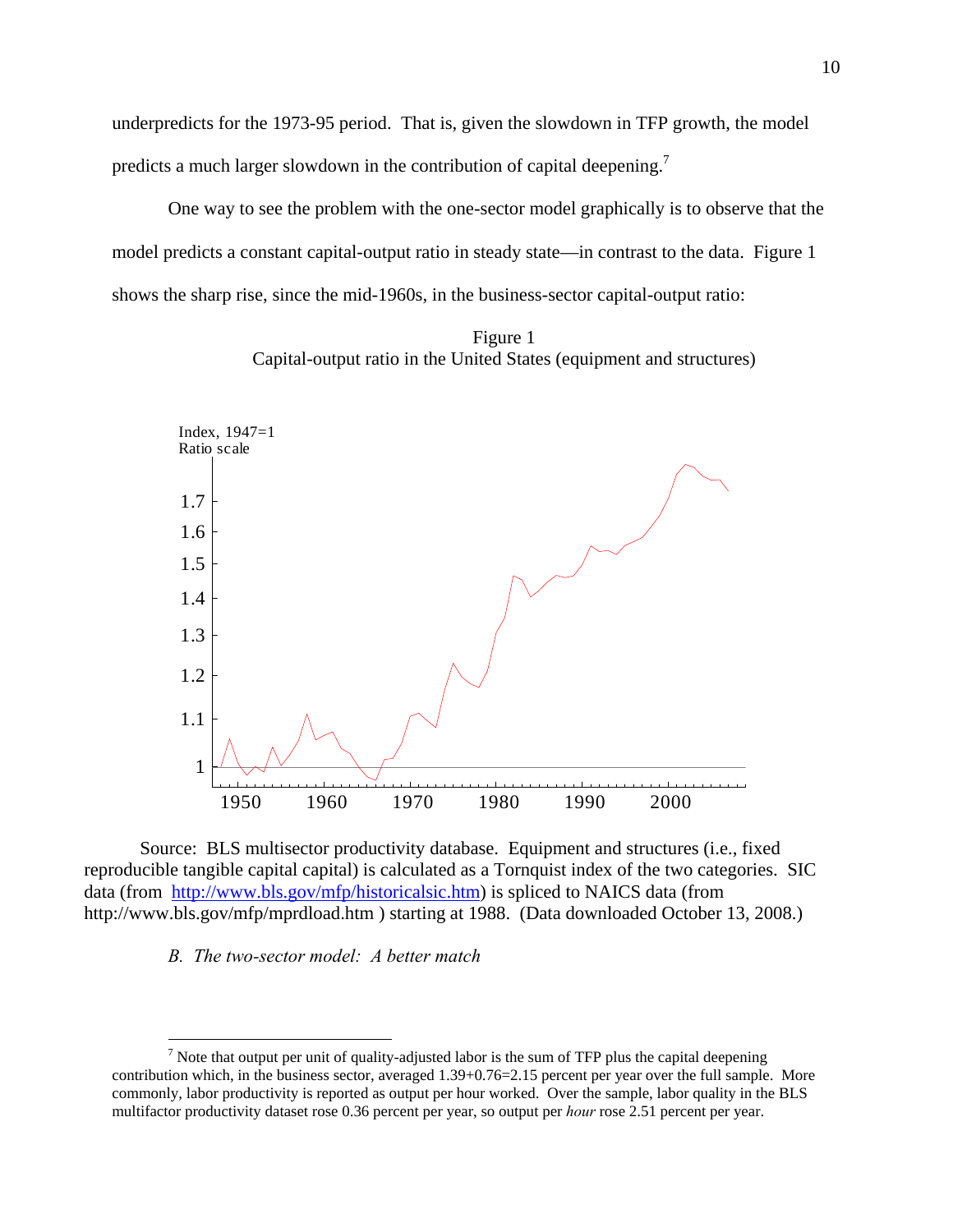A growing literature on investment specific technical change suggests an easy fix for this failure: capital-deepening doesn't depend on *overall* TFP, but on TFP in the investment sector. A key motivation for this literature is the price of business investment goods, especially equipment and software, relative to the price of other goods (such as consumption). The relative price of investment and its main components are shown in Figure 2:





Note: "Other goods and services" constitutes business GDP less business fixed investment. Source: BEA and own calculations.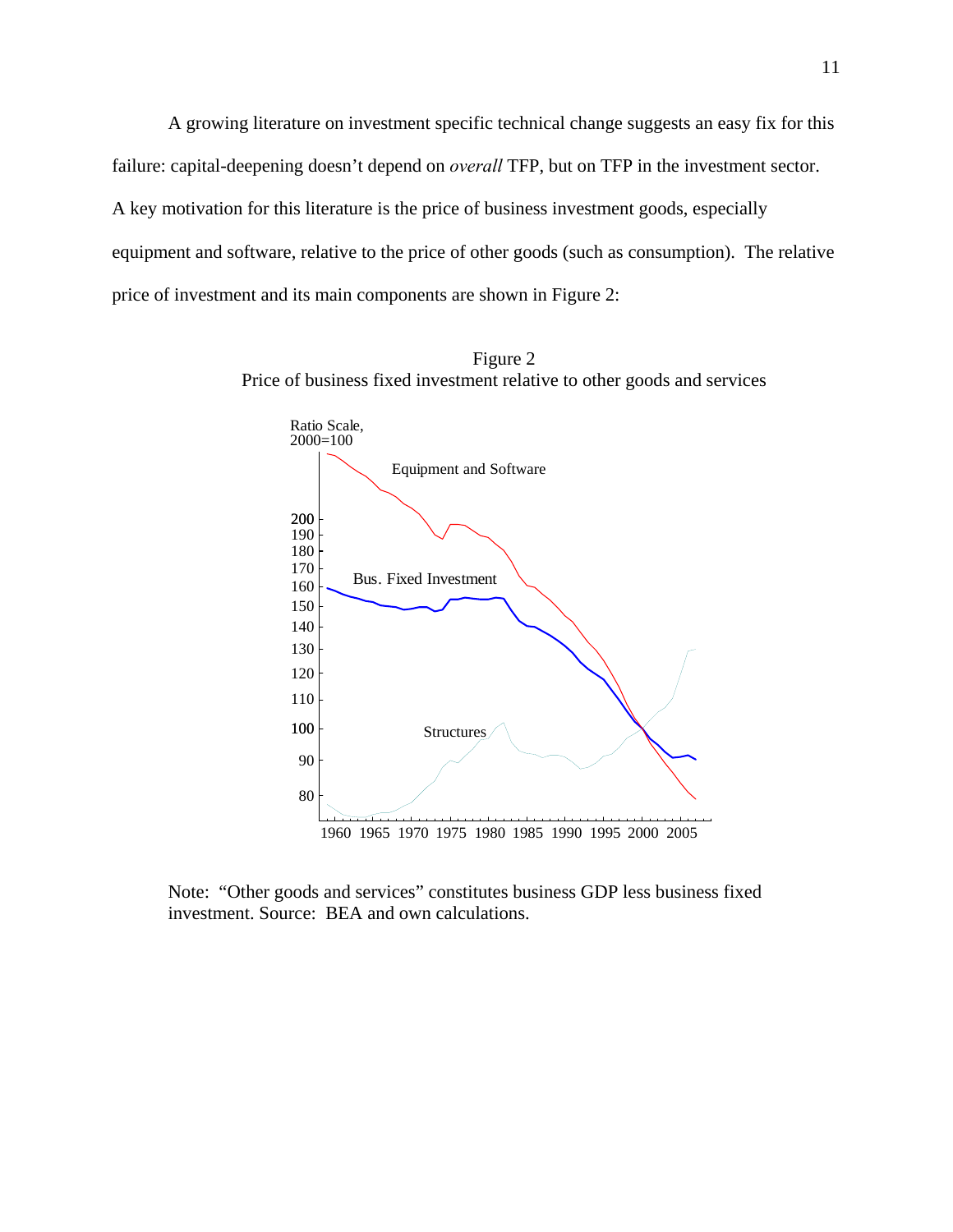Why do we see this steady relative price decline? The most natural interpretation is that there is a more rapid pace of technical change in producing investment goods (especially hightech equipment). $8$ 

To see the implications of a two-sector model, consider a simple two-sector Solow-type model, where  $s$  is the share of nominal output that is invested each period.<sup>9</sup> One sector produces investment goods that are used to create capital; the other sector produces consumption goods. The two sectors use the same Cobb-Douglas production function, but with potentially different technology levels:

$$
I = K_I^{\alpha} (A_I L_I)^{1-\alpha}
$$
  

$$
C = QK_C^{\alpha} (A_I L_C)^{1-\alpha}
$$

In the consumption equation, we have implicitly defined labor-augmenting technological change as  $A_C = Q^{1/(1-\alpha)} A_I$  in order to decompose consumption technology into the product of investment technology  $A_i$  and a "consumption specific" piece,  $O^{1/(1-\alpha)}$ . Let investment technology  $A_1$  grow at rate  $g_1$  and the consumption-specific piece O grow at rate q. Perfect competition and cost-minimization imply that price equals marginal cost. If the sectors face the same factor prices (and the same rate of indirect business taxes), then:

$$
\frac{P_I}{P_C} = \frac{MC^C}{MC^I} = Q
$$

The sectors also choose to produce with the same capital-labor ratios, implying that

 $K_I/A_I L_I = K_C/A_I L_C = K/A_I L$ . We can then write the production functions as:

<sup>&</sup>lt;sup>8</sup> On the growth accounting side, see, for example, Jorgenson (2001) or Oliner and Sichel (2000); see also Greenwood, Hercowitz, and Krusell (1997).

<sup>&</sup>lt;sup>9</sup> This model is a fixed-saving rate version of the two-sector neoclassical growth model in Whelan (2000) and is isomorphic to the one in Greenwood, Hercowitz, and Krusell (1997). Greenwood *et al*. choose a different normalization of the two technology shocks in their model.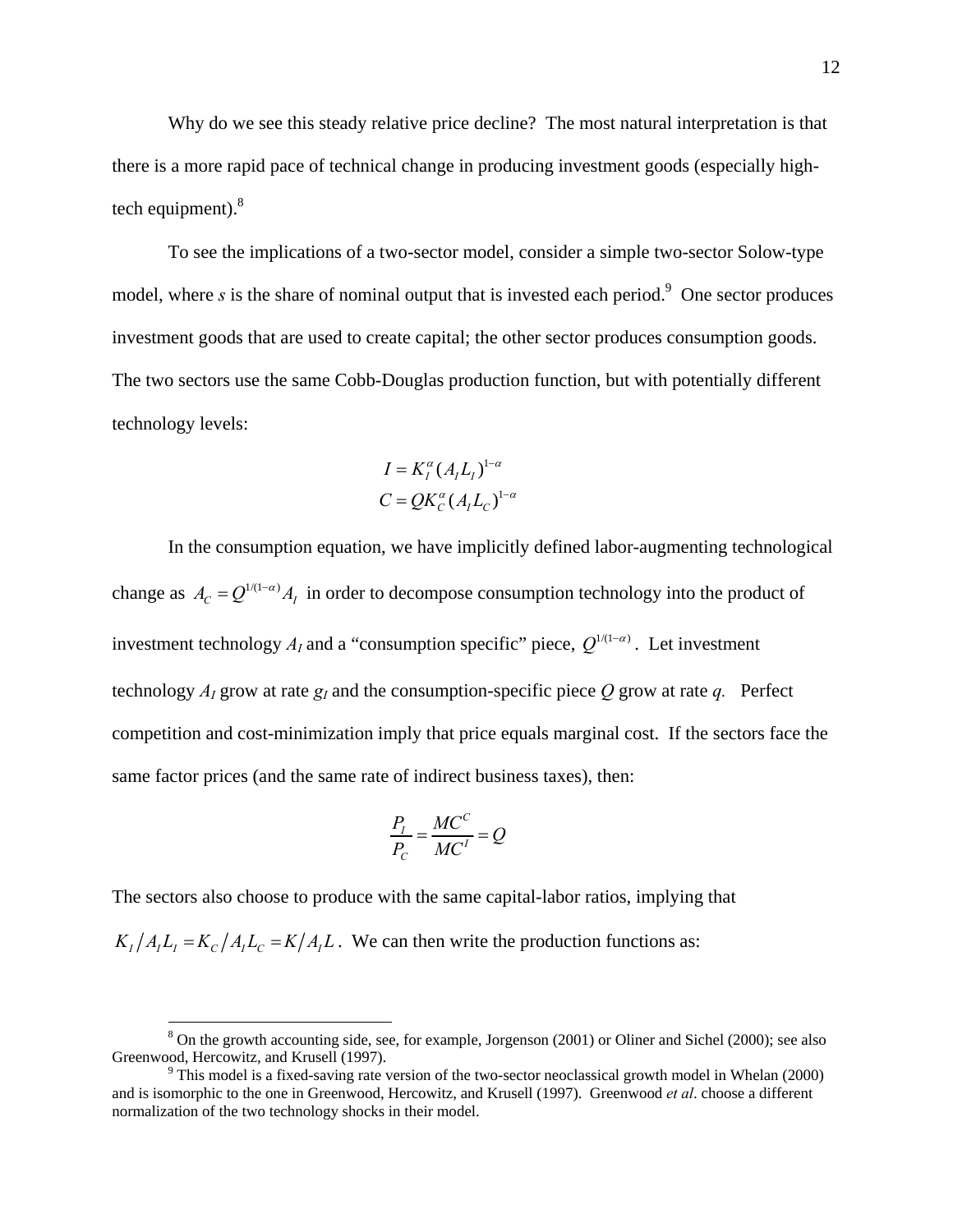$$
I = AILI (K/AIL)\alpha
$$
  

$$
C = QAILC (K/AIL)\alpha
$$

We can now write the economy's budget constraint in a simple manner:

$$
Y^{\text{Inv. Units}} \equiv [I + C/Q] = A_I (L_I + L_C) (K/A_I L)^{\alpha}, \text{ or}
$$
  

$$
y^{\text{Inv. Units}} = k^{\alpha}, \text{ where } y^{\text{Inv. Units}} = Y^{\text{Inv. Units}} / A_I L \text{ and } k = K / A_I L.
$$
 (4)

Output here is expressed in investment units, and "effective labor" is in terms of technology in the *investment* sector. The economy mechanically invests a share *s* of nominal investment, which implies that investment per effective unit of labor is  $i = s \cdot y^{\text{Inv. Units}}$ . Capital accumulation then takes the same form as in the one-sector model, except that it is only growth in investment technology,  $g_I$ , that matters. In particular, in steady state:

$$
sy^{\text{Inv. Units}} = (n + \delta + g_I)k
$$
 (5)

The production function (4) and capital-accumulation equation (5) correspond exactly to their one-sector counterparts. Hence, the dynamics of capital in this model reflect technology in the investment sector alone. In steady state, capital per unit of labor, *K/L,* grows at rate *gI*, so the contribution of capital deepening to labor-productivity growth from equation (1) is  $\alpha g_1 = \alpha \cdot t \widehat{f} \widehat{p}_1 / (1 - \alpha)$ . Consumption technology in this model is "neutral," in that it does not affect investment or capital accumulation; the same result carries over to the Ramsey version of this model, with or without variable labor supply. (Basu, Fernald, Fisher, and Kimball, 2008, discuss the idea of consumption-technology neutrality in greater detail.)  $<sup>11</sup>$ </sup>

 $10 \text{ s} \cdot y^{\text{Inv. Units}} = [P_I I/(P_I I + P_C C)][(I + P_C C / P_I)/A_I L] = I/A_I L$ 

<sup>&</sup>lt;sup>11</sup> Note also that output in investment units is not equal to chain output in the national accounts. Chain GDP is  $\hat{Y} = s\hat{I} + (1 - s)\hat{C}$ . In contrast, in this model  $\widehat{Y}^{\text{Inv. Units}} = s\hat{I} + (1 - s)\hat{C} - (1 - s)q$ . Hence,  $\hat{Y} = \widehat{Y^{Inv. Units}} + (1 - s)a$ .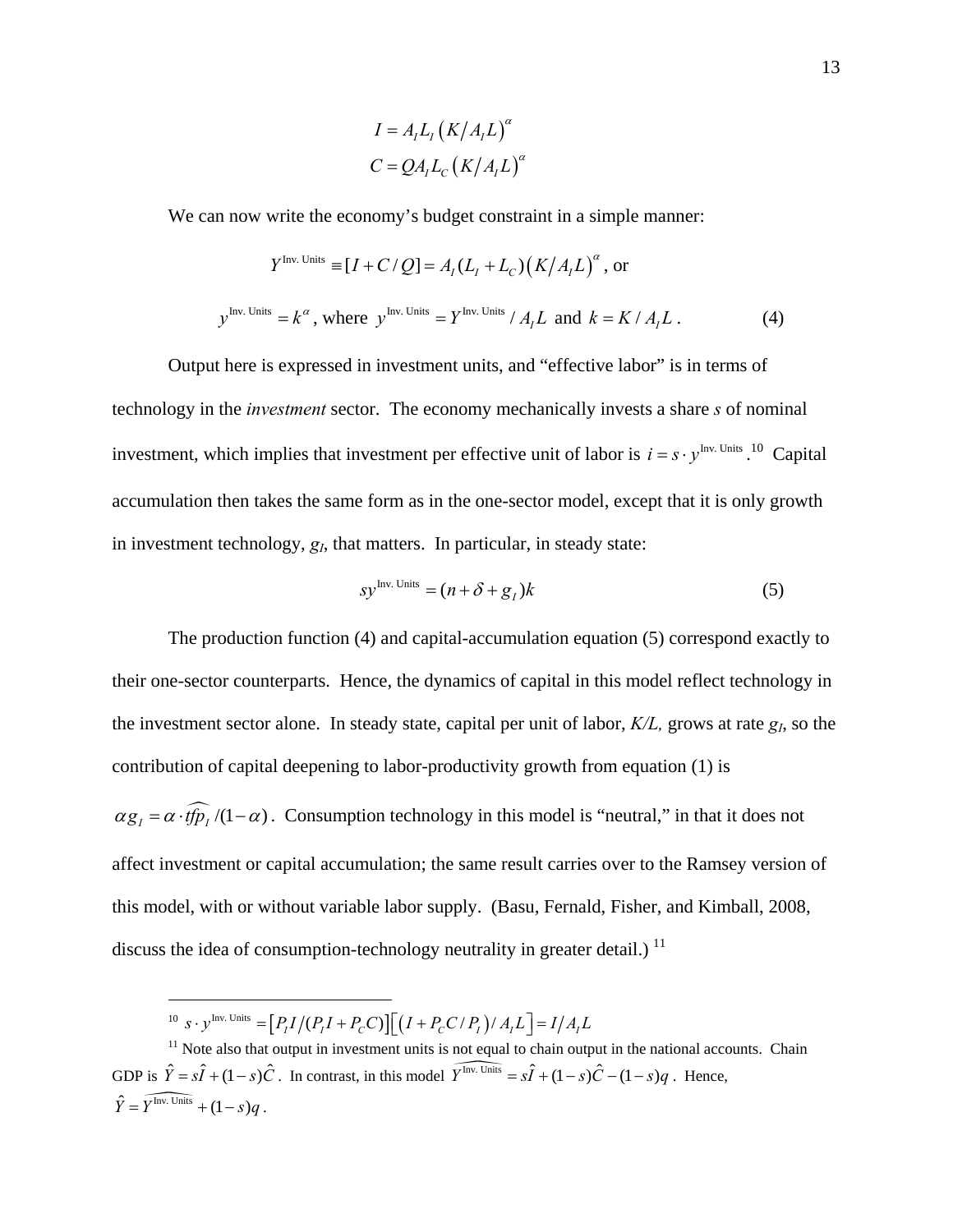To take this model to the data, we need to decompose aggregate TFP growth (calculated from chained output) into its consumption and investment components. Given the conditions so far, the following two equations hold:

$$
\widehat{tfp} = s \cdot \widehat{tfp}_I + (1 - s)\widehat{tfp}_C
$$

$$
\widehat{P}_C - \widehat{P}_I = \widehat{tfp}_C - \widehat{tfp}_I
$$

These are two equations in two unknowns— $\widehat{t/p}_I$  and  $\widehat{t/p}_C$ . Hence, they allow us to decompose aggregate TFP growth into investment and consumption TFP growth.<sup>12</sup>

Table 2 shows that the two-sector growth model does, in fact, fit the data rather better. All derivations are done assuming an investment share of 0.15, about equal to the nominal value of business fixed investment relative to the value of business output:

 $12$  The calculations below use the official price deflators from the national accounts. Gordon (1990) argues that many equipment deflators are not sufficiently adjusted for quality improvements over time. Much of the macroeconomic literature since then has used the Gordon deflators (possibly extrapolated, as in Cummins and Violante, 2002). Of course, as Whelan (2003) points out, much of the discussion of biases in the CPI involve service prices, which also miss a lot of quality improvements, making the overall effect .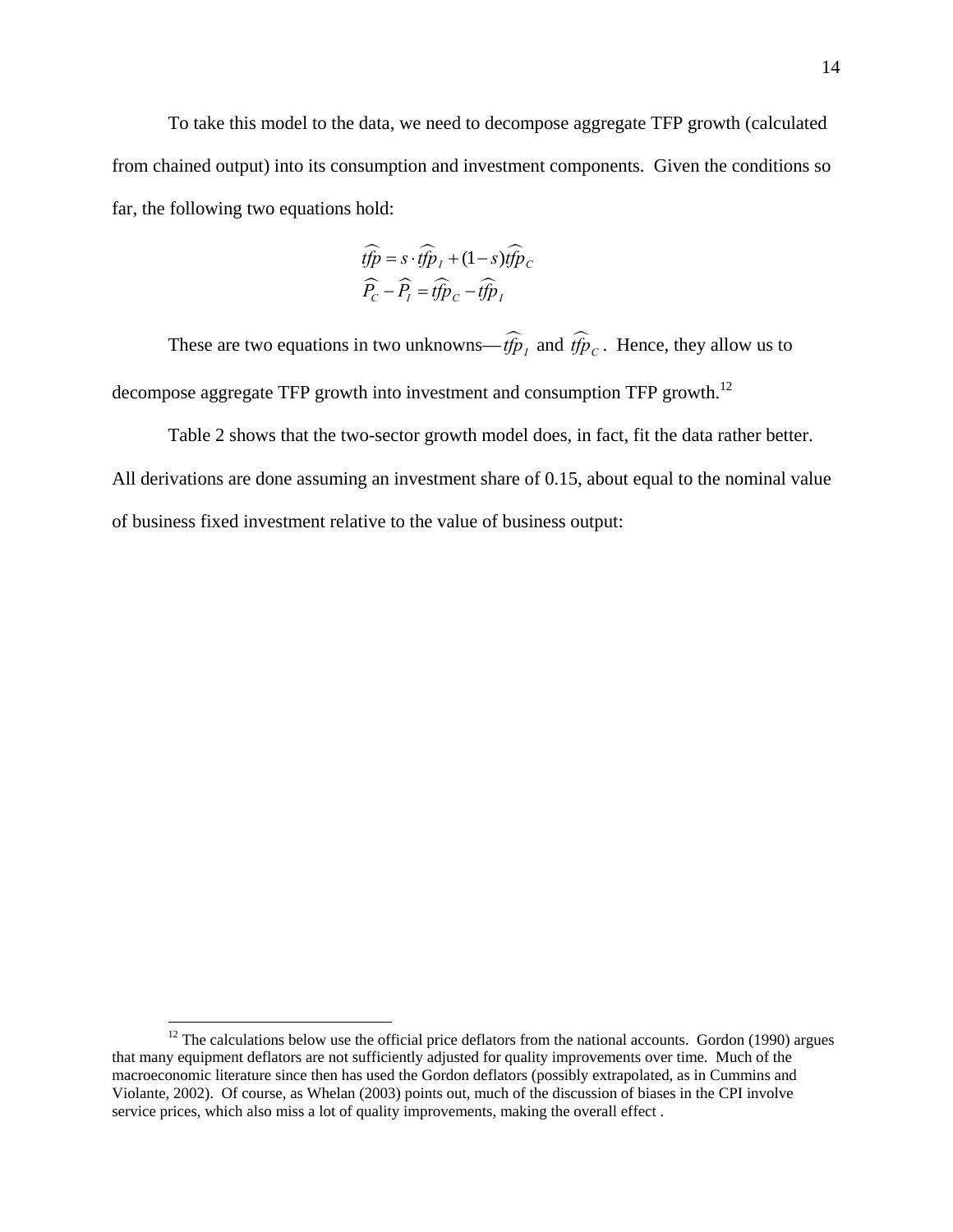|                 | <b>Total TFP</b><br>(1) | Rel. price of<br><b>BFI</b> to other<br>goods<br>(2) | <b>Investment</b><br><b>TFP</b><br>(3) | <b>Other TFP</b><br>(4) | <b>Actual</b><br><b>Capital</b><br><b>Deepening</b><br>contrib.<br>(5) | Two-sector<br>model:<br><b>Predicted</b><br>Capital<br><b>Deepening</b><br>(6) |
|-----------------|-------------------------|------------------------------------------------------|----------------------------------------|-------------------------|------------------------------------------------------------------------|--------------------------------------------------------------------------------|
| 1948-2007       | 1.39                    | $-0.61$                                              | 1.91                                   | 1.29                    | 0.76                                                                   | 0.90                                                                           |
| 1948-1973       | 2.17                    | 0.33                                                 | 1.89                                   | 2.22                    | 0.85                                                                   | 0.89                                                                           |
| 1973-1995       | 0.52                    | $-1.02$                                              | 1.39                                   | 0.37                    | 0.62                                                                   | 0.66                                                                           |
| 1995-2007       | 1.34                    | $-1.90$                                              | 2.94                                   | 1.04                    | 0.84                                                                   | 1.38                                                                           |
| 1995-2000       | 1.29                    | $-2.93$                                              | 3.78                                   | 0.85                    | 1.01                                                                   | 1.78                                                                           |
| 2000-2007       | 1.37                    | $-1.17$                                              | 2.36                                   | 1.20                    | 0.72                                                                   | 1.11                                                                           |
| 2004:Q4-2006:Q4 | 0.21                    | 0.29                                                 | $-0.04$                                | 0.25                    | .                                                                      | $\cdots$                                                                       |
| 2006:Q4-2008:O3 | 0.98                    | $-1.12$                                              | 1.94                                   | 0.82                    | .                                                                      | $\cdots$                                                                       |

**Table 2: Two-sector growth model predictions for the U.S. Business Sector** 

Note: "Other goods and services" constitutes business GDP less business fixed investment. Capital and labor are adjusted for changes in composition. Actual capital deepening is  $\alpha(\hat{k} - \hat{l})$ , and predicted capital deepening is  $\alpha \cdot \widehat{tfp}_1/(1 - \alpha)$ . Source: BLS multifactor productivity dataset, BEA relative-price data, and own calculations. Final two lines reflect quarterly estimates from Fernald (2008); because of the very short sample periods, we do not show steady-state predictions.

For the 1948-73 and 1973-1995 periods, a comparison of columns (5) and (6) indicates that the model fits quite well—and much better than the one-sector model. The improved fit reflects the fact that, although overall TFP growth slowed very sharply, investment TFP growth (column 3) slowed much less. Hence, the slowdown in capital deepening was much smaller.

The steady-state predictions work less well for the period after 1995, when actual capital deepening fell short of the steady-state prediction for capital deepening. During this period, not only did overall TFP accelerate, but the relative price decline in column (2) also accelerated. Hence, implied investment TFP accelerated markedly (as did other TFP). Of course, the transition dynamics imply that capital deepening converges only slowly to the new steady state,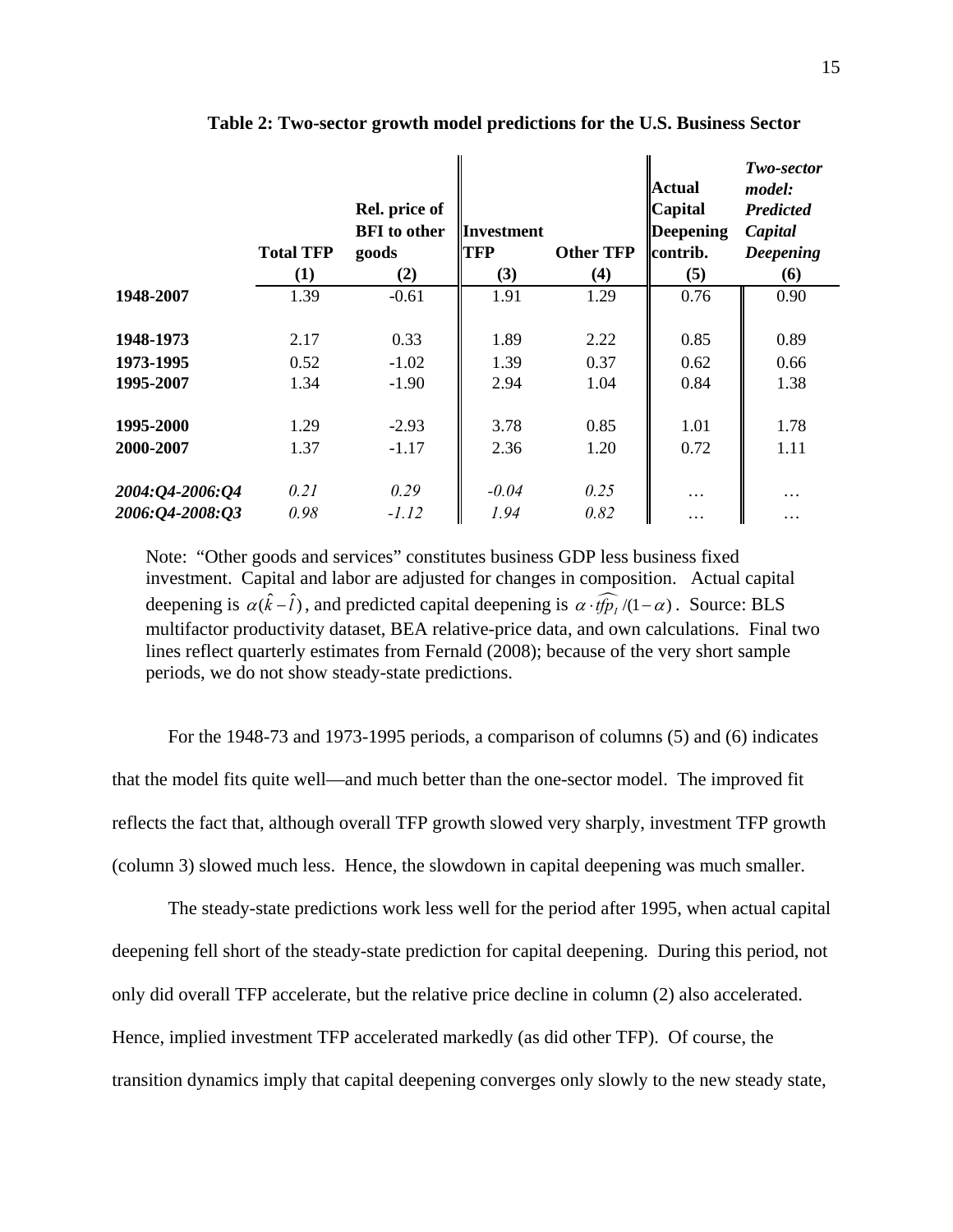and a decade is a relatively short period of time. (In addition, the pace of investment-sector TFP was particularly rapid in the late 1990s, and has slowed somewhat in the 2000s.) So the more important point is that qualitatively, the model works in the right direction even over this relatively short period.

Despite these uncertainties, a bottom-line comparison of the one- and two-sector models is of interest. Suppose that the 1995-2007 rates of TFP growth continue to hold, in both sectors (a big "if" that we discuss in the next section). Suppose also that the two-sector model fits well going forward, as it did in the 1948-95 period. Then we would project that in the future output per hour (like output per quality-adjusted unit of labor, shown in Tables 1 and 2) will grow on average about 34 percentage point per year faster than the one-sector model would predict (1.38 versus 0.63), due to greater capital deepening. The difference is, clearly, substantial—e.g., it is a significant fraction of the average 2.15 percent growth rate in output per unit of labor (and 2.5 percent growth rate of output per hour) over the 1948-2007 period.

### **II. Projecting the future**

 $\overline{a}$ 

Forecasters, policymakers, and a number of academics regularly make "structured guesses" about the likely path of future growth.<sup>13</sup> Not surprisingly, the usual approach is to assume that the future will look something like the past—but the challenge is to decide which parts of the past to include, and which to downplay.

Viewed through the lens of the two-sector model, projections need to take a stand on TFP growth in the investment sector, and TFP growth in the non-investment sector. We consider three possibilities, labeled low, medium, and high, below.

<sup>&</sup>lt;sup>13</sup> Oliner and Sichel (2002) use the phrase "structured guesses." In addition to Oliner and Sichel, recent high-profile examples of projections have come from Jorgenson, Ho, and Stiroh (e.g., 2008) and Gordon (2006). The Congressional Budget Office and the Council of Economic Advisers regularly include longer-run projections of potential output.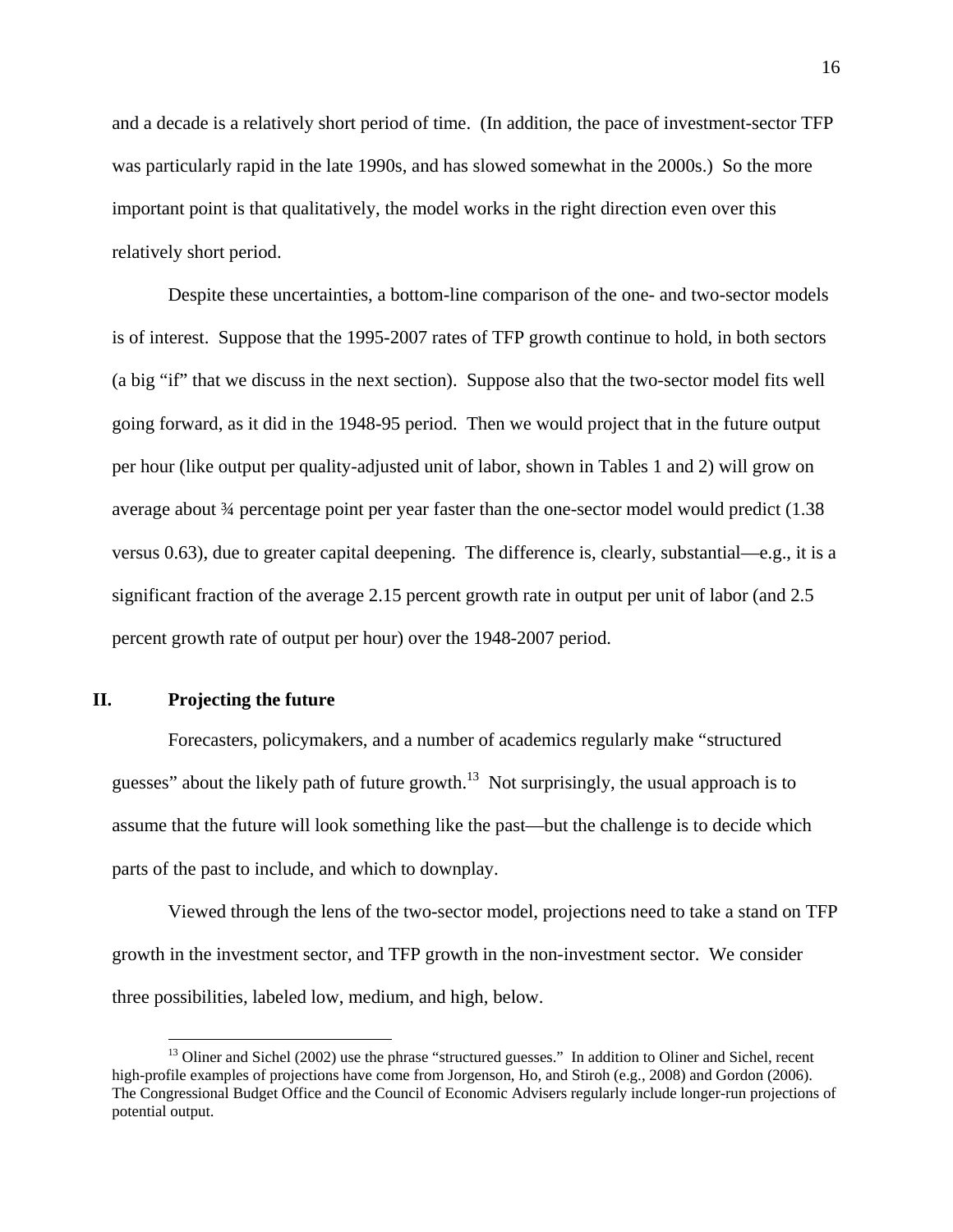|             |                   |          |                                  | Capital          |                    | <b>Output</b> per |
|-------------|-------------------|----------|----------------------------------|------------------|--------------------|-------------------|
|             | <b>Investment</b> |          |                                  | <b>Deepening</b> |                    | Hour              |
|             | <b>TFP</b>        |          | Other TFP   Overall TFP Contrib. |                  | Labor Prod. worked |                   |
|             |                   | (2)      | (3)                              | (4)              | 5                  | (6)               |
| Low         | 1.00              | 0.70     | 0.7                              | 0.5              | 1.2                | 1.5               |
| <b>Med</b>  | 2.00              | 0.85     | 1.0                              | 0.9              | 2.0                | 2.3               |
| <b>High</b> | 2.50              | $1.10\,$ | 1.3                              |                  | 2.5                | 2.8               |

Table 3 A range of estimates for steady-state labor productivity growth

Notes: Calculations assume an investment share of output of 0.15 and a capital share in production,  $\alpha$ , of 0.32. Column (3) is an output-share-weighted average of columns (1) and (2). Column (4) is column (1) multiplied by  $\alpha/(1-\alpha)$ . Column (5) is output per unit of composition-adjusted labor input, and is the sum of columns (3) and (4). Column (6) adds an assumed growth rate of labor quality/composition of 0.3 percent per year, and therefore equals column (5) plus 0.3 percent.

Consider the medium scenario, which has output per hour growing at 2-1/4 percent (column 6). Investment TFP is a bit slower than its average in the post-2000 period, reflecting that investment TFP has been generally slowing since the burst of the late 1990s. Other TFP slows to its rate in the second half of the 1990s, reflecting an assumption that the experience of the early 2000s is unlikely to persist.

Productivity growth averaging 2-1/4 percent is comparable to estimates economists have made recently. For example, in the first quarter of 2008, the median estimate in the Survey of Professional Forecasters (SPF) was for 2 percent labor-productivity growth over the next 10 years (and  $2-3/4$  percent GDP growth).<sup>14</sup> The Congressional Budget Office, in September, 2008, estimated that labor productivity (in the non-farm business sector) would grow at an average rate of about 2.2 percent between 2008 and 2018.15

1

 $^{14}$ http://www.philadelphiafed.org/research-and-data/real-time-center/survey-of-professional-forecasters/2008/spfq108.pdf

<sup>&</sup>lt;sup>15</sup> Calculated from data in http://www.cbo.gov/ftpdocs/97xx/doc9706/Background\_Table2-2.xls.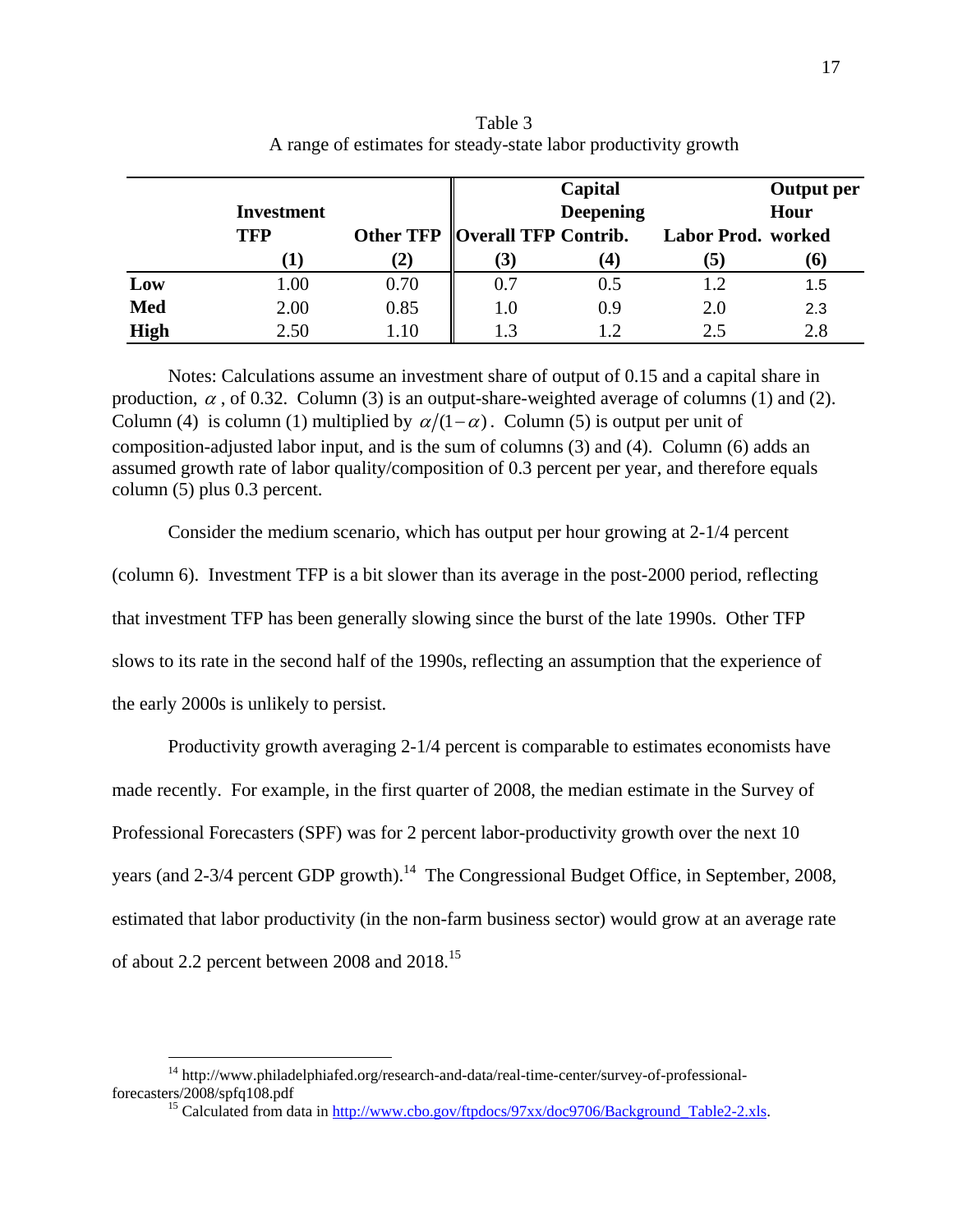But as the table above makes clear, small and plausible changes in assumptions—well within the range of recent experience—can make a large difference for steady-state growth projections. As a result, there are a wide range of plausible outcomes. In the SPF, the standard deviation across the 39 respondents for productivity growth over the next 10 years was about 0.4 percent—with a range of 0.9 to 3.0 percent. Indeed, the current median estimate of 2.0 percent is down from an estimate of 2.5 percent in 2005; but remains much higher than the 1-year estimate of only 1.3 percent in 1997.<sup>16</sup>

The two-sector model suggests several key questions in making long-run projections.

First, what will the pace of technical progress be in information technology (IT) and, more broadly, in equipment? For example, for hardware, Moore's Law and the semiconductor replacement cycle (two versus three years) gives us plausible bounds. But for software, we really have very little firm ground for speculation.

Second, how elastic is demand for IT? The discussion in Section I of the two-sector model assumed that the share of investment was constant at 0.15. But an important part of the price decline reflected the increasing share of IT, where prices have been falling rapidly, in total BFI. At some point, a constant share is a reasonable assumption, and consistent with a balanced growth path. But over the next few decades, one can imagine very different paths. Technology optimists (such as DeLong, 2002) think that the elasticity of demand for IT exceeds unity, so that demand will rise even faster than prices fall. They think that firms and individuals will find a large number of new uses for computers, semiconductors, and, indeed, information, as these commodities get cheaper and cheaper. By contrast, technology pessimists (such as Gordon, 2000) think that the greatest contribution of the IT revolution is in the past rather than the future.

1

<sup>&</sup>lt;sup>16</sup> The SPF has been asking about long-run projections in the first-quarter of each year since 1992. The data are available http://www.philadelphiafed.org/research-and-data/real-time-center/survey-of-professionalforecasters/data-files/PROD10/ ..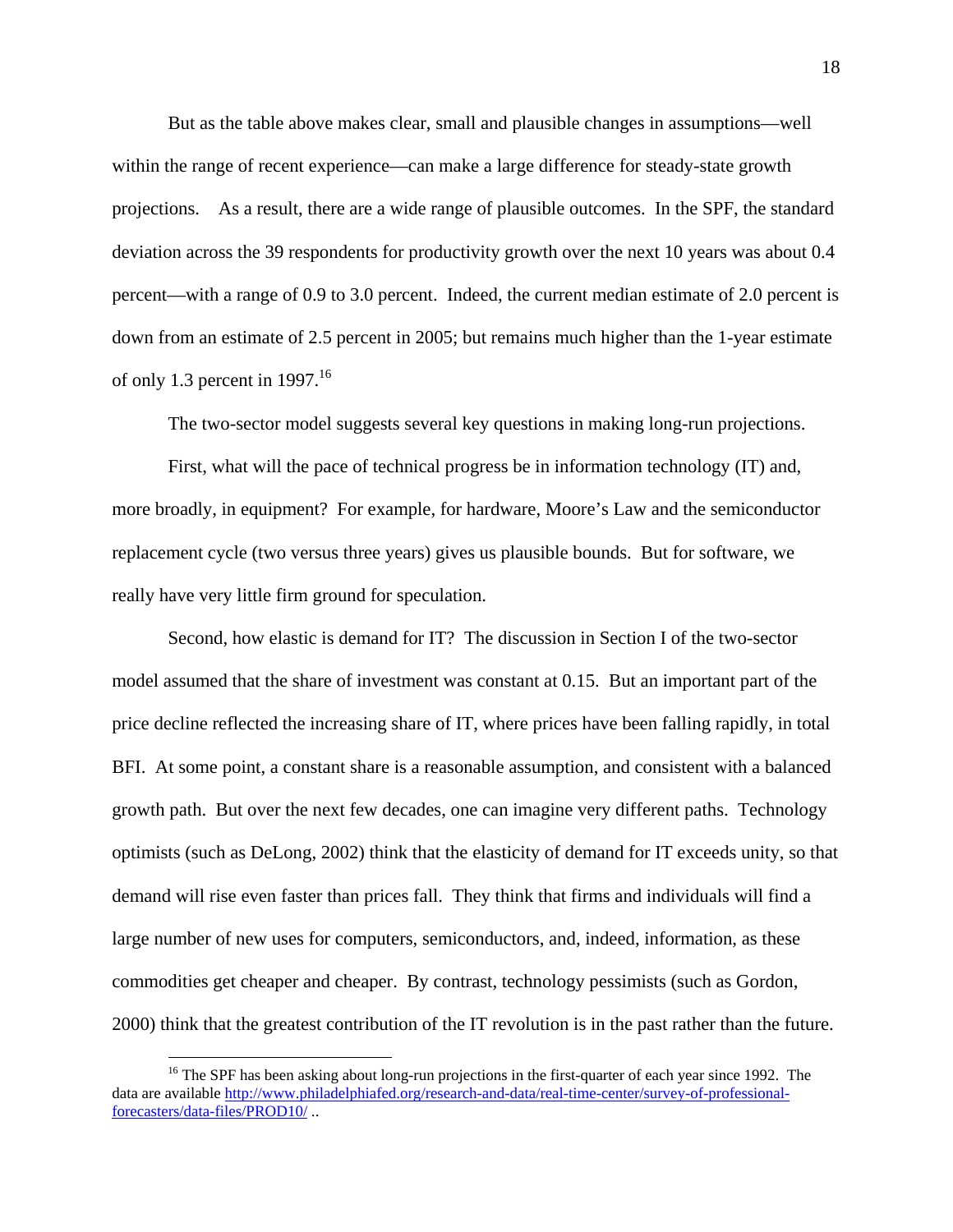For example, firms may decide they don't need much more computing power in the future, so that as prices continue to fall, the nominal share of expenditure on IT will also fall. For example, for doing word processing, new and faster computers might offer few advantages relative to existing computers, so the replacement cycle might become longer.

Third, what will happen to TFP in non-IT sectors? The range of uncertainty here is very large—larger, arguably, than for the first two questions. The general-purpose-technology nature of computing suggests that faster computers and better ability to manage and manipulate information might well show up as TFP improvements in computer-using sectors.<sup>17</sup> For example, many important management innovations, such as the Walmart business model or the widespread diffusion of warehouse automation, are made possible by cheap computing power. Productivity in research and development may also rise more directly; auto parts manufacturers, for example, can design new products on a computer rather than having to build physical models. That is, computers may lower the cost and raise the returns to R&D.

Of course, one also needs to decide whether these sorts of TFP spillovers from IT to non-IT sectors are best considered as growth effects or level effects. For example, the 'Walmartization' of retailing raises productivity levels (as more efficient producers expand and less efficient producers contract) but does not necessarily boost long-run growth.

Fourth, the effects noted above might well depend on labor-market skills. Many endogenous growth models incorporate a key role for human capital, which is surely a key input into the innovation process—whether reflected in formal R&D or in management

<sup>&</sup>lt;sup>17</sup> See, for example, Basu, Fernald, Oulton, and Srinivasan (2003) for an interpretation of the broad-based TFP acceleration in terms of intangible organizational capital associated with using computers. Of course, an intangible-capital story suggests that the measured share of capital is too low, and that measured capital is only a subset of all capital—so the model and calibration in the earlier section are incomplete.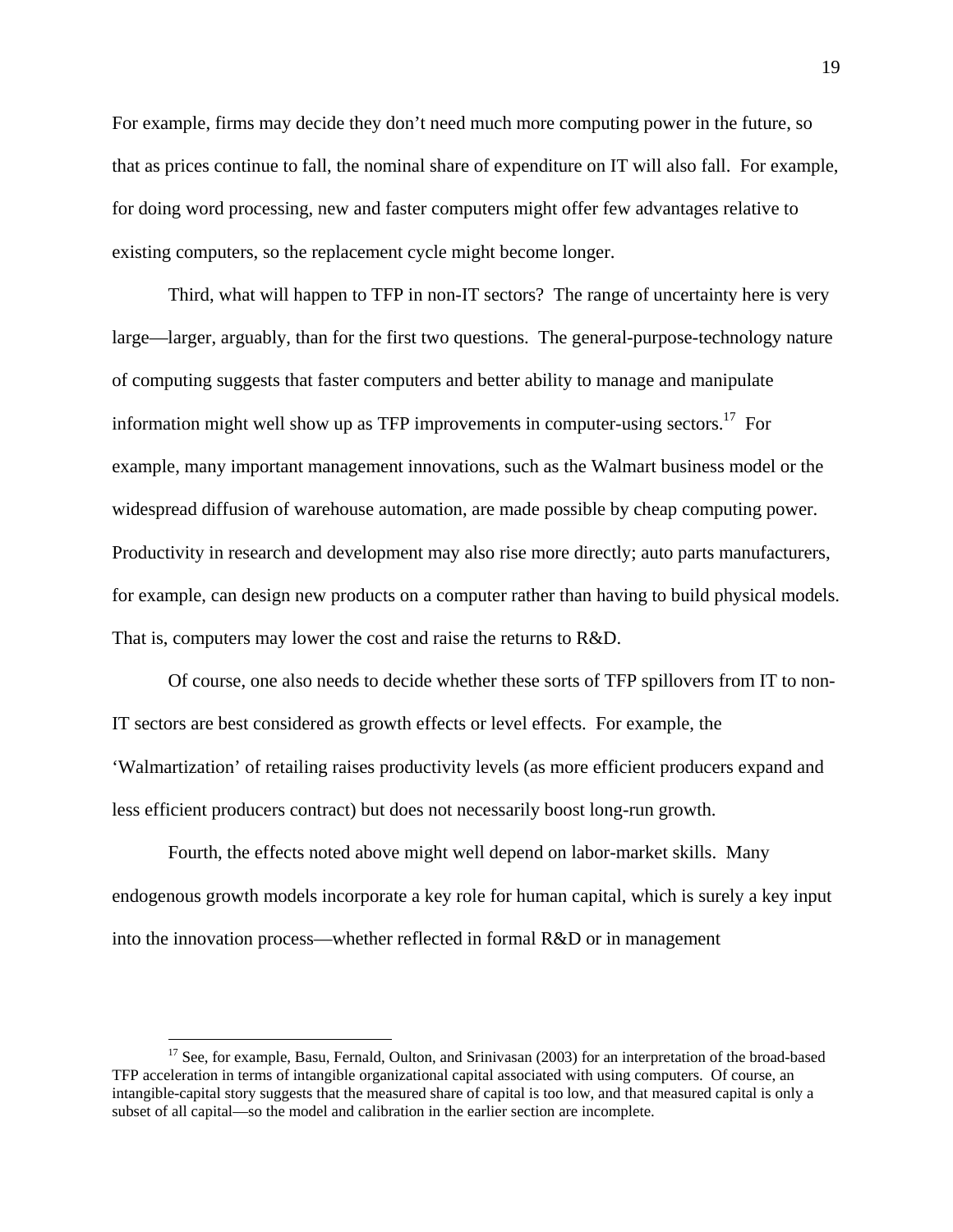reorganizations. Beaudry, Doms, and Lewis (2006) find evidence that the intensity of use of personal computers across U.S. cities is closely related to skill levels

We hope that we have convinced the reader that it is important to take a two-sector approach to estimating the time path of long-run output. But as this (non-exhaustive) discussion demonstrates, knowing the correct framework for analysis is only one of many inputs to projecting potential output correctly! There is much that we do not yet know about potential output, even along a steady-state growth path. The biggest problem is our lack of knowledge about the deep sources of TFP growth.

### **III. Short-run considerations**

### *A. General issues in defining and estimating short-run potential output*

Traditionally, macroeconomists have taken the view expressed in Solow (1997) that in the long-run, a growth model such as the ones described in Section I describe the economy's long-run behavior. Factor supplies and technology determine output, with little role for "demand" shocks. But things were viewed very different in the short run where, as Solow (1997) put it, "…fluctuations are predominantly driven by aggregate demand impulses."

Solow (1997) recognizes that real-business-cycle theories take a different view, providing a more unified view of long-run growth and short-run fluctuations than traditional Keynesian views did. Early RBC models, in particular, emphasized the role of high-frequency technology shocks. These models are also capable of generating fluctuations in response to nontechnological "demand" shocks, such as government spending. Since early RBC models typically do not incorporate distortions, they provide examples in which fluctuations driven by government spending or other impulses could well be optimal (taking the shocks themselves as given). Nevertheless, traditional Keynesian analyses often presumed that potential output was a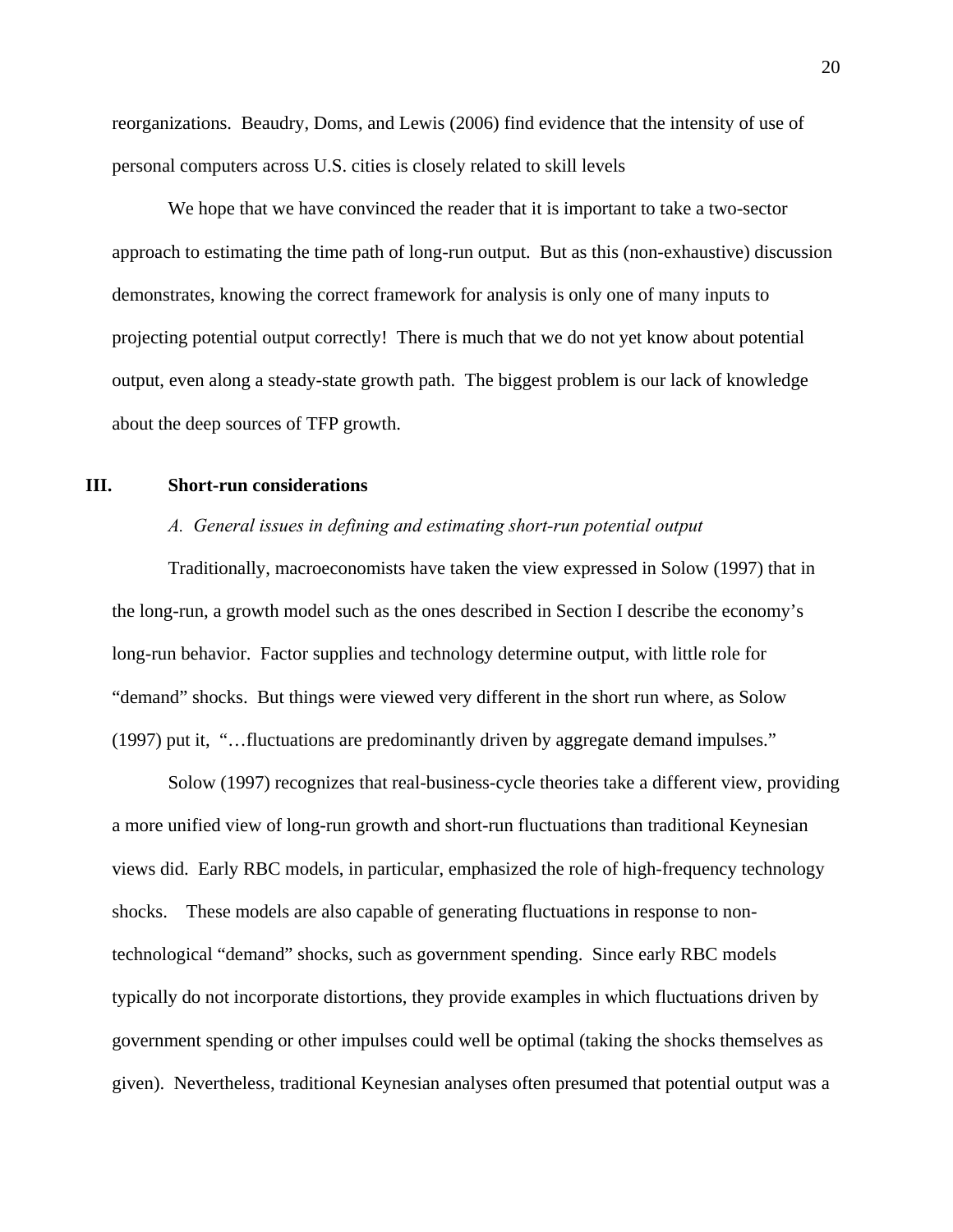smooth trend, so that any fluctuations were necessarily suboptimal (regardless of whether policy could do anything about them).

Fully specified New Keynesian models provide a way to think formally about the sources of business-cycle fluctuations. These models are generally built on the foundation of an RBC model, albeit one with real distortions, such as firms having monopoly power. But because of sticky wages and/or prices, purely nominal shocks, such as monetary policy shocks, can affect real outcomes. The nominal rigidities also affect how the economy responds to real shocks, whether to technology, preferences, or to government spending. Short-run potential output is naturally defined as the rate of output the economy would have if there were no nominal rigidities, i.e., by the responses in the RBC model underlying the sticky-price model.<sup>18</sup> This is the approach we take to producing a time series of potential output fluctuations in the short run.

In New Keynesian models, where prices and/or wages might adjust slowly towards their long-run equilibrium values, actual output might well deviate from this short-term measure of potential output. In many of these models, the "output gap"—the difference between actual and potential output—is the key variable in determining the evolution of inflation. Kuttner (1994) and Laubach and Williams (2003) use this intuition to estimate the output gap as an unobserved component in a Phillips Curve relationship. They find fairly substantial time variation in potential output.

 $18$  See Woodford (2003). There is a subtle issue in defining flexible-price potential output when the time path of actual output may be influenced by nominal rigidities. In theory, the flexible-price output series should be a purely forward-looking construct which is generated by "turning off" all nominal rigidities in the model, but starting from current values of all state variables, including the capital stock. But the current value of the capital stock might be different from what it would have been in a flexible-price model with the same history of shocks, due to the fact that nominal rigidities operated in the past. Thus, in principle, the potential-output series should be generated by initializing a flexible-price model every period, rather than taking an alternate time-series history from the flexibleprice model hit by the same sequence of real shocks. We do the latter rather than the former since we believe that nominal rigidities cause only small deviations in the capital stock, but it is possible that the resulting error in our potential-output series might actually be important.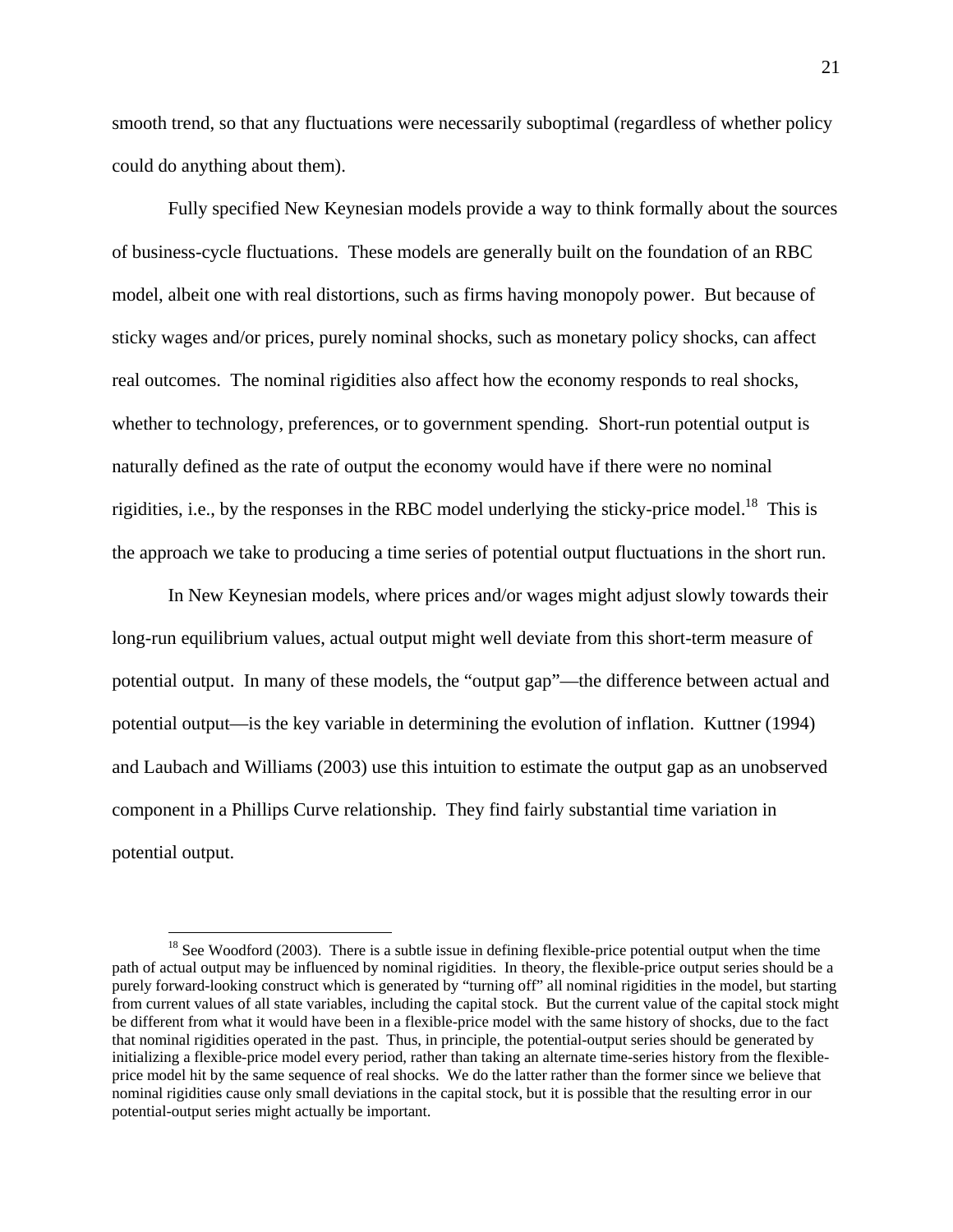In the context of New Keynesian DSGE models, is there any reason to think that potential output is a smooth series? At a minimum, one needs a low variance of aggregate technology shocks and inelastic labor supply. Rotemberg (2002), for example, suggests that because of slow diffusion of technology across producers, stochastic technological improvements might drive long-run growth without being an important factor at business cycle frequencies.<sup>19</sup>

Nevertheless, although *a priori* one might believe that technology changes only smoothly over time, there is scant evidence supporting this position. Basu, Fernald and Kimball (BFK, 2006) control econometrically for non-technological factors affecting the Solow residual—nonconstant returns to scale, variations in labor effort and capital's workweek, and various reallocation effects—and still find a "purified technology" residual that is highly variable. Alexopoulos (2006) uses publications of technical books as a proxy for unobserved technical change, and finds that this series is not only highly volatile, but explains a substantial fraction of GDP and TFP. Finally, variance decompositions often suggest that innovations to technology explain a substantial share of the variance of output and inputs at business cycle frequencies; see BFK (2006) as well as Fisher (2006).

When producing a time series of short-run potential output, it is necessary not only to know "the" correct model of the economy, but also the series of historical shocks that have affected the economy. One approach is to specify a model, which is often complex, and then use Bayesian methods to estimate the model parameters on the data. As a byproduct, the model estimates the time series of all the shocks that the model allows.<sup>20</sup> Since DSGE models are

 $19$  A recent paper by Justiniano and Primiceri (2008) estimates both simple and complex New Keynesian models, and finds that most of the volatility in the flexible wage/price economy reflects extreme volatility in markup shocks. They still estimate that there is considerable quarter-to-quarter volatility in technology, so that even if the only shocks were technology shocks, their flexible-price measure of output would also have considerable volatility from one quarter to the next.<br><sup>20</sup> See Smets and Wouters (2007).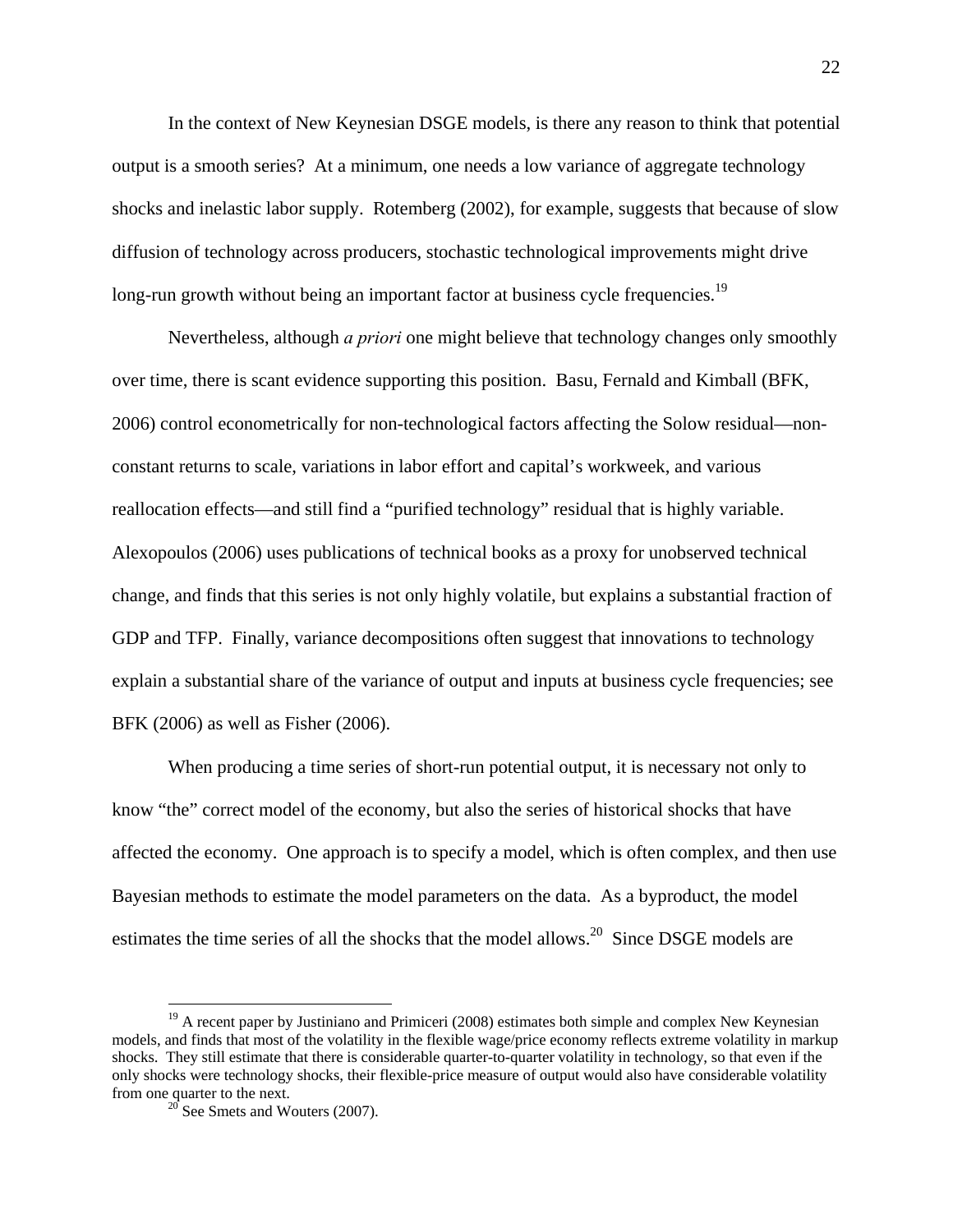"structural" in the sense of Lucas's (1976) critique, one can perform counterfactual simulations—for example, by turning off nominal rigidities, and using the estimated model and shocks to create a time series of flexible-price potential output.

We do not use this approach, because we are not sure that Bayesian estimation of DSGE models always uses reliable schemes to identify the relevant shocks. The full-information approach of these models is, of course, preferable in an efficiency sense—if one is sure that one has specified the correct structural model of the economy with all its frictions. We prefer to use limited-information methods to estimate the key shocks—technology shocks, in our case—and then feed them into small, plausibly-calibrated models of fluctuations. At worst, our method should provide a robust, albeit inefficient, method of assessing some of the key findings of DSGE models estimated using Bayesian methods.

We believe that our method of estimating the key shocks is both more transparent in its identification and robust in its method, since it does not rely on specifying correctly the full model of the economy, but only small pieces of such a model. In the case of the BFK (2006) procedure underlying our shock series, we specify only production functions, costs of varying factor utilization, and assume that firms minimize costs—all standard elements of current "medium-scale" DSGE models. Furthermore, we assume that true technology shocks are orthogonal to other structural shocks, such as monetary policy shocks, which can therefore be used as instruments for estimation. Finally, since we do not have the overhead of specifying and estimating a complete structural GE model, we are able to model the production side of the economy in greater detail. Rather than assuming that an aggregate production function exists, we estimate industry-level production functions and aggregate technology shocks from these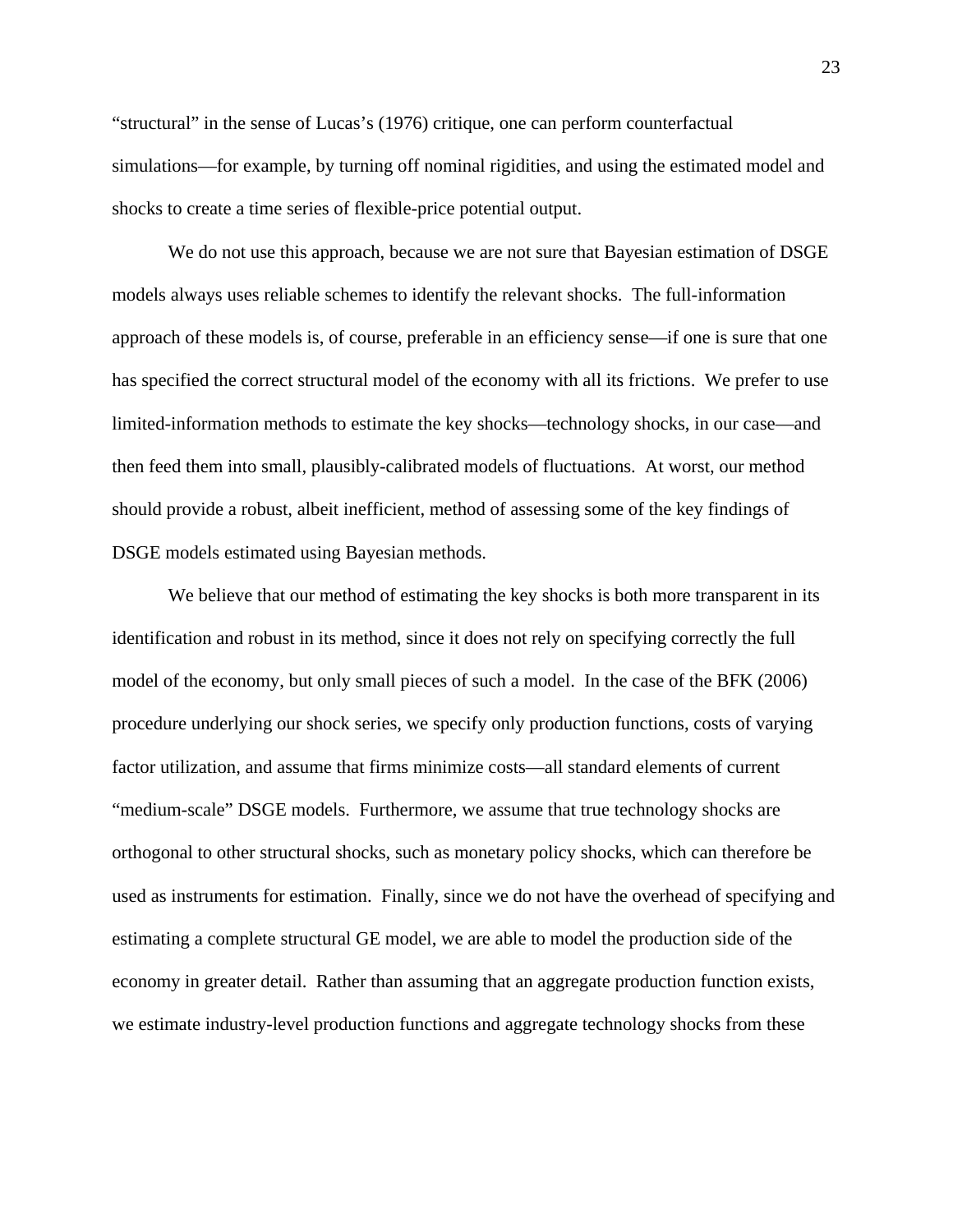more disaggregated estimates. Basu and Fernald (1997) argue that this approach is preferable in principle, and solves a number of puzzles in recent production-function estimation in practice.

We use time series of "purified" technology shocks, similar to those presented in BFK (2006) and BFFK (2008). However, these series are at an annual frequency. Fernald (2008) applies the methods in these papers to quarterly data, and produces higher-frequency estimates of technology shocks. Fernald estimates utilization-adjusted measures of TFP for the aggregate economy as well as for the investment and consumption sector. In brief, aggregate TFP is measured using data from the BLS quarterly labor productivity data, combined with capitalservice data estimated from detailed quarterly investment data. Labor quality and factor shares are interpolated from the BLS multifactor-productivity dataset. The relative price of investment goods is used to decompose aggregate TFP into investment and consumption components, using the (often-used) assumption that relative prices reflect relative TFPs. The utilization adjustment follows BFK (2006), who use hours per worker as a proxy for utilization change (with an econometrically estimated coefficient) at an industry level. The input-output matrix was used to aggregate industry utilization change into investment and consumption utilization change, following BFFK  $(2008).^{21}$ 

In order to produce our estimated potential output series, we feed the technology shocks estimated by Fernald (2008) into simple one- and two-sector models of fluctuations, described in the Appendix.

Technology shocks shift the production function directly, even if they are not amplified by changes in labor supply in response to variations in wages and interest rates. If labor supply

1

<sup>&</sup>lt;sup>21</sup> Because of a lack of data at a quarterly frequency, Fernald (2008) does not correct for deviations from constant returns, or for heterogeneity across industries in returns to scale—issues that BFK argue are important.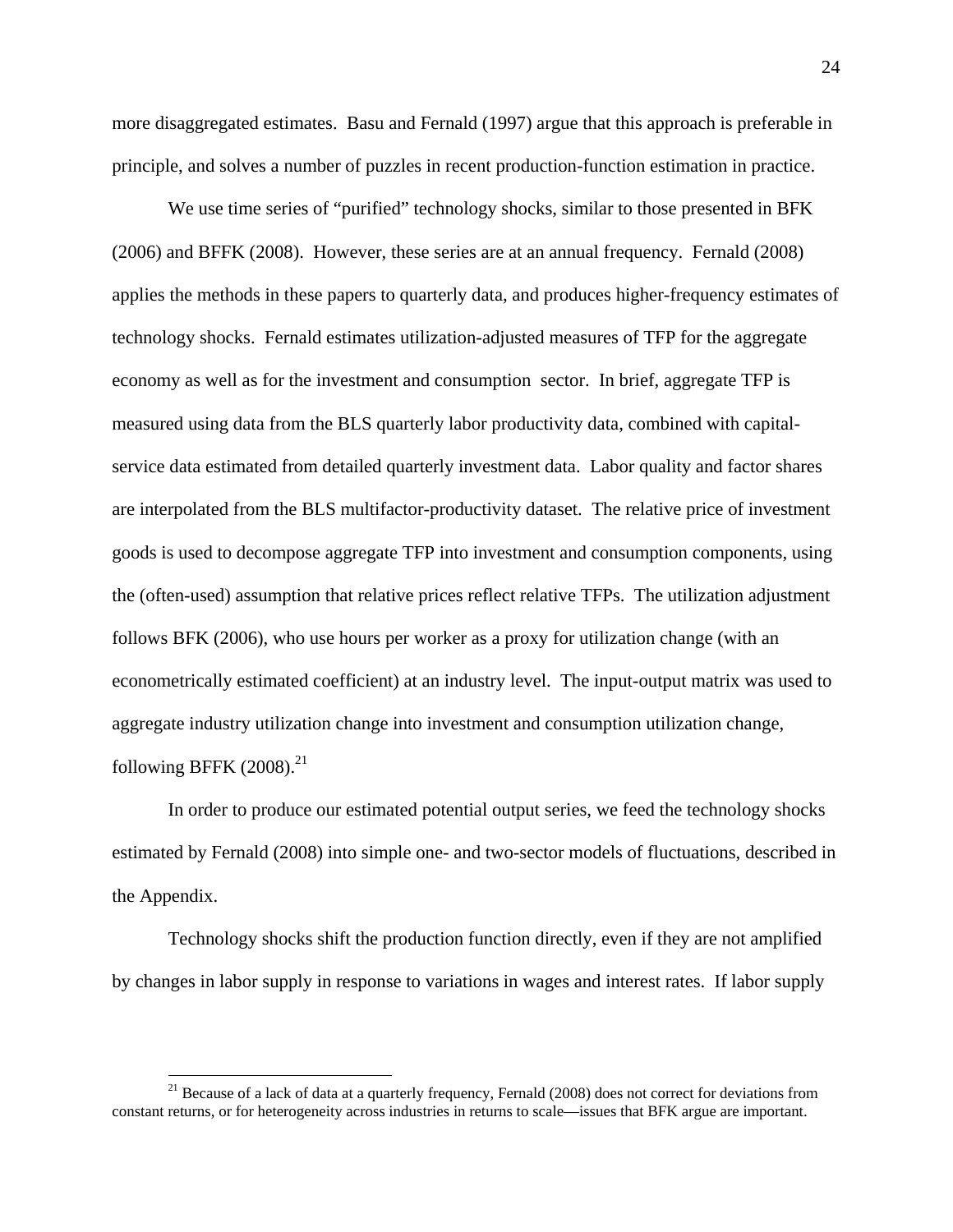is elastic, then *a fortiori* the changes in potential output will be more variable for any given series of technology shocks.

Elastic labor supply also allows non-technology shocks to move short-run, flexible-price output discontinously. Shocks to government spending, even if financed by lump-sum taxes, cause changes in labor supply via a wealth effect. Shocks to distortionary tax rates on labor income shift labor demand and generally cause labor input and hence output to change. And shocks to the preference for consumption relative to leisure can also cause changes in output and its components.

The importance of all of these shocks for movements in flexible-price potential output depends crucially on the size of the Frisch (wealth-constant) elasticity of labor supply. Unfortunately, this is one of the parameters in economics whose value is most controversial, at least at an aggregate level. Most macroeconomists assume values between 1 and 4 for this crucial parameter, but not for particularly strong reasons.<sup>22</sup> On the other hand, Card (1991) reviews both microeconomic and aggregative evidence, and concludes there is little evidence in favor of a non-zero Frisch elasticity of labor supply. The canonical models of Hansen (1985) and Rogerson (1988) attempt to bridge the macro-micro divide. However, Mulligan (2001) argues that the strong implication of these models, an infinite aggregate labor supply elasticity, depends crucially on the assumption that workers are homogenous, and can easily disappear when one allows for heterogeneity in worker preferences.

We do not model real, non-technological shocks to the economy in creating our series on potential output. Our decision is partly due to uncertainty over the correct value of the aggregate

 $^{22}$  In many cases, it is simply because macro models do not "work"—that is, display sufficient amplification of shocks—for smaller values of the Frisch labor supply elasticity. In other cases, values like 4 are rationalized by assuming, without independent evidence, that the representative consumer's utility from leisure takes the logarithmic form. However, this restriction is not imposed by the King-Plosser-Rebelo (1988) utility function, which guarantees balanced growth for any value of the Frisch elasticity.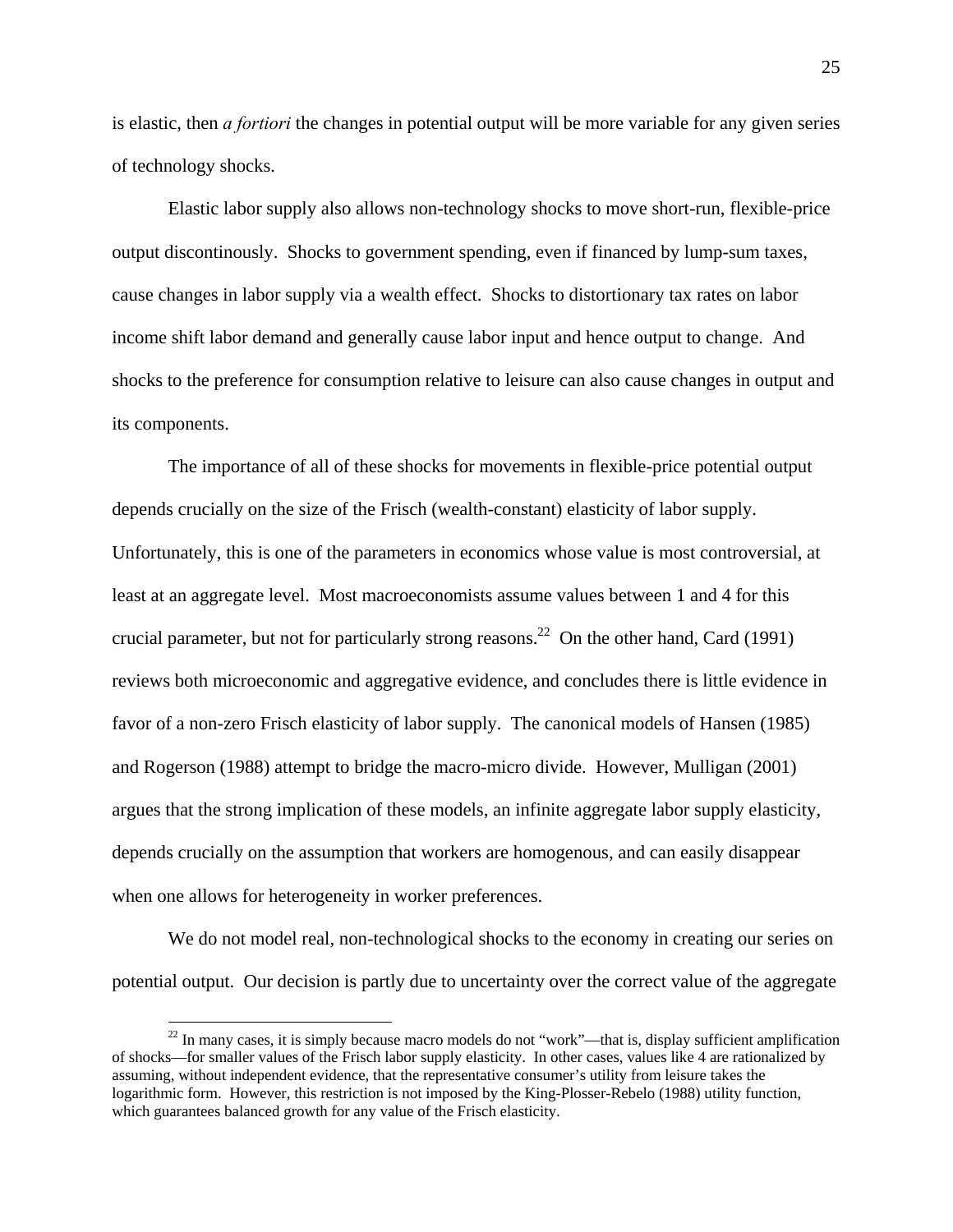Frisch labor supply elasticity, which as discussed above is crucial for calibrating the importance of such shocks. We also take this decision because in our judgment there is even less consensus in the literature over identifying true innovations to fiscal policy or to preferences than there is on identifying technology shocks. But the decision to ignore non-technological real shocks clearly has the potential to bias our series on potential output, and depending on the values of key parameters, this bias could be significant.

#### *B. One- versus two-sector models*

 In the canonical New Keynesian Phillips Curve, derived with Calvo price-setting and flexible wages, inflation today depends on expected inflation tomorrow, as well as on the gap between actual output and the level of output that would occur with flexible prices.

To assess how potential and actual output responds in the short run in a one- versus twosector model, we used a very simple two-sector New Keynesian model, described in the Appendix. As in the long-run model, we assume that investment and consumption production uses a Cobb-Douglas technology with the same factor shares, but with a (potentially) different multiplicative technology parameter. To keep things simple, factors are completely mobile, so that a one-sector model is the special case when the same technology shock hits both sectors.

First, consider impulse responses. Figure 2 shows flexible-price responses for consumption, investment, labor, and total output (defined as a chain-aggregate of consumption and investment, following the procedure currently used to construct the US National Income Accounts). The solid line shows the response to a shock that hits both sectors equally—the onesector case. The dashed line shows the response to a shock that hits the investment sector alone; the dotted line shows the response to a shock that hits the consumption sector alone.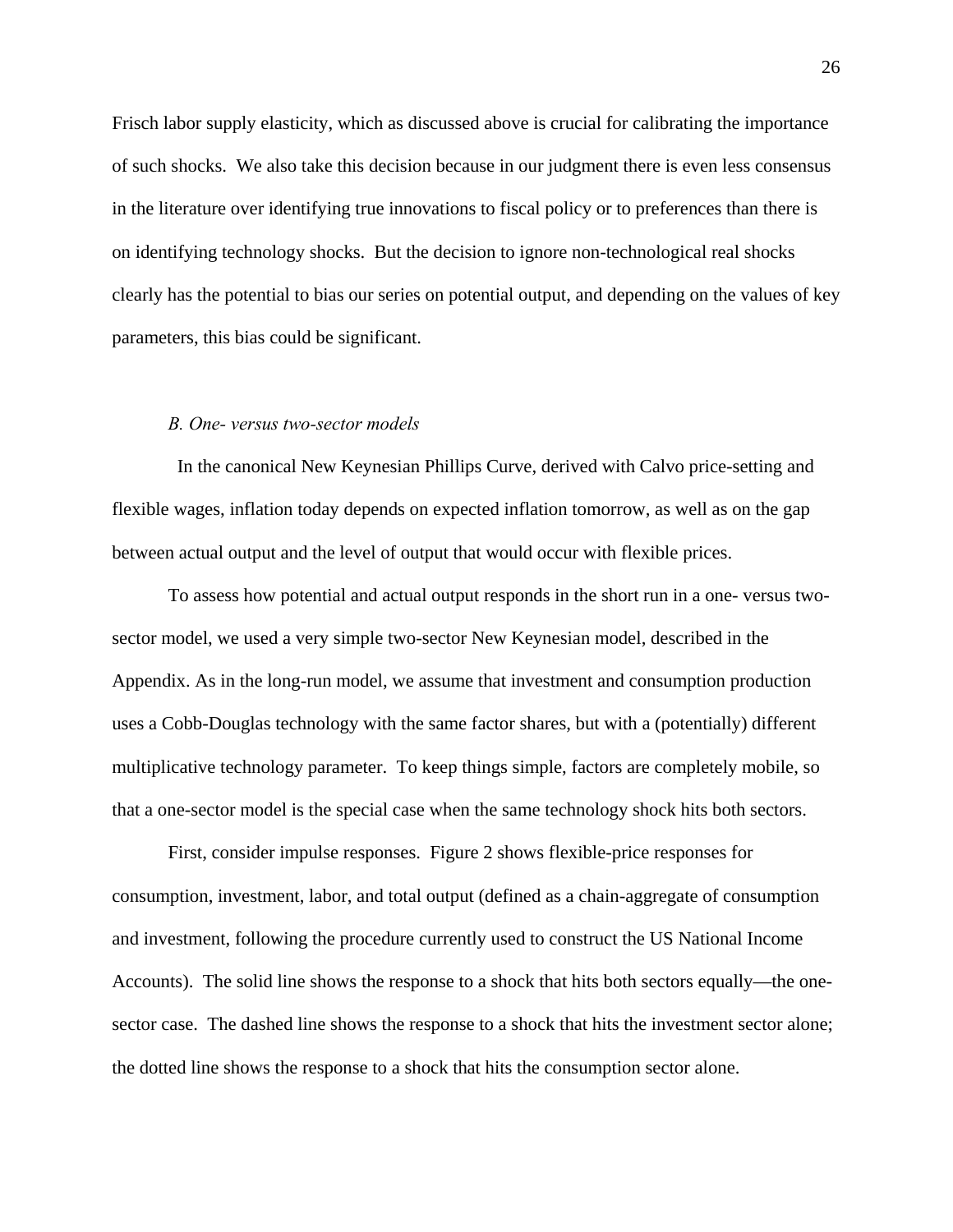Note that the responses of output components to the two shocks are starkly different. The investment-specific shock has most of the "standard" effects one expects in RBC models: output, labor input and investment all rise. The only surprising result is that consumption falls, which is due to the fact that our simple model has no adjustment costs of changing labor input, so in response to an investment technology improvement the investment sector pulls labor out of the consumption sector. On the other hand, consumption-specific shocks have basically no effect on labor input and investment, and just raise consumption and output (and lower the relative price of consumption goods, although this is not shown). In fact, BFFK (2008) show that if our model had constant returns to scale in production and no distortions (e.g., from monopoly markups), then consumption technology shocks would have precisely zero effect on labor and investment at all horizons. BFFK emphasize that this "consumption technology neutrality" is an interesting but little-known property of two-sector RBC models.

Figure 3 shows the corresponding impulse responses in the sticky-price model, where monetary policy is assumed to follow a standard Taylor rule. We see that the two shocks have effects on output and labor input that are qualitatively different: In the case of consumption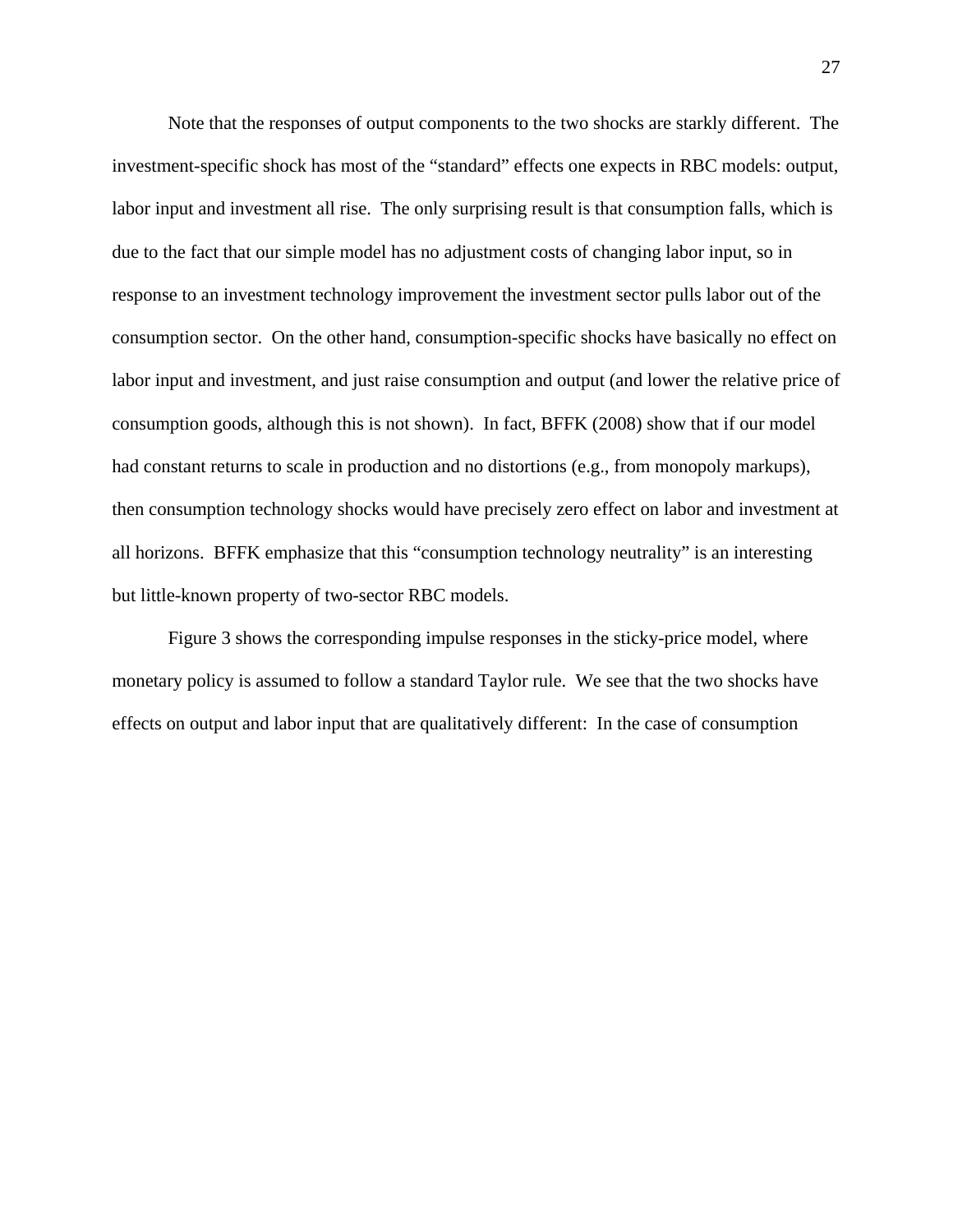

**Figure 2: Flexible-price impulse responses** 

Notes: Units are percent deviations from steady-state. One-sector shock is an equal-sized change to both consumption and investment production technology.

technology shocks, output and labor input rise, by far more than in the flexible-price model, but in the case of investment technology shocks, labor hours and output both fall. The differences between the flexible- and sticky-price model are persistent—the output responses of the two do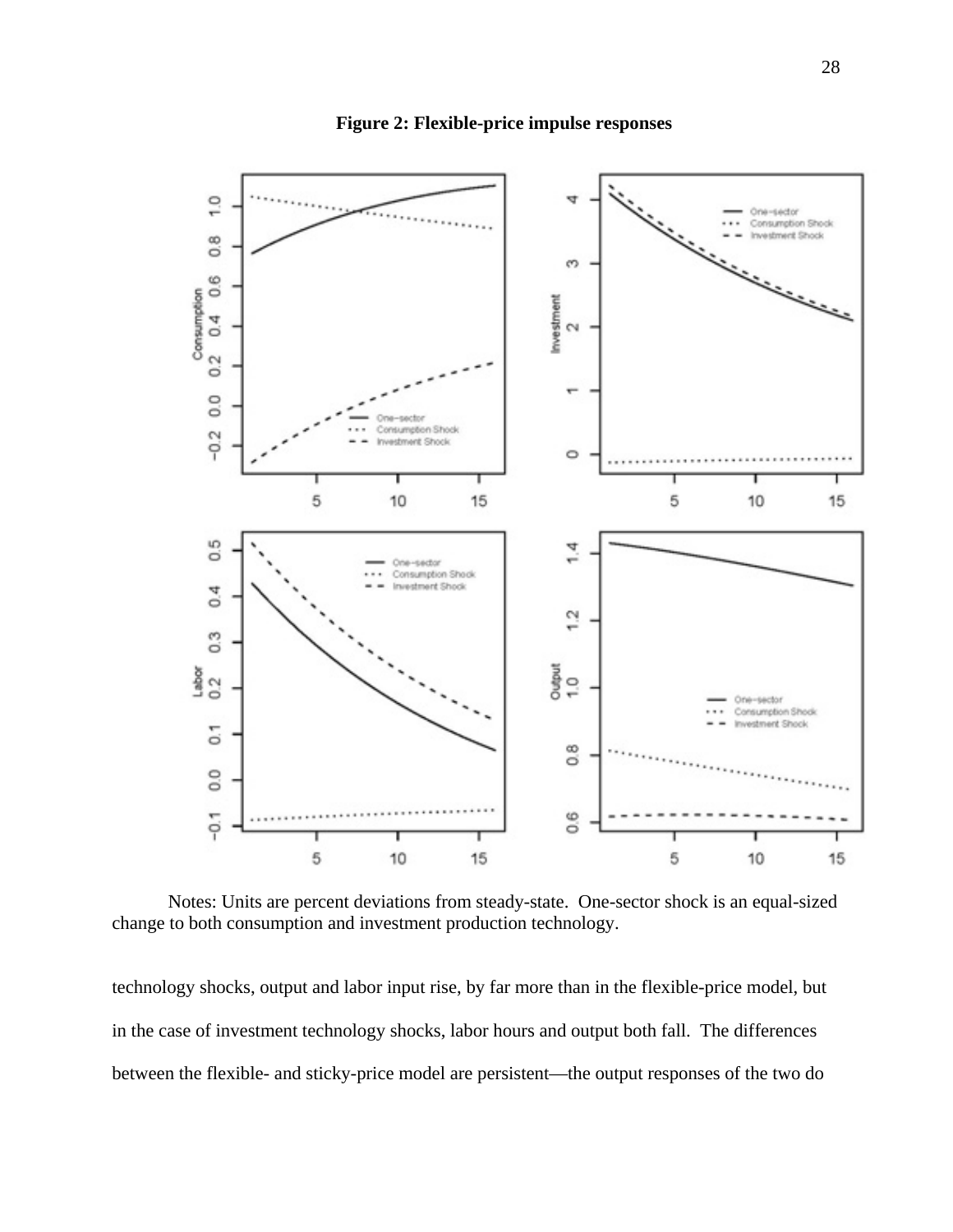not converge, even after 16+ quarters. Consumption-technology neutrality obviously no longer holds, even as an approximation. The reason is that nominal price rigidity creates time-varying



**Figure 3: Sticky-price impulse responses** 

Notes: Units are percent deviations from steady-state. One-sector shock is an equal-sized change to both consumption and investment production technology.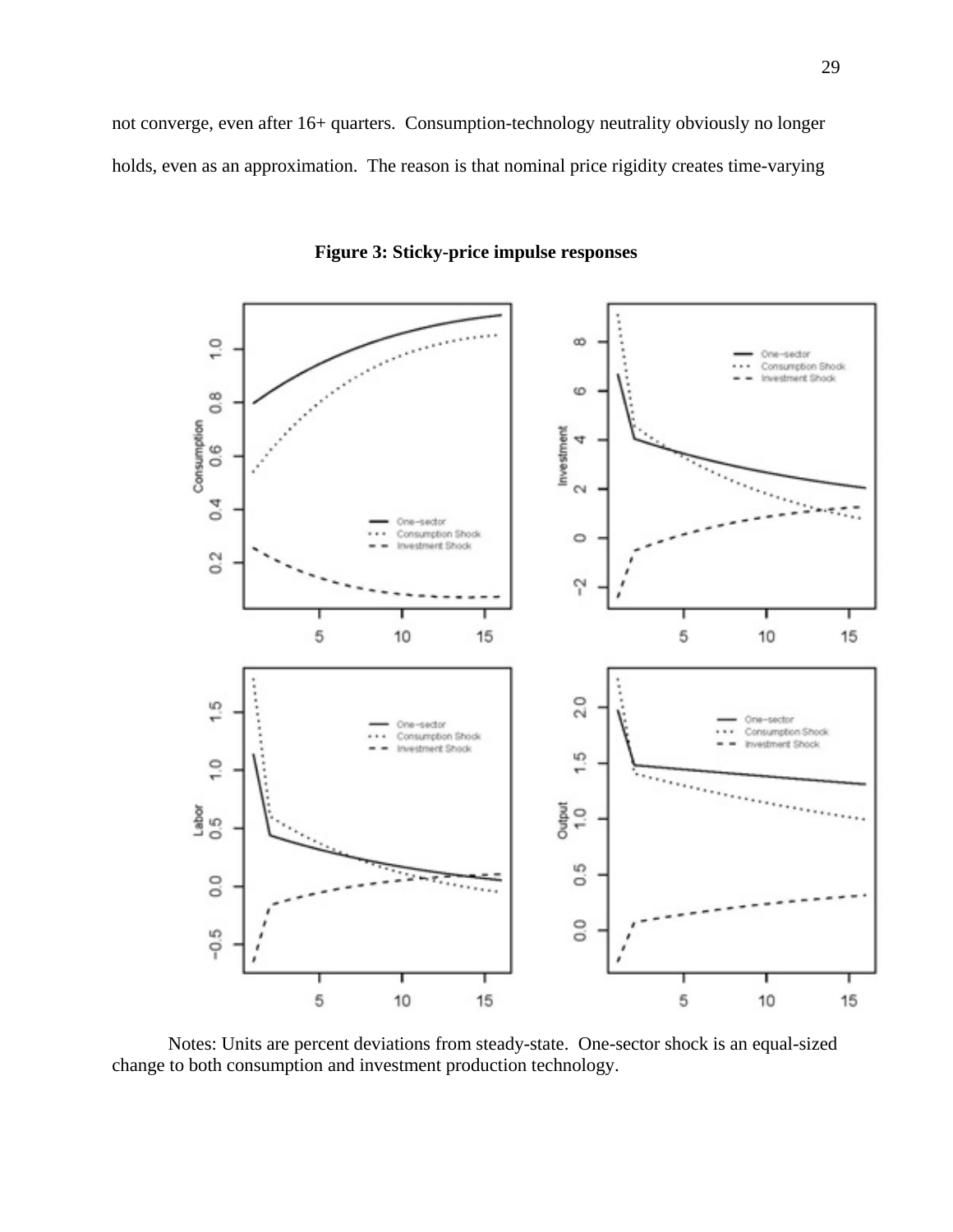markups—which give rise to incentives to consume when goods are cheap and take leisure when they are expensive that are missing in the flexible-price model, where markups are constant over time. For similar reasons, investment-specific technology improvements lead to short-run contractions in investment, output and labor input. Everyone knows that the prices of investment goods will fall in the future, but they have not jumped down to their new flexible-price equilibrium levels, since prices are a state variable. Since it is relatively easy to substitute investment goods purchases intertemporally, the *positive* investment technology shock creates a large short-run *decline* in investment demand, until prices have a chance to adjust.

These responses to the two types of technology shocks, while perhaps counter-intuitive, match qualitatively the empirical estimates of BFFK (2008) on US data.

It is obvious from comparing Figures 2 and 3 that taking account of the two-sector nature of production means that monetary policy has a much more complex job than in the one-sector model, and the standard Taylor rule does not do a good job of stabilizing actual output relative to potential. Ideally, monetary policy would work so that the impulse responses in Figure 3 are identical to those in Figure 2. But for the monetary authority to take the appropriate action, it is essential that policymakers know whether the shock is to consumption or investment technology. With a consumption technology improvement, sticky-price output rises more than in the flexibleprice model; hence, monetary policy needs to be contractionary (relative to the prescriptions of the standard Taylor rule). But when there is an investment-specific technology improvement, monetary policy needs to be expansionary in order to avoid the slump that would otherwise occur.

Second, we simulated the one- and two-sector models using the utilization-adjusted technology shocks estimated in Fernald (2008). Table 4 shows standard deviations of selected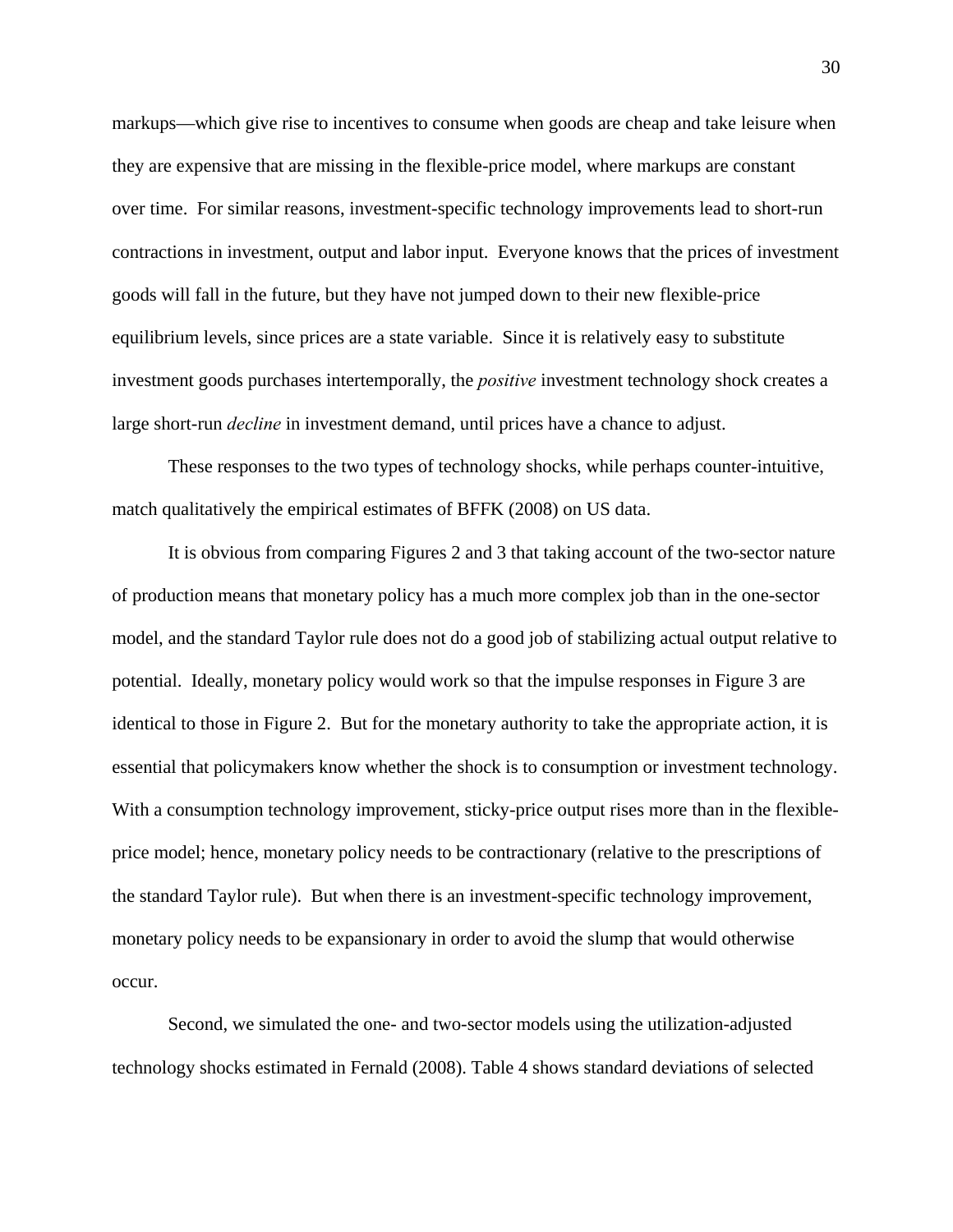variables in flexible- and sticky-price versions of the one- and two-sector models, along with

actual data for the U.S. economy.

1

|                                                               | Invest. | Cons. | Labor | <b>Output</b> |  |
|---------------------------------------------------------------|---------|-------|-------|---------------|--|
| One-sector, flexible price                                    | 4.40    | 0.81  | 0.47  | 1.52          |  |
| Two-sector, flexible price                                    | 6.28    | 0.89  | 0.73  | 1.66          |  |
| One-sector, sticky price                                      | 4.82    | 0.84  | 0.64  | 1.60          |  |
| Two-sector, sticky price                                      | 5.52    | 0.87  | 0.85  | 1.68          |  |
| Data                                                          | 4.54    | 1.12  | 1.14  | 1.95          |  |
| Output gap (2-sector sticky less two-sector flex)             | 5.78    | 0.59  | 0.96  | 0.72          |  |
| "One-sector" estimated gap (2-sector sticky less 1-sect flex) | 2.55    | 0.18  | 0.59  | 0.41          |  |

# Table 4 Standard deviations, model simulations and data

Notes: Model simulations use utilization-adjusted TFP shocks from Fernald (2008). Two-sector simulations use estimated quarterly consumption and investment technology; one-sector simulations use the same aggregate shock (a share-weighted average of the two sectoral shocks) in both sectors. All variables are filtered with the Christiano-Fitzgerald bandpass filter to extract variation between six and 32 quarters.

The model does a reasonable job of approximating the variation in actual data,

considering how simple it is and considering that we include just technology shocks. Investment in the data is slightly less volatile than either sticky-price model or than either two-sector model. That's not surprising, given that the model does not have any adjustment costs or other mechanisms to smooth out investment. Consumption, labor and output in the data are more volatile than in the models.<sup>23</sup> Additional shocks (to government spending, monetary policy, or preferences, say) would presumably add volatility to model simulations.

An important observation from Table 4 is that potential output—i.e., the flexible-price simulations, in either the one- or two-sector variants—is highly variable, roughly as variable as

 $^{23}$  The relative volatility of consumption is not that surprising, actually, since the models do not have consumer durables and we haven't yet done the analysis for consumption of non-durables and services in the actual data.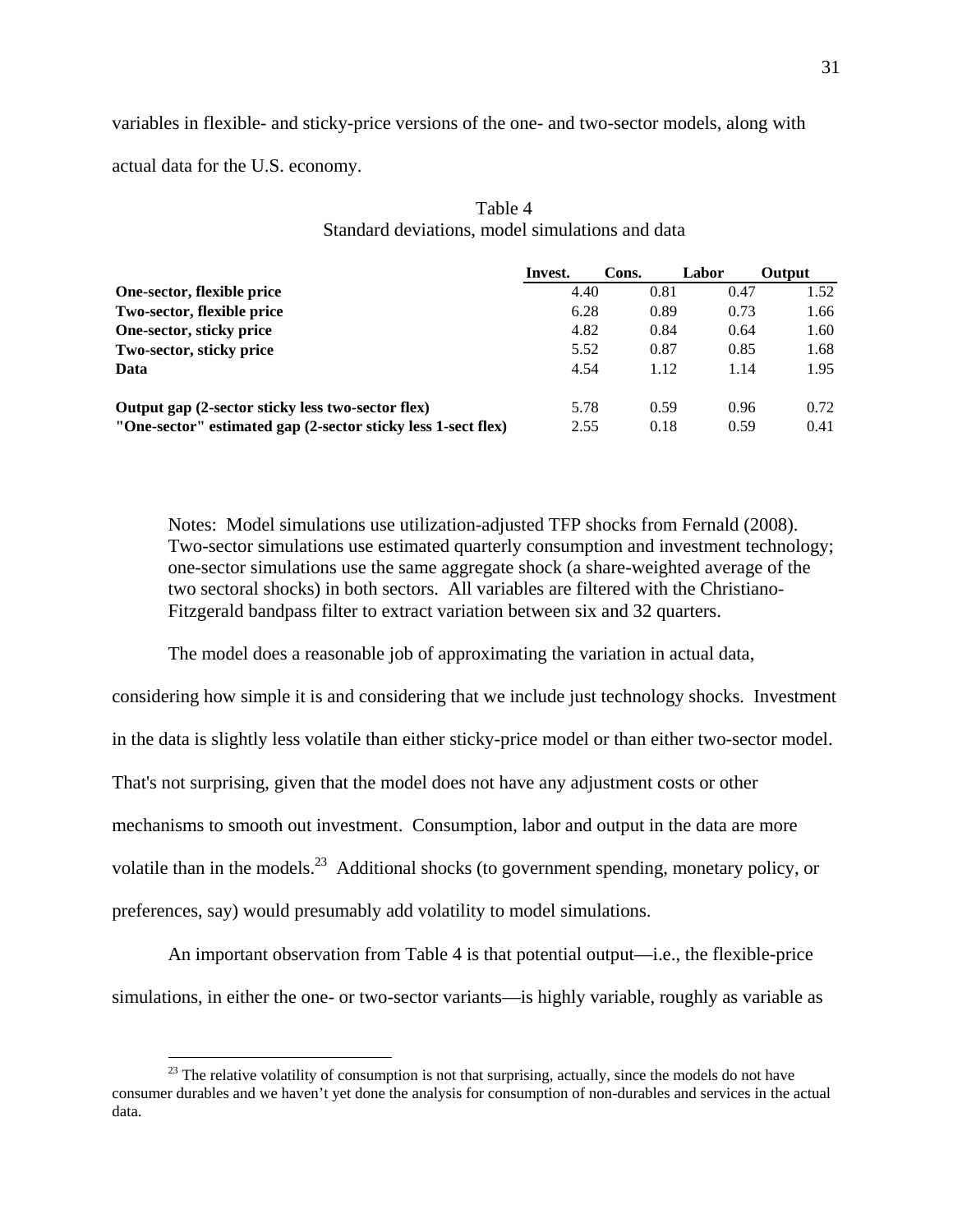sticky-price output. The short-run variability of potential output in New Keynesian models has been emphasized by Nelson and Neiss (2005) and Edge, Kiley, and Laforte (2007).

In these models, with the shocks we've fed in, there's a very high correlation of flexibleand sticky-price output. In the two-sector case, the correlation is 0.91. Nevertheless, the implied output gap (shown in the penultimate line of Table 4 as the difference between output in the sticky- and flexible-price cases) is more volatile than would be implied if one estimated potential output using the one-sector model (the final line).

Figure 4 shows that the assumption that potential output has no business cycle variation—which is tantamount to taking sticky-price output itself as a proxy for the output gap—would overestimate the variation in the output gap. This would not matter too much if the output gap were perfectly correlated with sticky-price output itself—then, at least, the sign if not the magnitude would be correct. However, as the figure shows, the "true" two-sector output gap in the model (two-sector sticky output less two-sector flex output) is imperfectly correlated with sticky-price output—indeed, the correlation is only 0.25. So in this model, policymakers could easily be misled by focusing solely on output fluctuations rather than the output gap.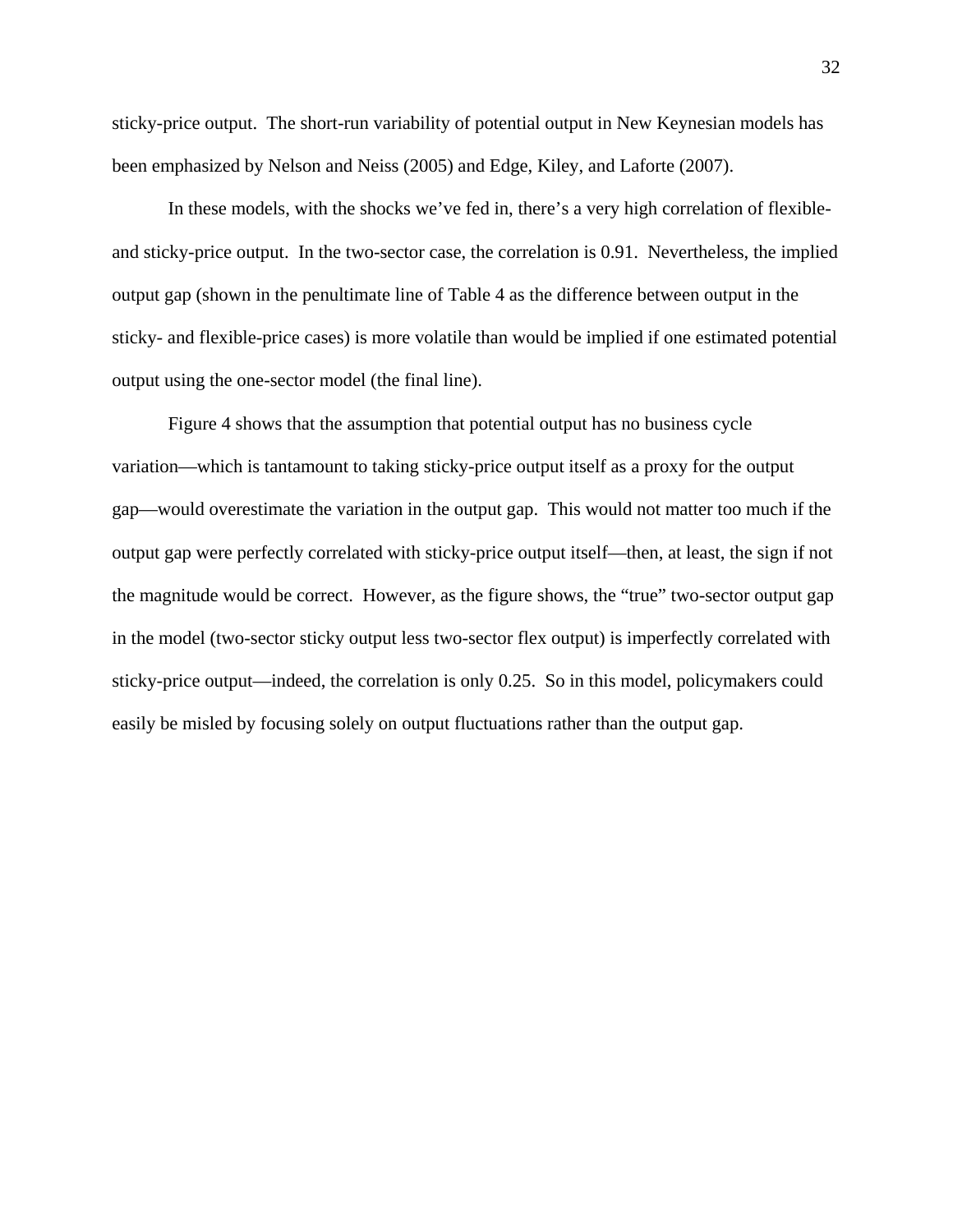-6 -4 -2 0 2 4 6 19473 19523 19573 19623 19673 19723 19773 19823 19873 19923 19973 20023 20073 Tw o-sector sticky-price model **Two-sector output gap** Percent

Figure 4 Output gap and sticky-price output

Note: Bandpass-filtered (6-32 quarters) output from two-sector sticky-price model and the corresponding output gap (defined as sticky-price output less flex-price output).

## *C. Implications for Stabilization Policy*

If potential output fluctuates substantially over time, then this has potential implications for the desirability of stabilization policy. In particular, policymakers should only be focused on stabilizing *undesirable* fluctuations.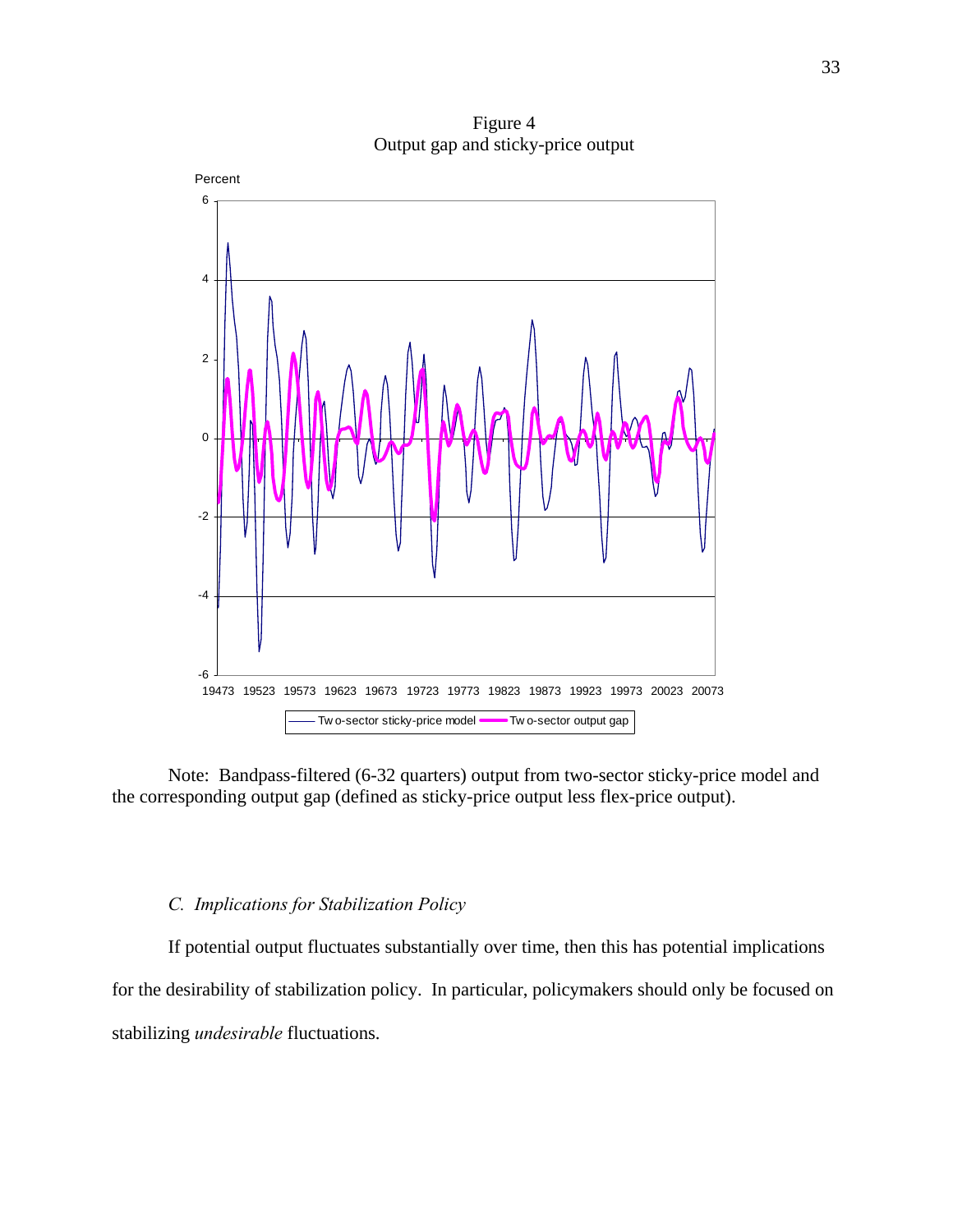Of course, the welfare benefits of such policies remain controversial. Lucas (1987, 2003) famously argued that, given the fluctuations we observe, the welfare gains from additional stabilization of the economy is likely to be small. In particular, given standard preferences and the observed variance of consumption (around a linear trend), a representative consumer would be willing to reduce his average consumption by only about  $\frac{1}{2}$  of 1/10th of one percent in exchange for eliminate all remaining variability in consumption. Note that this calculation does not necessarily imply that stabilization policy doesn't matter, since the calculation takes as given the stabilization policies that were implemented in the past. Stabilization policies might well have been valuable—e.g., in eliminating recurrences of the Great Depression, or by minimizing the frequency of severe recessions—but additional stabilization might not offer large benefits.

This calculation amounts to some \$5 billion per year in the United States, or about \$16 per person. Compared with the premiums we pay for very partial insurance (e.g., for collision coverage on our cars), this is almost implausibly low. Any politician would surely vote to pay \$5 billion for a policy that would eliminate recessions.

Hence, a sizeable literature considers ways to obtain larger costs of business-cycle fluctuations, with mixed results. Arguments in favor of stabilization include Galí, Gertler, and López-Salido (2007), who argue that the welfare effects of booms and recessions may be asymmetric. In particular, because of wage and price markups, steady-state employment and output are inefficiently low in their model, so that the costs of fluctuations depend on how far the economy is from full employment. Recessions are particularly costly—welfare falls by more during a business-cycle downturn than it rises during a symmetric expansion. Barlevy (2004) argues in an endogenous-growth framework that stabilization might increase the economy's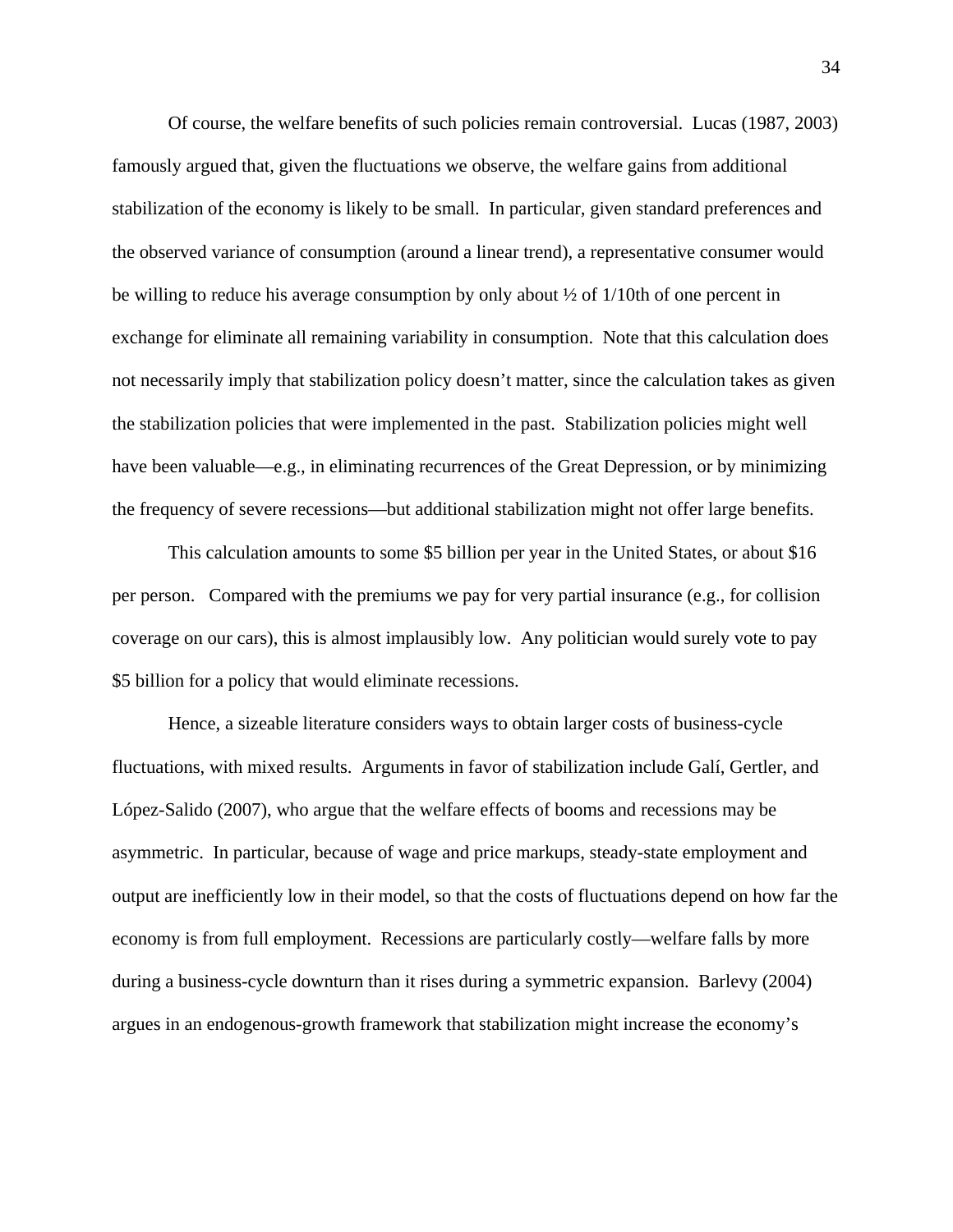long-run growth rate, allowing him to obtain very large welfare effects from business-cycle volatility.

This discussion of welfare effects highlights that much work remains to be done to understand the desirability of observed fluctuations; the ability of policy to smooth the undesirable fluctuations in the output gap; and the welfare benefits of such policies.

### **IV. What is current potential output growth?**

1

Consider the current situation, as of late 2008: Is potential output growth relatively high, relatively low, or close to its steady-state value?<sup>24</sup> The answer is important for policymakers, where statements by the Federal Open Market Committee (FOMC) participants have emphasized the importance of economic weakness in reducing inflationary pressures.<sup>25</sup> Moreover, a discussion of the issue highlights some of the issues of what we know, and do not know, about potential output. Some of the considerations are closely linked to earlier points we have made; but these considerations also allow a discussion of other issues that aren't in the simple models we've discussed.

Several arguments suggest that potential output growth might currently be running at a relatively rapid pace. First, and perhaps most importantly, total factor productivity growth has been relatively rapid from the end of 2006 through the third quarter of 2008 (see Table 2). This has been a period when output growth itself was relatively weak, and hours per worker were generally falling; hence, following the logic in BFK, factor utilization appears to have been falling, as well. As a result, in both the consumption and the investment sectors, utilization-

<sup>&</sup>lt;sup>24</sup> We could, equivalently, discuss the magnitude or even sign of the output gap, which is naturally defined in levels. The level is the integral of the growth rates, of course, and growth rates make it a little easier to focus, at least implicitly, on how the output gap is likely to change over time.<br><sup>25</sup> For example, in the minutes from the September 2008 FOMC meeting, participants forecast that over

time, "…increased economic slack would tend to damp inflation." /www.federalreserve.gov/monetarypolicy/fomcminutes20080916.htm.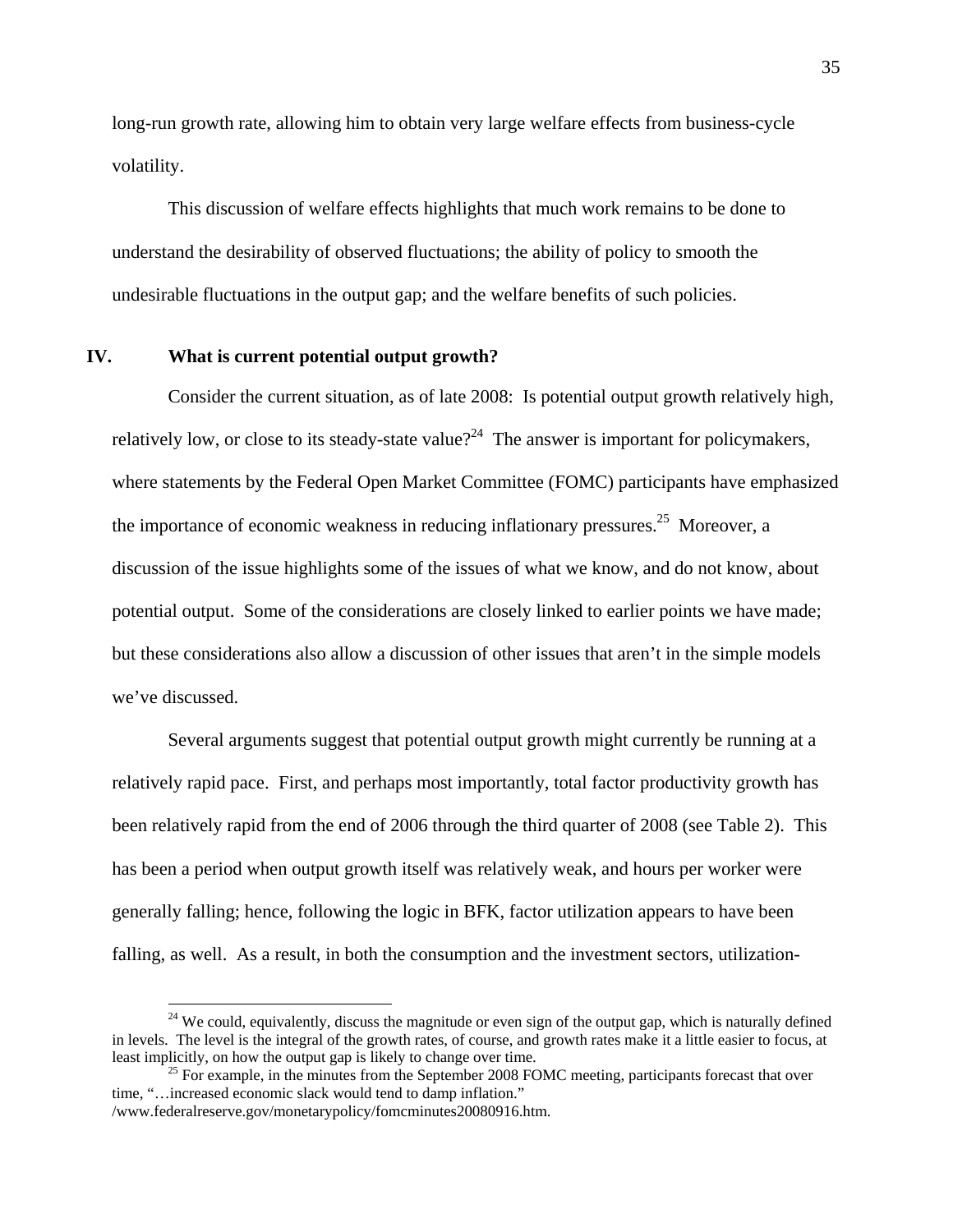adjusted TFP, from Fernald (2008), has grown at a more rapid pace than its post-1995 average. This fast pace has occurred despite the reallocations of resources away from housing and finance and the high level of financial stress.

Second, substantial declines in wealth are likely to increase desired labor supply. Most obviously, housing wealth has fallen and stock-market values have plunged; but tax and expenditure policies aimed at stabilizing the economy could also suggest a higher present value of taxes. Declining wealth has a direct, positive effect on labor supply. In addition, as the logic of Campbell and Hercowitz (2006) would imply, rising financial stress could lead to increases in labor supply as workers need to acquire larger down-payments for purchases of consumer durables. And if there is habit-persistence in consumption, workers might also temporarily increase desired labor effort in order to smooth the effects of shocks to gasoline and food prices.

Nevertheless, there are also reasons to be concerned that potential output growth is currently lower than its pace over the past decade or so. First, Phelps (2008) raises the possibility that because of a sectoral shift away from housing-related activities and finance, potential output growth is temporarily low and the natural rate of unemployment is temporarily high. Although qualitatively suggestive, it is unclear that the sectoral shifts argument is quantitatively important. For example, Valletta and Cleary (2008) look at the (weighted) dispersion of employment growth across industries, a measure used by Lilien (1982). They find that as of the third quarter of 2008, "the degree of sectoral reallocation…remains low relative to past economic downturns." Valletta and Cleary also look at job-vacancy data, which Abraham and Katz (1986) suggest could help distinguish between sectoral shifts and pure cyclical increases in unemployment and employment dispersion. The basic logic is that in a sectoralshifts story, expanding firms should have high vacancies that partially or completely offset the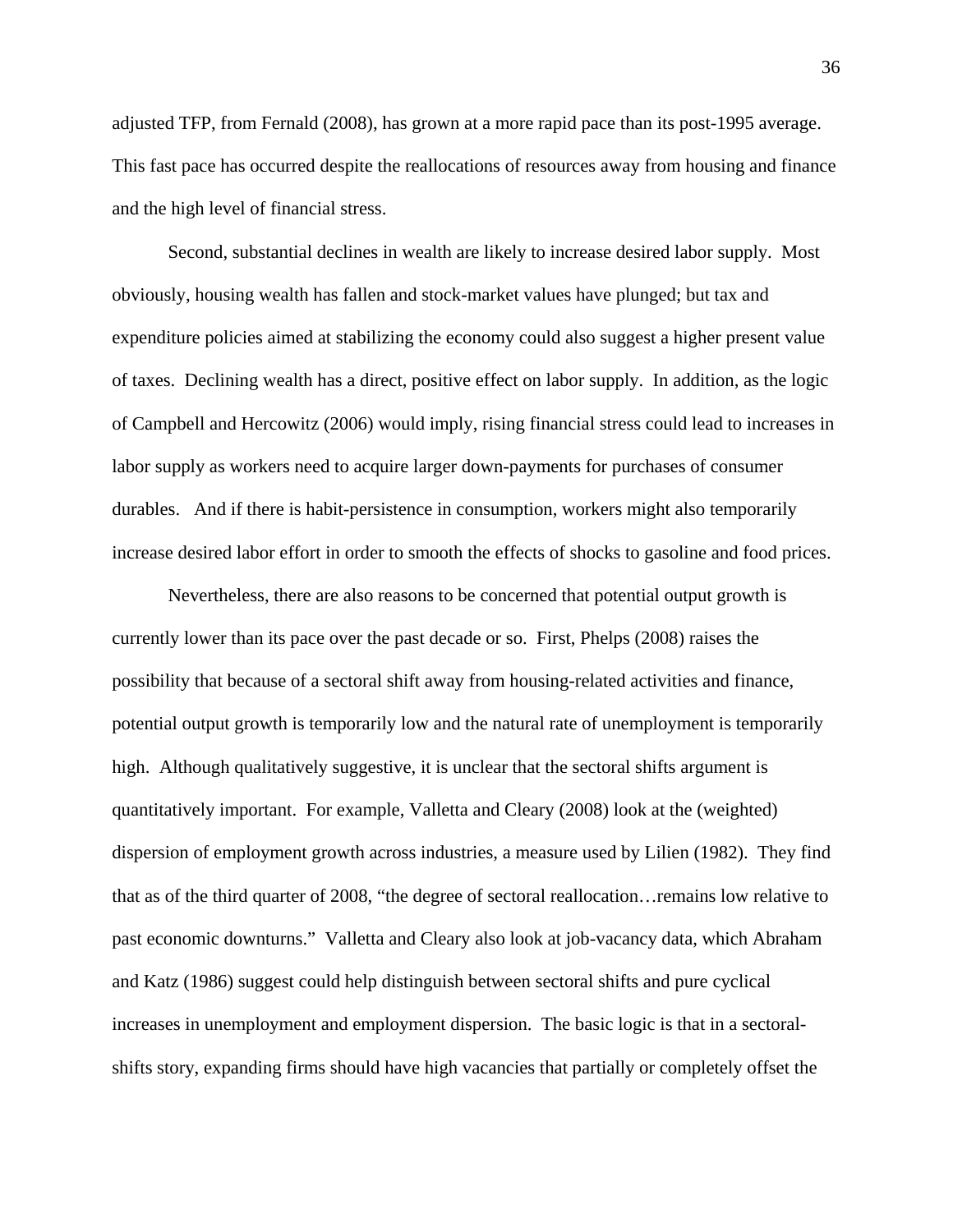low vacancies in contracting firms. Since late 2006, Valletta and Cleary find that the vacancy rate has been steadily falling.<sup>26</sup>

Second, Bloom (2008) argues that uncertainty shocks are likely to lead to a sharp decline in output. As he puts it, there has been "…a huge surge in uncertainty that is generating a rapid slow-down in activity, a collapse of banking preventing many of the few remaining firms and consumers that want to invest from doing so, and a shift in the political landscape locking in the damage through protectionism and anti-competitive policies." His argument is based on the model simulations in Bloom (2007), in which an increase in macro uncertainty causes firms to temporarily pause investment and hiring. In his model, productivity growth also falls temporarily because of reduced reallocation from lower to higher productivity establishments.

Third, along the lines suggested by Bloom (2007) as well as by Eisfeldt and Rampini (2006), the credit freeze could directly reduce productivity-improving reallocations. Eisfeldt and Rampini argue that, empirically, capital reallocation is procyclical, whereas the benefits (reflecting cross-sectional dispersion of marginal products) are countercyclical. These observations suggest that the informational and contractual frictions, including financing constraints, are higher in recessions. The situation as of late 2008 is one in which financing constraints are particularly severe, which is likely to reduce efficient reallocations of both capital and labor.

Fourth, there could be other effects from the seizing-up of financial markets in 2008. Financial intermediation is an important intermediate input into production in all sectors. If it is complementary with other inputs (as in Jones, 2008)—e.g., you need access to the commercial

1

<sup>&</sup>lt;sup>26</sup> Valletta and Cleary do find some evidence that the U.S. Beveridge curve might have shifted out in recent quarters relative to its position from 2000 to 2006.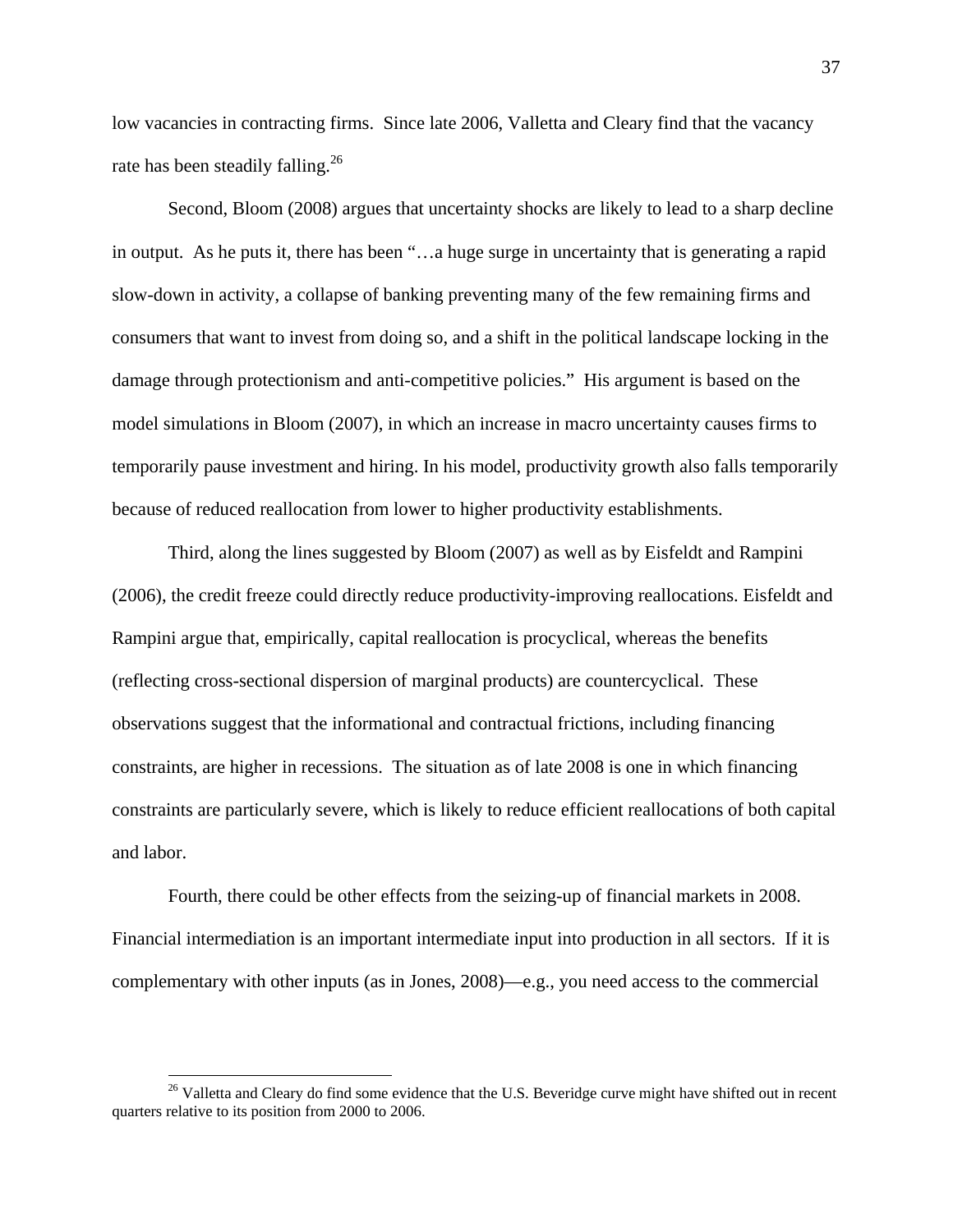paper market in order to finance working capital needs—then it could lead to substantial disruptions of real operations.

Finally, the substantial volatility in commodity prices, especially oil, in recent years could affect potential output. That said, although oil is a crucial intermediate input into production, changes in oil prices do not have a clear-cut effect on TFP, measured as domestic value added relative to primary inputs of capital and labor. They might, nevertheless, affect equilibrium output by affecting equilibrium labor supply. Blanchard and Gali (2007) and Bodenstein, Erceg, and Guerrieri (2008), however, are two recent analyses in which, because of (standard) separable preferences, there is no effect on flexible-price GDP or employment from changes in oil prices. So there is no a priori reason to expect fluctuations in oil prices to have a substantial effect on the level or growth rate of potential output.

A difficulty for all of these arguments that potential output growth might be temporarily low is the observation already made, that productivity growth (especially after adjusting for utilization) has, in fact, been relatively rapid over the past seven quarters.

It is possible the productivity data have been mismeasured in recent quarters.<sup>27</sup> Basu, Fernald, and Shapiro (2001) highlight variations in disruption costs associated with tangible investment. Comparing 2004:Q4-2006:Q4 (when productivity growth was weak) to 2006:Q4- 2008:Q3 (when productivity was strong), growth in business fixed investment was very similar, suggesting that time-varying disruption costs probably explains little of the recent variation in productivity growth rates.

 $27$  Note also that the data are all subject to revision. For example, the annual revision in 2009 will revise data back to the beginning of 2006. In addition, labor-productivity data for the non-financial corporate sector, which is based on income-side rather than expenditure-side data, shows less of a slowdown in 2005 and 2006, and less of a pickup since then. That said, even the non-financial corporate productivity numbers have remained relatively strong in the past few years.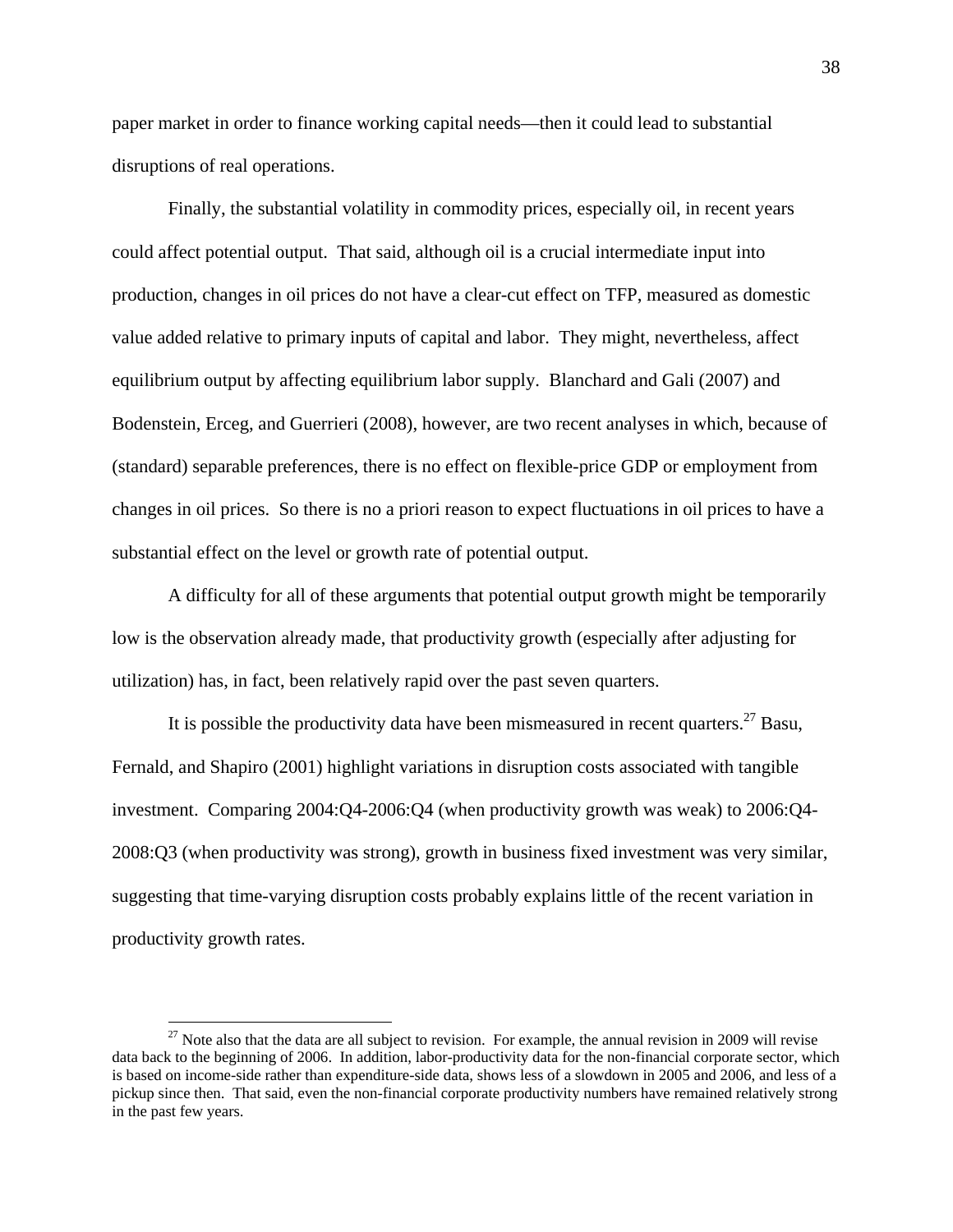Basu, Fernald, Oulton, and Srinivasan (BFOS, 2003) and Oliner, Sichel, and Stiroh (2007) discuss the role of mismeasurement associated with *in*tangible investments, such as organizational changes associated with information technology. With greater concerns about credit and cash flow, firms might have deferred organizational investments and reallocations; in the short run, such deferral would imply faster measured productivity growth, even if true productivity growth (in terms of total output, the sum of measured output plus unobserved intangible investment) were constant. BFOS argue for a link between observed investments in computer equipment and unobserved intangible investments in organizational change. Growth in computer and software investment does not show a notable difference between the 2004:Q4- 2006:Q4 period and the 2006:Q4-2008:Q2 period—and, if anything, the investment rate was higher in the latter period—so that this proxy again does not imply mismeasurement.

Given wealth effects on labor supply, strong recent productivity performance—along with the failure of typical proxies for mismeasurement to explain the productivity performance therer are reasons for optimism about the short-run pace of potential output growth. Nevertheless, the major effects of the adverse shocks on potential output seem likely to be ahead of us. For example, the widespread seizing-up of financial markets has been especially pronounced only in the second half of 2008. We expect that as the effects of the collapse in financial intermediation, the surge in uncertainty, and the resulting declines in factor reallocation play out over the next several years, short-run potential output growth will be constrained relative to where it otherwise would be.

### **V. Conclusions**

This paper has highlighted a few things we think we know about potential output- namely, the importance in both the short run and the long run of rapid technological change in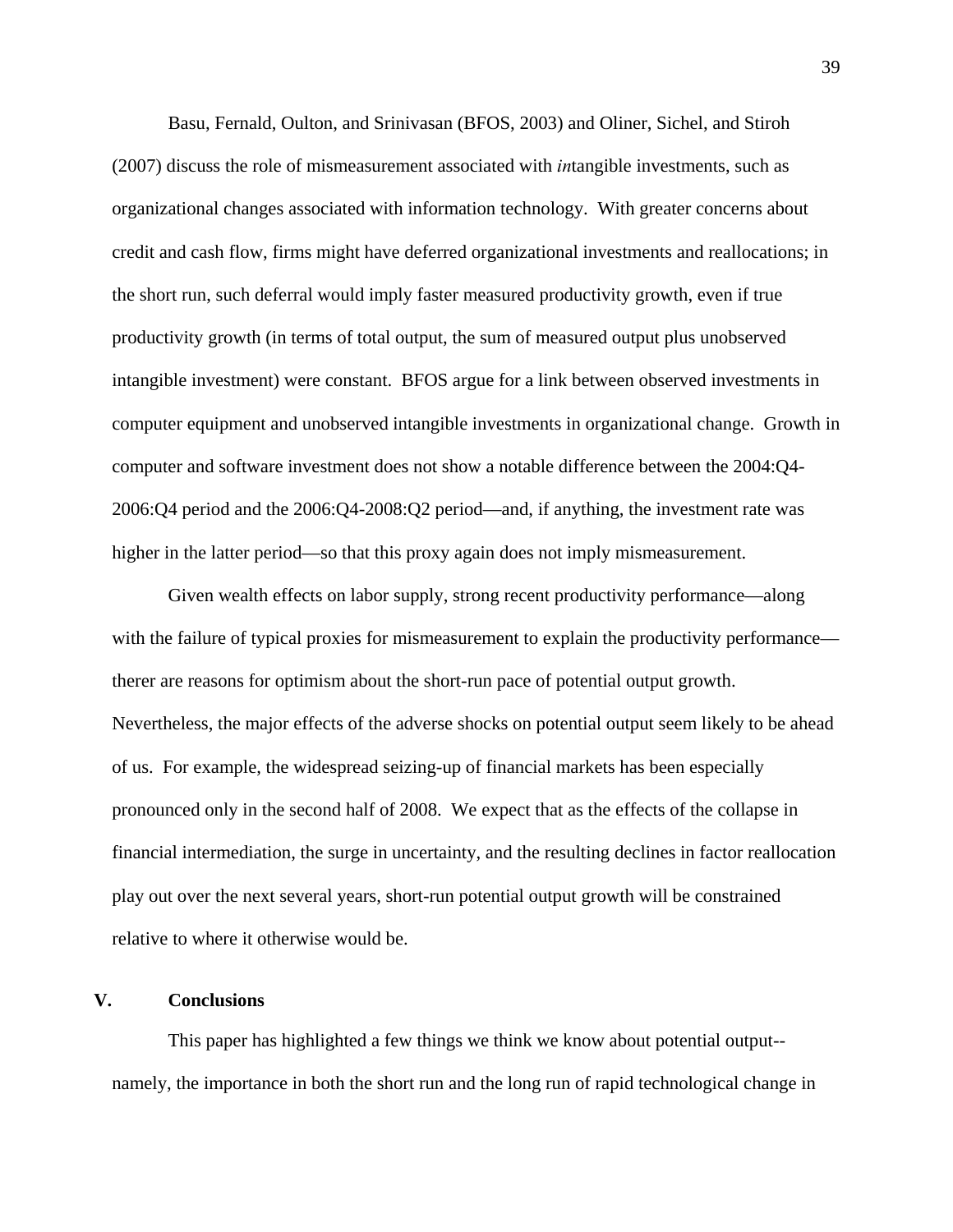producing equipment investment goods; and the likely time-variation in the short-run growth rate of potential. Our discussion of these points has, of course, pointed towards some of the many things we don't know.

Taking a step back, we have advocated thinking about policy in the context of explicit models that suggest ways to think about the world, including potential output. But there is an important interplay between theory and measurement, as the discussion suggests. Every day, actual policymakers grapple with challenges that aren't present in the standard models. Not only do they not know the true model of the economy, but they don't know the current state variables or the shocks with any precision; and the environment is potentially nonstationary, with the continuing question of whether structural change (e.g., parameter drift), has occurred. Theory (and practical experience) tell us that our measurements are imperfect, particularly in real time. Not surprisingly, central bankers look at a lot of real-time indicators, and filter them analytically—relying on theory and experience. Estimating potential output growth is one modest and relatively transparent example of this interplay between theory and measurement.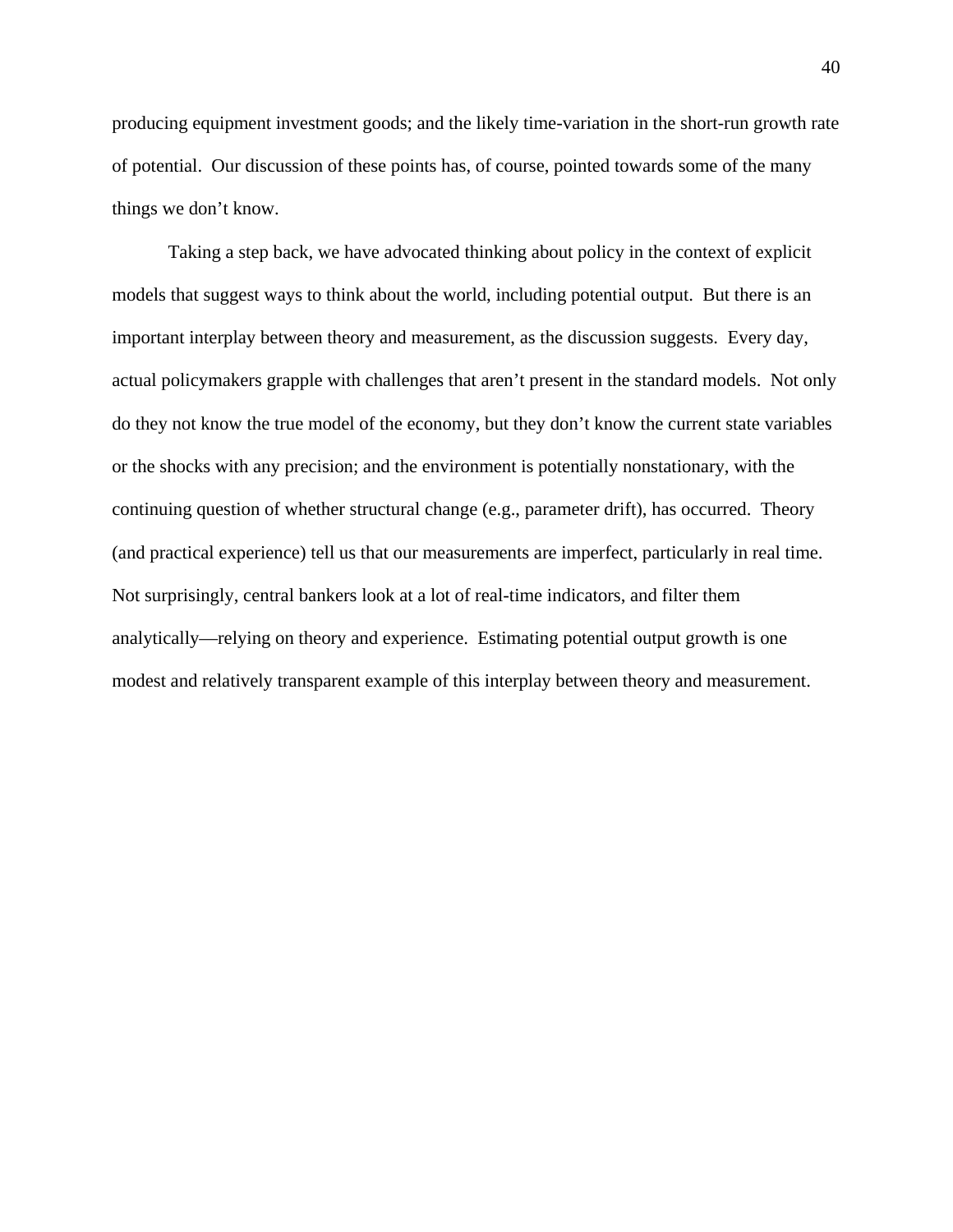# Appendix: A Simple Two Sector Sticky Price Model<sup>28</sup>

### **1 Households**

 The economy is populated by a representative household which maximizes its lifetime utility

$$
maxE_0\sum_{t=0}^{\infty}u(C_t,L_t)
$$

where  $C_t$  is consumption of a CES basket of differentiated varieties

1  $\frac{\xi - 1}{\xi}$   $\sqrt{\xi - 1}$  $C_t = \left| \int_0^1 C(z) \right|^{\xi} dz$  $\left[ \int_{C(\tau)}^{1} \frac{\xi-1}{\xi} d\tau \right]_{\xi}$  $\left[\int_0^1 C(z)^{\xi} dz\right]$  and  $L_t$  is labor effort. u, the period felicity function, takes the following

form:

$$
u_t = lnC_t - \frac{L_t^{\eta+1}}{\eta+1}
$$

where  $\eta$  is the inverse of the Frisch elasticity of labor supply. The maximization problem is subject to several constraints. The flow budget constraint, in nominal terms, is the following:

$$
B_t + P_t^I I_t + P_t^C C_t = W_t L_t + R_t K_{t-1} + (1 + i_{t-1})B_{t-1} + \Delta
$$
  
where  $I = \left[\int_0^1 I(z)^{\frac{\xi-1}{\xi}} dz\right]^{\frac{\xi}{\xi-1}}$ . The price indexes are defined as follows:

$$
P_t^C = \left(\int_0^1 P_t^C(z)^{1-\xi} dz\right)^{\frac{1}{1-\xi}}
$$

$$
P_t^I = \left(\int_0^1 P_t^I(z)^{1-\xi} dz\right)^{\frac{1}{1-\xi}}
$$

Moreover, we have

<u>.</u>

$$
K_{t} = I_{t} + (1 - \delta)K_{t-1} \quad (1)
$$
  
\n
$$
L_{t} = L_{t}^{C} + L_{t}^{I} \quad (2)
$$
  
\n
$$
K_{t-1} = K_{t}^{C} + K_{t}^{I} \quad (3)
$$

Notice that total capital is predetermined, while sector-specific capital are free to move in each period. In order to solve the problem, let's write the Lagrangian as:

<sup>&</sup>lt;sup>28</sup> Written primarily by Alessandro Barattieri.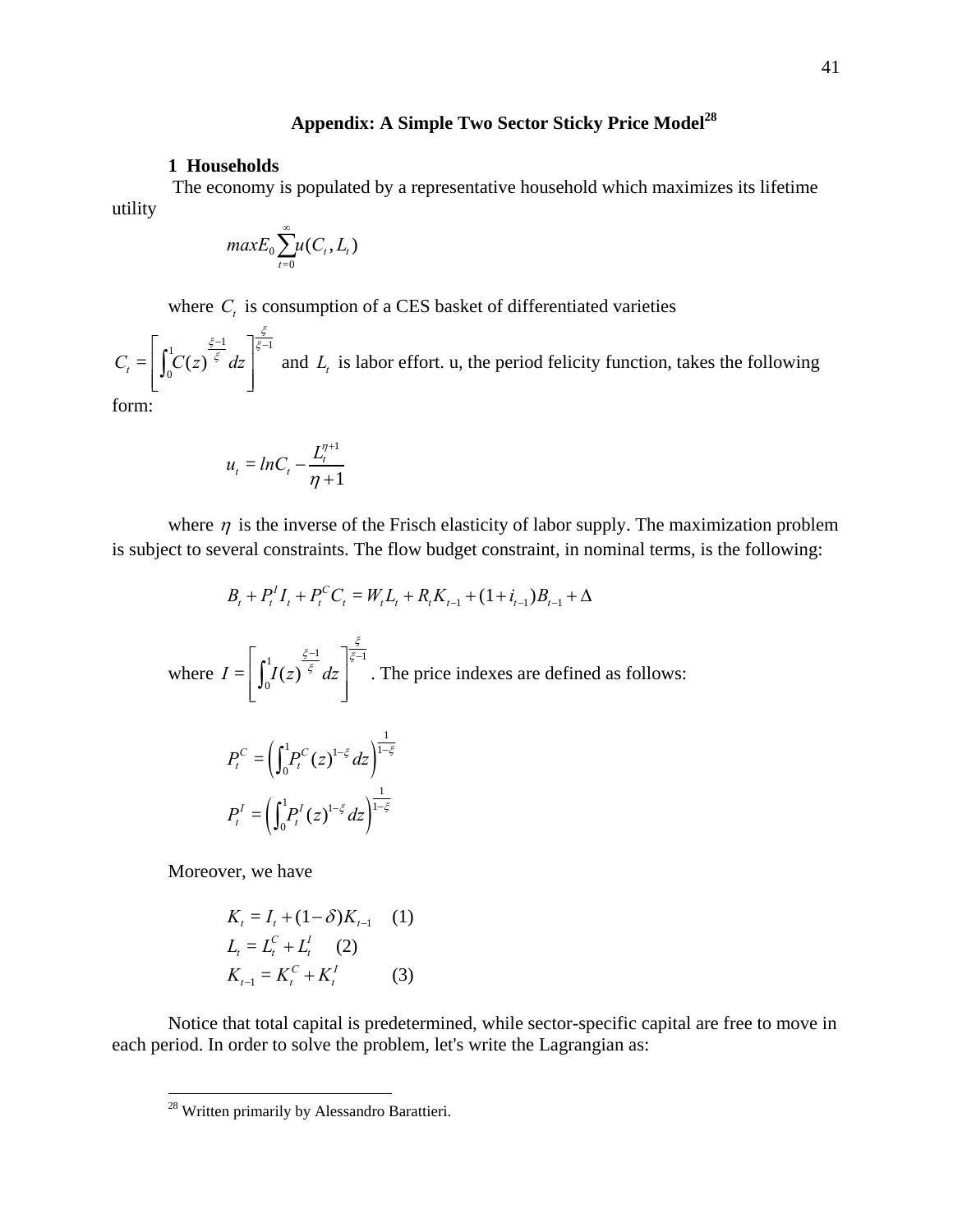$$
L = lnC_t - \frac{L_t^{\eta+1}}{\eta+1} + \dots - \Lambda_t \left( B_t + P_t^I I_t + P_t^C C_t - W_t L_t - R_t K_{t-1} - (1 + i_{t-1}) B_{t-1} - \Delta_t \right)
$$

$$
- \beta E_t \Lambda_{t+1} \left( B_{t+1} + P_{t+1}^I I_{t+1} + P_{t+1}^C C_{t+1} - W_{t+1} L_{t+1} - R_{t+1} K_t - (1 + i_t) B_t - \Delta_{t+1} \right) - \dots
$$

 The f.o.c. of the maximization problem for consumption, nominal bond, labor and capital are as follows:

$$
\frac{1}{C_t} = P_t^C \Lambda_t \qquad (4)
$$
  
\n
$$
\Lambda_t = \beta E_t \left[ (1 + i_t) \Lambda_{t+1} \right] (5)
$$
  
\n
$$
L^n = \Lambda_t w_t \qquad (6)
$$
  
\n
$$
\Lambda_t P_t^I = \beta E_t \left[ \Lambda_{t+1} \left( R_{t+1} + P_{t+1}^I (1 - \delta) \right) \right] (7)
$$

### **2 Firms**

 Both sectors are characterized by a unitary mass of atomistic monopolistically competitive firms. Production functions are Cobb-Douglas (possibly with different factor intensities). Productivity in the two sectors is represented by two AR(1) processes. The cost minimization problems for the firms z operating in the consumption and investment sectors can be expressed, in nominal terms, as follows:

Min 
$$
W_t L_t^C(z) + R_t K_t^C(z)
$$
 s.t.  $Y_t^C(z) = A_t^C (K_t^C(z))^{a^C} (L_t^C(z))^{1-a^C} - \Phi^C$ 

and analogously:

Min 
$$
W_t L_t^l(z) + R_t K_t^l(z)
$$
 s.t.  $I_t = A_t^l (K_t^l(z))^{\alpha^l} (L_t^l(z))^{1-\alpha^l} - \Phi^l$ 

calling  $\mu^i$  with  $i = C, I$  the multiplier attached to the minimization problem, reflecting nominal marginal cost, we can express the factor demand as follows, where we omit z assuming a symmetric equilibrium:

$$
\frac{W_t}{\mu_t^C} = (1 - \alpha) A_t^C (K_t^C)^{\alpha^C} (L_t^C)^{-\alpha^C}
$$
  
\n
$$
\frac{R_t}{\mu_t^C} = \alpha A_t^C (K_t^C)^{\alpha^C - 1} (L_t^C)^{1 - \alpha^C}
$$
  
\n
$$
\frac{W_t}{\mu_t^I} = (1 - \alpha) A_t^I (K_t^I)^{\alpha^I} (L_t^I)^{-\alpha^I}
$$
  
\n
$$
\frac{R_t}{\mu_t^I} = \alpha A_t^I (K_t^I)^{\alpha^I - 1} (L_t^I)^{1 - \alpha^I}
$$

Taking the ratio for each sector, we get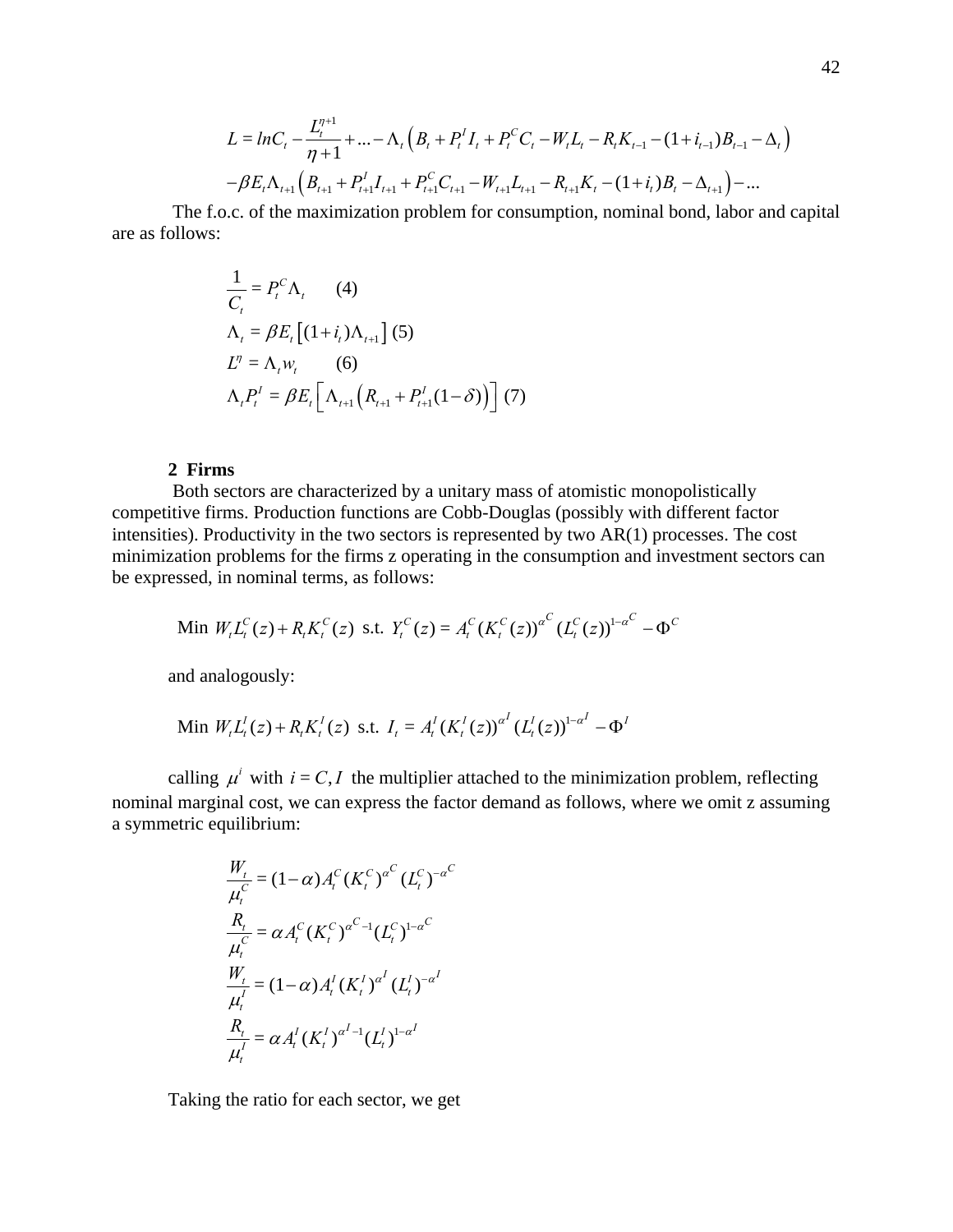$$
\frac{K_t^C}{L_t^C} = \frac{\alpha}{1-\alpha} \frac{W_t}{R_t}
$$
 (8)  

$$
\frac{K_t^I}{L_t^I} = \frac{\alpha}{1-\alpha} \frac{W_t}{R_t}
$$
 (9)

Inflation rates are naturally defined as

$$
\Pi_t^j = \frac{P_t^j}{P_{t-1}^j} \qquad (10)
$$

Finally, given the Cobb-Douglas assumption, it is possible to express the nominal marginal cost as follows:

$$
MC^{j} = \frac{1}{A^{j}} \frac{1}{f(\alpha)} R^{\alpha} W^{1-\alpha} (Y^{j} + \Phi^{j})
$$
 (11)

with  $j = C, I$ .

We introduce nominal rigidities through standard Calvo (1983) pricing. Instead of writing the rather complex equations for the price levels in the C and I sectors, we jump directly to the log-linearized Calvo equations for the evolution of inflation rates, equations (25) and (26) below.

### **3 Monetary Policy**

Monetary policy is conducted through a Taylor-type rule with a smoothing parameter and reaction to inflation and marginal cost. Again, we write the Taylor rule directly in log-linearized form, as equation (32) below.

#### **4 Equilibrium**

 Beyond the factor market clearing conditions already expressed before, equilibrium requires also a bond market clearing condition ( $B = 0$ ), a consumption-goods market clearing condition ( $Y^C = C$ ) and an aggregate adding up condition ( $C + I = Y$ ). (By Walras's law, we drop the investment-market clearing condition.)

#### **5 The Linearized model**

 The equations of the model linearized around its non-stochastic steady state are represented by eq 12-36, which are 25 equation in the 25 unknown endogenous variables  $c, l^I, l^C, l, k^C, k^I, k, \lambda, w, w^C r, i, v^C, I, v, p^I, p^C, \pi, \pi^C, \pi^I, \mu, \mu^I, \mu^C, a^C, a^I$ 

$$
k_t = \delta I_t + (1 - \delta)k_{t-1} \quad (12)
$$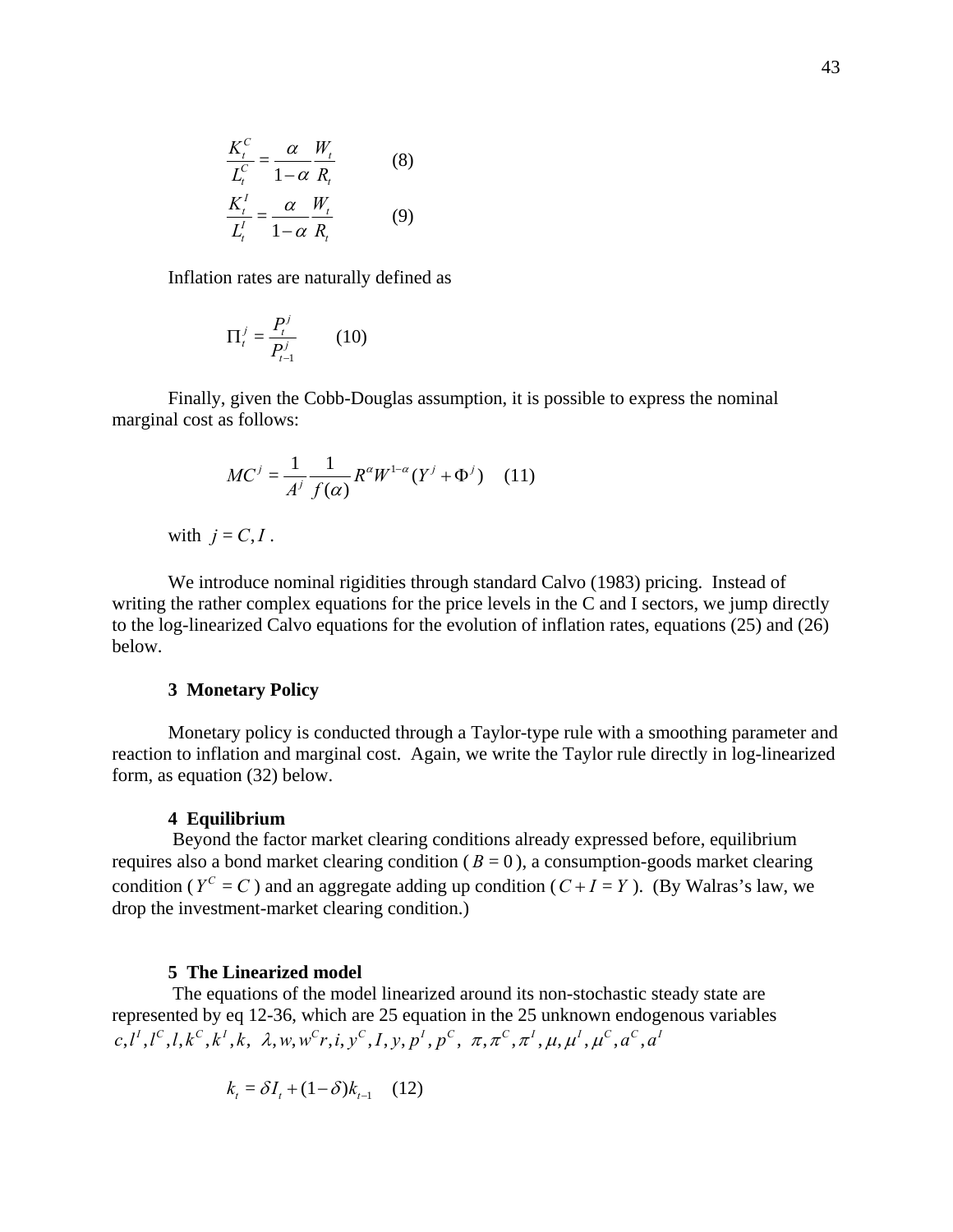$$
\frac{L^i}{L} l_i^l + \frac{L^c}{L} l_i^c = l_i
$$
 (13)  
\n
$$
\frac{K^i}{K} k_i^l + \frac{K^c}{K} k_i^c = k_{i-1}
$$
 (14)  
\n
$$
-c_i = \lambda_i + p_i^c
$$
 (15)  
\n
$$
\lambda_i = i_i + \lambda_{i+1}
$$
 (16)  
\n
$$
\eta l = \lambda_i + w_i
$$
 (17)  
\n
$$
\lambda_i + p_i^l = \lambda_{i+1} + [1 - \beta(1 - \delta)] r_{i+1} + \beta(1 - \delta) p_{i+1}^l
$$
 (18)  
\n
$$
y_i^c = \Gamma^c (a_i^c + \alpha^c k_i^c + (1 - \alpha^c) l_i^c)
$$
 (19)  
\n
$$
I_i = \Gamma^i (a_i^l + \alpha^l k_i^l + (1 - \alpha^l) l_i^l)
$$
 (20)  
\n
$$
k_i^c + r_i = w_i + l_i^c
$$
 (21)  
\n
$$
k_i^l + r_i = w_i + l_i^l
$$
 (22)  
\n
$$
\mu_i^c = \alpha r_i + (1 - \alpha) w_i - \alpha_i^l
$$
 (23)  
\n
$$
\mu_i^l = \alpha r_i + (1 - \alpha) w_i - \alpha_i^l
$$
 (24)  
\n
$$
\pi_i^c = \beta \pi_{i+1}^c + \zeta (\mu_i^c - p^c)
$$
 (25)  
\n
$$
\pi_i^l = \beta \pi_{i+1}^l + \zeta (u_i^l - p^l)
$$
 (26)  
\n
$$
\pi_i^c = p_i^c - p_{i-1}^c
$$
 (27)  
\n
$$
\pi_i^l = p_i^c - p_{i-1}^c
$$
 (27)  
\n
$$
\pi_i = C_s \text{har} \alpha \mu_i^c + \text{INV_s \text{har} \alpha \mu_i^l}
$$
 (30)  
\n
$$
w_i^c = w_i - p_i^c
$$
 (31)  
\n
$$
i_i = \rho_i i_{i-1} + (1 - \rho_i)(\phi_i \pi_i + \phi_{i+1}) + v_i
$$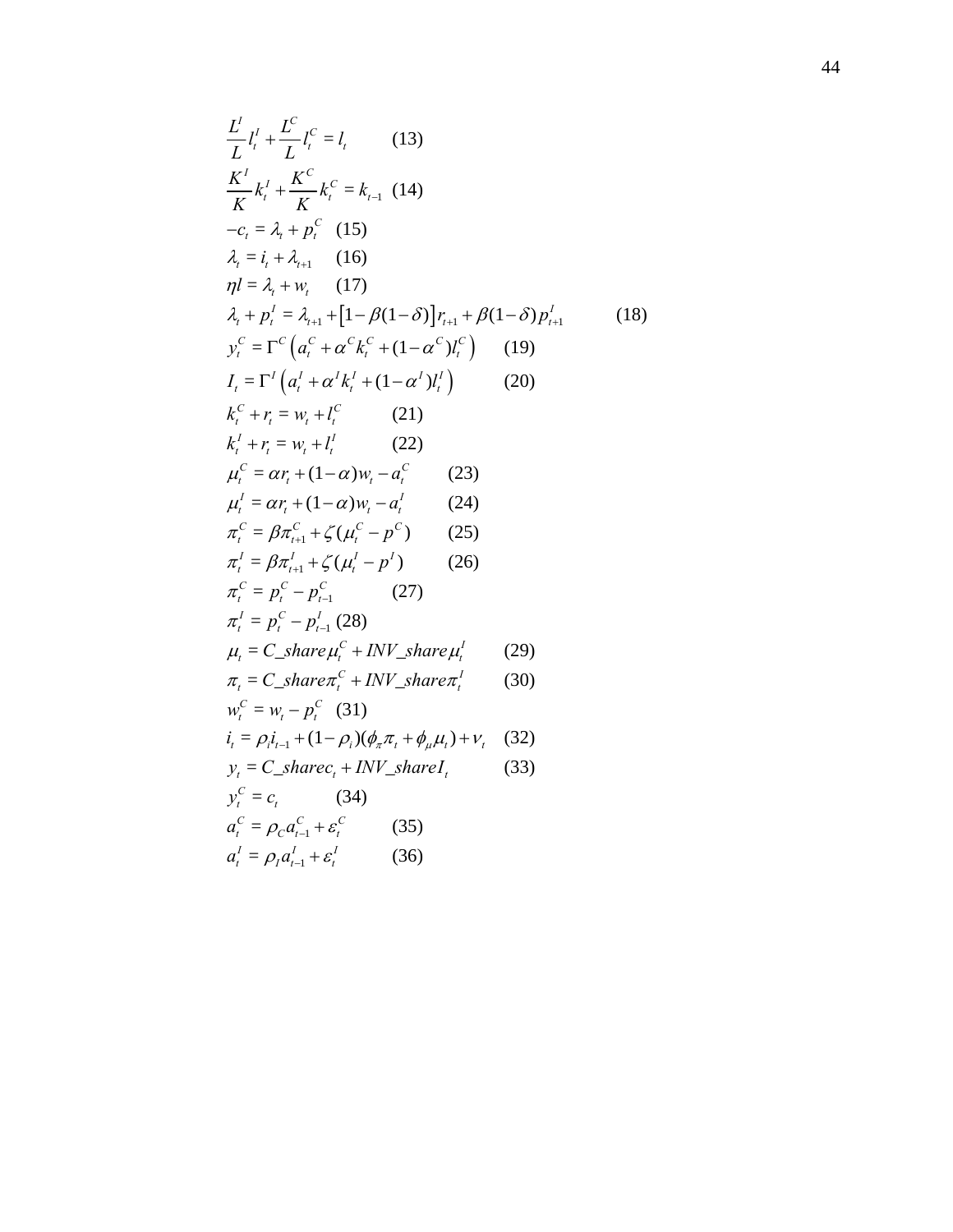| Parameter                                                                           | <b>Value</b>                                                                                            |
|-------------------------------------------------------------------------------------|---------------------------------------------------------------------------------------------------------|
| $\beta$                                                                             | 0.99                                                                                                    |
| $\eta$                                                                              | 0.25                                                                                                    |
| $\alpha_{\rm C}$                                                                    | 0.3                                                                                                     |
| $\alpha_{I}$                                                                        | 0.3                                                                                                     |
| $\overline{\delta}$                                                                 | 0.025                                                                                                   |
| $\overline{\Gamma^C}$                                                               | 1.1                                                                                                     |
| $\overline{\Gamma}^I$                                                               | $\overline{1.1}$                                                                                        |
| $\overline{\theta_{\rm C}}$                                                         | 0.75                                                                                                    |
| $\theta_{I}$                                                                        | 0.75                                                                                                    |
| $\zeta_c$                                                                           | $\frac{\frac{(1-\theta_c)(1-\beta\theta_c)}{\theta_c}}{\frac{(1-\theta_l)(1-\beta\theta_l)}{\theta_l}}$ |
|                                                                                     |                                                                                                         |
| $\zeta_I$                                                                           |                                                                                                         |
|                                                                                     |                                                                                                         |
| INV_SHARE                                                                           |                                                                                                         |
| C_SHARE                                                                             | 0.8                                                                                                     |
|                                                                                     | $\overline{0.2}$                                                                                        |
|                                                                                     |                                                                                                         |
|                                                                                     | 0.8                                                                                                     |
|                                                                                     |                                                                                                         |
| $\frac{L}{L}$ $\frac{L}{L}$ $\frac{L}{K}$ $\frac{K}{K}$ $\frac{K}{K}$ $\frac{K}{K}$ | 0.2                                                                                                     |
|                                                                                     |                                                                                                         |
|                                                                                     | 0.8                                                                                                     |
|                                                                                     |                                                                                                         |
| $\rho_i$                                                                            | $0.8\,$                                                                                                 |
| $\phi_{\scriptscriptstyle{\pi}}$                                                    | $1.5\,$                                                                                                 |
| $\phi_{\!\scriptscriptstyle\mu}$                                                    | 0.5                                                                                                     |
| $\rho_c$                                                                            | 0.99                                                                                                    |
| $\rho$ <sub>I</sub>                                                                 | 0.99                                                                                                    |
|                                                                                     | $\mathbf{1}$                                                                                            |
| $\frac{\sigma_{\varepsilon_{t}^{C}}}{\sigma_{\varepsilon_{t}^{I}}}$                 | $\mathbf{1}$                                                                                            |
|                                                                                     | $\mathbf{1}$                                                                                            |

**Table 1: Baseline Calibration**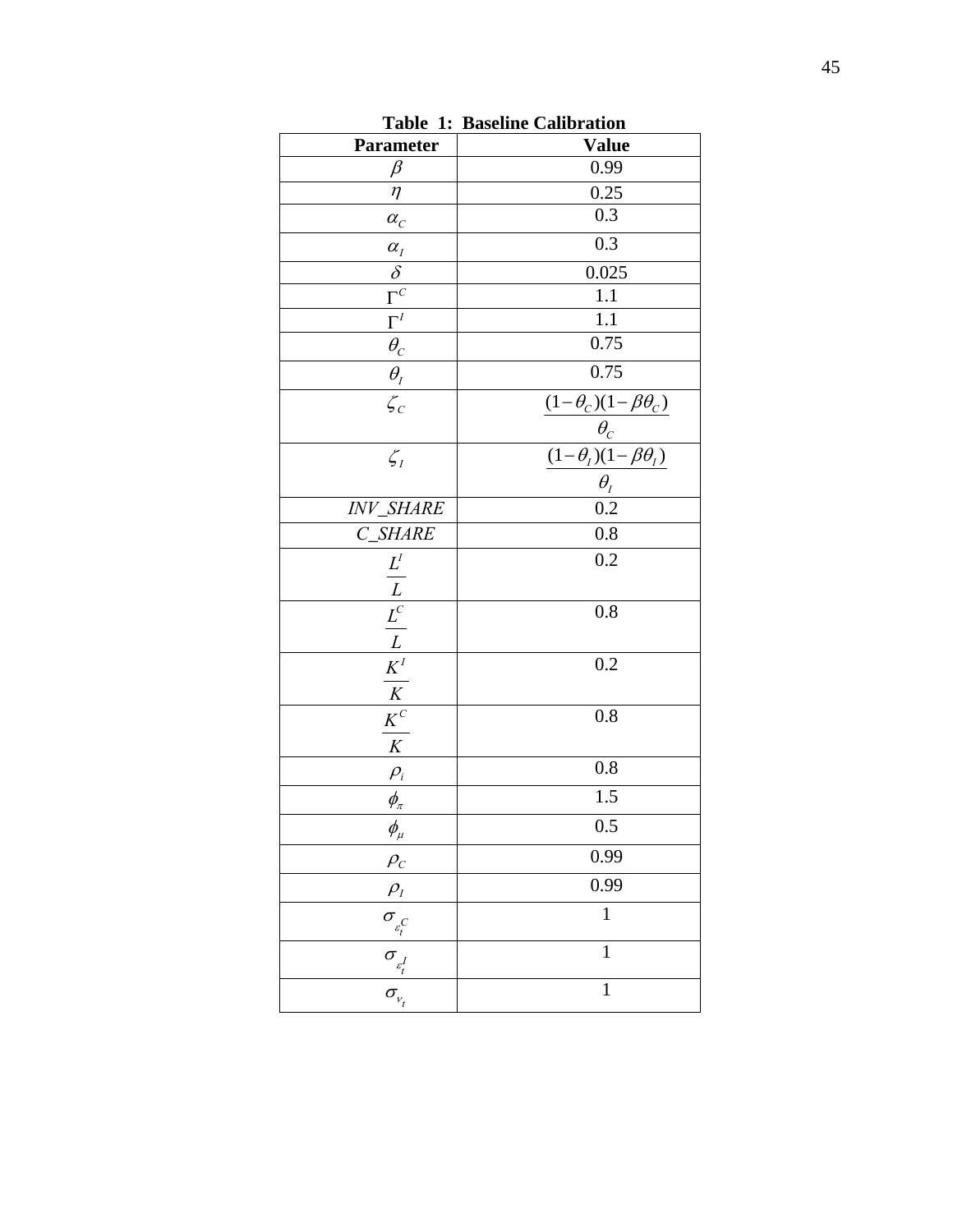### **Bibliography**

- Congressional Budget Office (2001). "CBO's Method for Estimating Potential Output: An Update. 2001. Technical report, Congressional Budget Office.
- Congressional Budget Office (2004). A Summary of Alternative Methods for Estimating Potential GDP. 2004. Technical report, Congressional Budget Office.
- Congressional Budget Office (The Budget and Economic Outlook: An Update. Technical report, 2008.
- Survey of Professional Forecasters. Technical report, Federal Reserve Bank of Philadelphia, 2008.
- Abraham, Katharine G. and Lawrence F. Katz. "Cyclical Unemployment: Sectoral Shifts or Aggregate Disturbances?" 1986. *The Journal of Political Economy* 94: 507–522.
- Alexopoulos, Michelle. "Read all about it! ! What happens following a technology shock?" 2006.
- Barlevy, Gadi. "On the Timing of Innovation in Stochastic Schumpeterian Growth Models." 2004. *National Bureau of Economic Research Working Paper Series:* 10741+.
- Basu, Susanto, John Fernald, and Miles Kimball. "Long-Run Labor Supply and the Elasticity of Intertemporal Substitution for Consumption." 2002.
- Basu, Susanto, John G. Fernald, Nicholas Oulton, and Sylaja Srinivasan. "The Case of the Missing Productivity Growth: Or, Does Information Technology Explain Why Productivity Accelerated in the United States but Not the United Kingdom?" 2003.
- Basu, Susanto and John G. Fernald. "Returns to Scale in U.S. Production: Estimates and Implications." 1997. *The Journal of Political Economy* 105: 249–283.
- Basu, Susanto and John G. Fernald. "Aggregate productivity and aggregate technology." 2002. *European Economic Review* 46: 963–991.
- Basu, Susanto, John G. Fernald, and Miles S. Kimball. "Are Technology Improvements Contractionary?" 2006. *The American Economic Review* 96: 1418–1448.
- Basu, Susanto, John G. Fernald, and Matthew D. Shapiro. "Productivity growth in the 1990s: technology, utilization, or adjustment?" 2001. *Carnegie-Rochester Conference Series on Public Policy* 55: 117–165.
- Basu, Susanto, John Fernald, Jonas Fisher, and Miles Kimball. "Sector-Specific Technical Change." Manuscript, 2008.
- Blanchard, Olivier J. and Jordi Gali. "The Macroeconomic Effects of Oil Price Shocks: Why are the 2000s so Different from the 1970s?" 2007. *MIT Department of Economics Working Paper* 07.
- Bloom, Nicholas. "The Impact of Uncertainty Shocks." 2007. *National Bureau of Economic Research Working Paper Series:* 13385+.
- Bloom, Nicholas. The Credit Crunch May Cause Another Great Depression. 2008.
- Bodenstein, Martin, Christopher J. Erceg, and Luca Guerrieri. "Optimal Monetary Policy with Distinct Core and Headline Inflation Rates." 2008. *Social Science Research Network Working Paper Series.*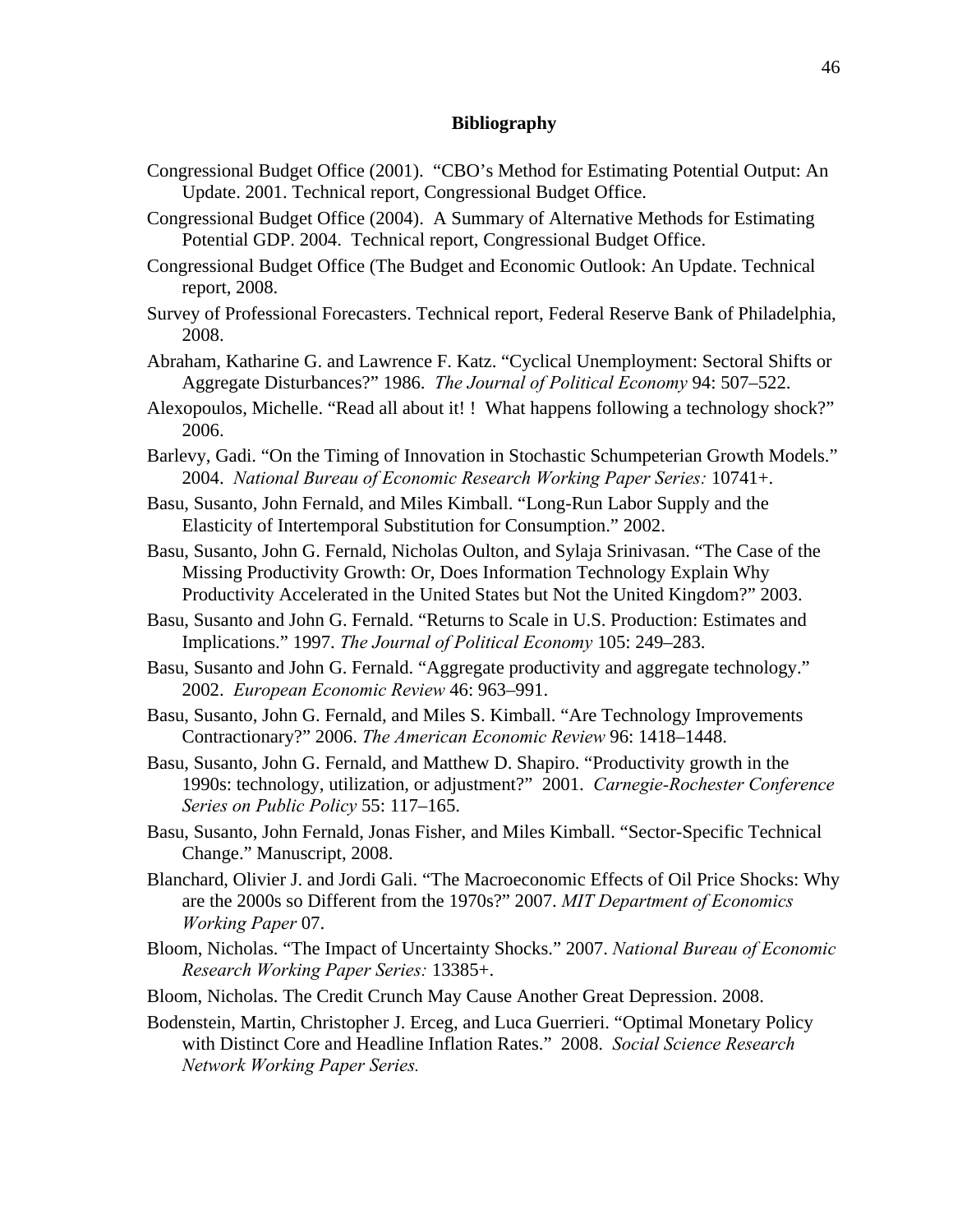- Bureau of Labor Statistics (2008). Multifactor Productivity data. Downloaded from www.bls.gov.
- Campbell, Jeffrey R. and Zvi Hercowitz. "The Role of Collateralized Household Debt in Macroeconomic Stabilization." 2005. *National Bureau of Economic Research Working Paper Series:* 11330+.
- Card, David. "Intertemporal Labor Supply: An Assessment." 1991. *National Bureau of Economic Research Working Paper Series:* 3602+.
- Christiano, Lawrence J. and Terry J. Fitzgerald. "The Band Pass Filter." 1999. *National Bureau of Economic Research Working Paper Series:* 7257+.
- Delong, Bradford J. Productivity Growth in the 2000s. March 2002.
- Edge, Rochelle M., Michael T. Kiley, and Jean-Philippe Laforte. "Natural Rate Measures in an Estimated DSGE Model of the U.S. Economy." 2007. *FEDS Working Paper.*
- Eisfeldt, Andrea and Adriano Rampini. "Capital reallocation and liquidity." April 2006. *Journal of Monetary Economics* 53: 369–399.
- Elsby, Michael and Matthew Shapiro. Stepping Off the Wage Escalator: A Theory of the Equilibrium Employment Rate. 2008.
- Fernald, John G. "A Quarterly Utilization-Adjusted Measure of Total Factor Productivity." 2008.
- Fisher, Jonas D. M. "The Dynamic Effects of Neutral and Investment-Specific Technology Shocks." 2006. *The Journal of Political Economy* 114: 413–451.
- Gali, Jordi, Mark Gertler, and David J. Lopez-Salido. "Markups, Gaps, and the Welfare Costs of Business Fluctuations." November 2007. *The Review of Economics and Statistics* 89: 44–59.
- Gordon, Robert J. *The Measurement of Durable Goods Prices (National Bureau of Economic Research Monograph)*. 1990. University Of Chicago Press.
- Gordon, Robert J. "Does the "New Economy" Measure up to the Great Inventions of the Past? " 2000. *The Journal of Economic Perspectives* 14: 49–74.
- Gordon, Robert J. "Future U.S. Productivity Growth: Looking Ahead by Looking Back." 2006.
- Greenwood, Jeremy, Zvi Hercowitz, and Per Krusell. "Long-Run Implications of Investment-Specific Technological Change." 1997. *The American Economic Review* 87: 342–362.
- Hansen, Gary D. "Indivisible labor and the business cycle." 1985. *Journal of Monetary Economics* 16: 309–327.
- Jones, Charles I. "R & D-Based Models of Economic Growth." 1995. *The Journal of Political Economy* 103: 759–784.
- Jones, Charles I. "Sources of U.S. Economic Growth in a World of Ideas." 2002. *The American Economic Review* 92: 220–239.
- Jones, Charles I. "Intermediate Goods, Weak Links, and Superstars: A Theory of Economic Development." March 2008. *National Bureau of Economic Research Working Paper Series:* 13834+.
- Jorgenson, Dale *Productivity and Economic Growth*. 1992. University Of Chicago Press.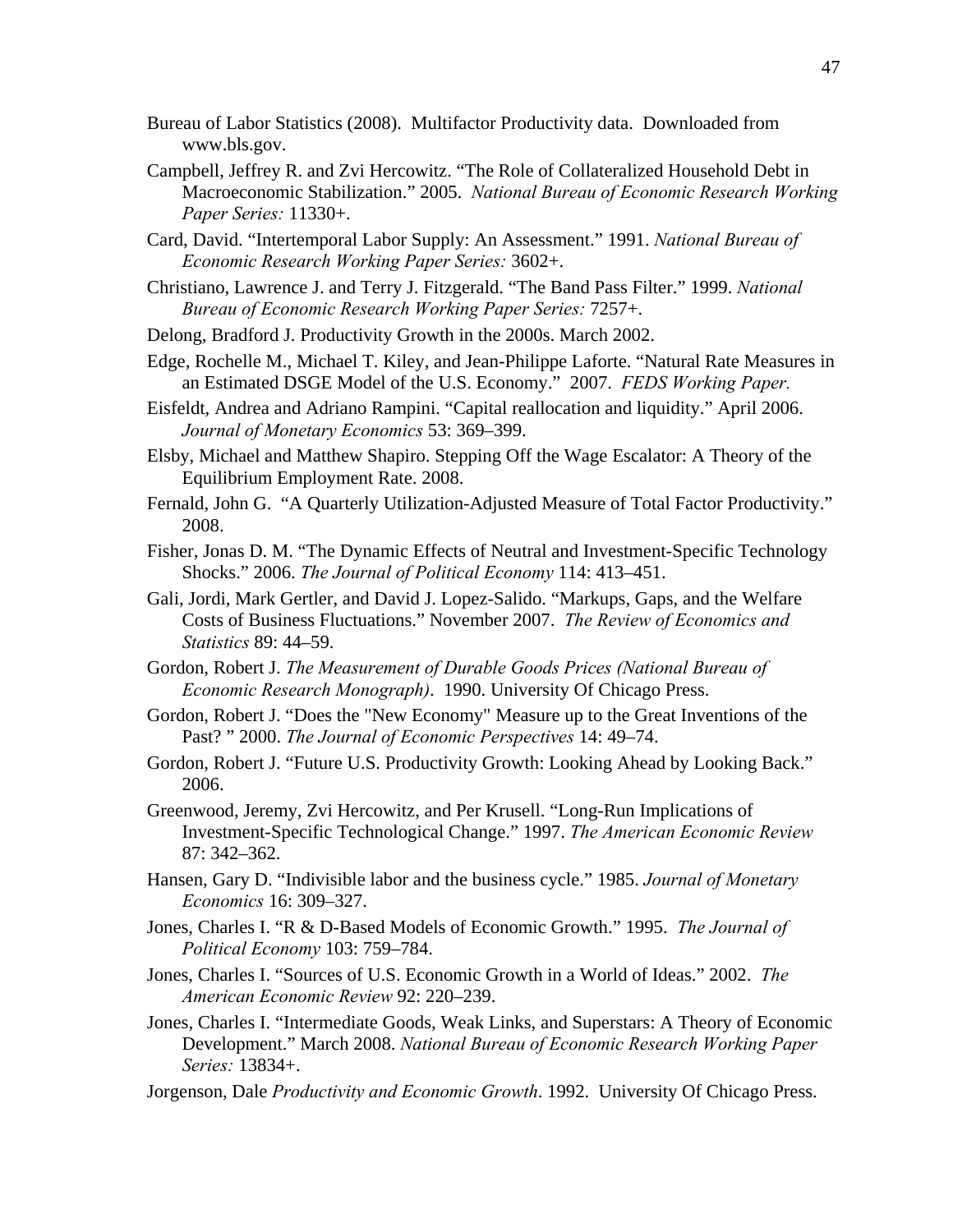- Jorgenson, Dale W. "Information Technology and the U.S. Economy." 2001. *The American Economic Review* 91: 1–32.
- Jorgenson, Dale W., Mun Ho, and Kevin J. Stiroh, 2008. "A Retrospective Look at the U.S. Productivity Growth Resurgence." *Journal of Economic Perspectives*, 22:1 pp3-24.
- Justiniano, Alejandro and Giorgio Primiceri. "Potential and Natural Output." 2008.
- King, Robert G., Charles I. Plosser, and Sergio T. Rebelo. "Production, growth and business cycles : I. The basic neoclassical model." 1988. *Journal of Monetary Economics* 21: 195–232.
- Kuttner, Kenneth N. "Estimating Potential Output as a Latent Variable." 1994. *Journal of Business and Economic Statistics* 12: 361–368.
- Kydland, Finn E. and Edward C. Prescott. "Rules Rather than Discretion: The Inconsistency of Optimal Plans." 1977. *The Journal of Political Economy* 85. 473–492.
- Laubach, Thomas and John C. Williams. "Measuring the Natural Rate of Interest." 2003. *The Review of Economics and Statistics* 85: 1063–1070.
- Lilien, David M. "Sectoral Shifts and Cyclical Unemployment." 1982. *The Journal of Political Economy* 90: 777–793.
- Lucas, Robert E. "Econometric policy evaluation: A critique." 1976. *Carnegie-Rochester Conference Series on Public Policy* 1: 19–46.
- Lucas, Robert E. *Models of Business Cycles (Yrjo Jahnsson Lectures)*. 1991. Wiley-Blackwell.
- Lucas, Robert E. "Macroeconomic Priorities." 2003. *The American Economic Review* 93: 1– 14.
- Neiss, Katharine S. and Edward Nelson. "Inflation Dynamics, Marginal Cost, and the Output Gap: Evidence from Three Countries." 2005. *Journal of Money, Credit and Banking* 37: 1019–1045.
- Okun, Arthur M. *The Political Economy of Prosperity*. 1970. 1st edition. W. W. Norton & Company.
- Oliner, Stephen D. and Daniel E. Sichel. "The Resurgence of Growth in the Late 1990s: Is Information Technology the Story?" 2000. *The Journal of Economic Perspectives* 14:  $3 - 22$ .
- Phelps, Edmund S. "U.S. Monetary Policy and the Prospective Structural Slump." June 2008.
- Ramsey, Frank P. "A Mathematical Theory of Saving." 1928. *The Economic Journal* 38: 543–559.
- Rogerson, Richard. "Indivisible labor, lotteries and equilibrium." 1988. *Journal of Monetary Economics* 21: 3–16.
- Rotemberg, Julio J. "Stochastic Technical Progress, Nearly Smooth Trends and Distinct Business Cycles." 2002. *National Bureau of Economic Research Working Paper Series:* 8919+.
- Sichel, Daniel E. and Stephen D. Oliner. "Information Technology and Productivity: Where are We Now and Where are We Going? ." 2002. *Social Science Research Network Working Paper Series.*